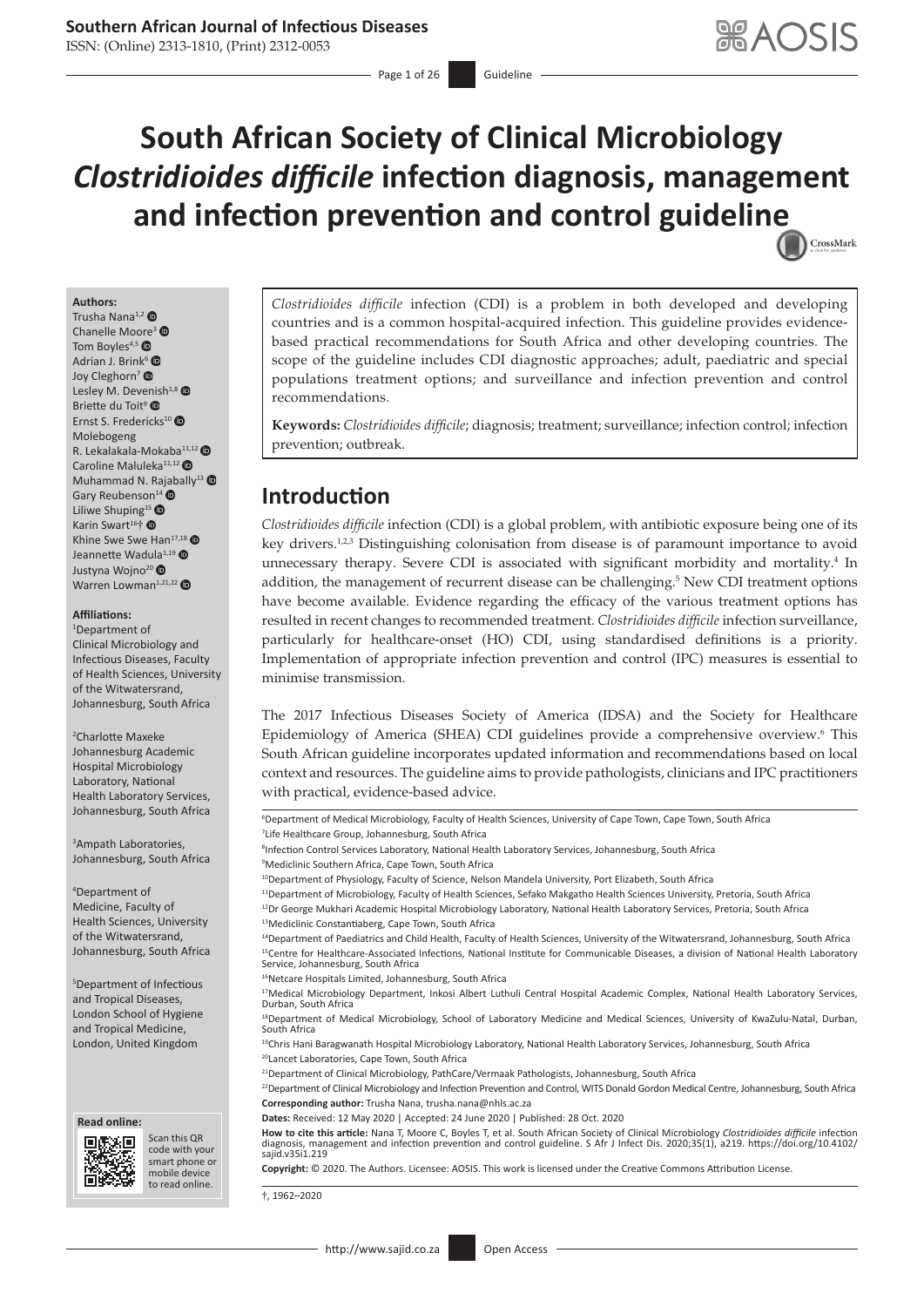# **Methodology**

A committee comprising members from South African Society of Clinical Microbiology (SASCM), Infectious Diseases Society of South Africa (IDSSA), Southern African Society of Paediatric Infectious Diaeases (SASPID), South African Antimicrobial Stewardship Programme (SAASP), Infection Control Society of Southern Africa (ICSSA), National Institute of Communicable Diseases (NICD) and South African Gastroenterology Society (SAGES) was convened. The scope of the guideline was discussed through email correspondence and individuals were assigned specific sections. Literature searches were conducted and a meeting to discuss recommendations was held on 01 June 2018. Sections were then collated, edited and revised by T.N., C. Moore, W.L., with subsequent review by the entire committee.

Grading of evidence and the strength of recommendations was based on modification of the grading system used in the South African guideline for the management of communityacquired pneumonia.[7](#page-21-6)

### <span id="page-1-0"></span>**Strength of recommendation**

Strong: strong recommendation for or against use.

Weak: weak recommendation for or against use.

### **Quality of evidence**

High: evidence from at least one randomised controlled trial (RCT), meta-analysis or systematic review.

Moderate: evidence from at least one well-designed clinical trial without randomisation, from cohort or case-control studies, from multiple time series or well-designed diagnostic accuracy studies.

Low: evidence from opinions of respected authorities or based on clinical experience.

### **Epidemiology**

*Clostridium difficile* has recently been renamed *Clostridioides difficile*. *Clostridioides difficile* is associated with a spectrum of diseases ranging from asymptomatic colonisation to fulminant infection. It is the most common infectious cause of antibiotic-associated diarrhoea (AAD)[.3](#page-21-2) Its infection accounts for 20% – 30% of all cases of AAD. It is a common hospital-acquired infection (HAI).

### **Incidence**

When interpreting reported CDI rates, the sampling and testing methodology must be considered. A lack of standardised reporting limits comparison of rates between studies. Large-scale, multicentre, multi-country studies are required to provide global epidemiological data.

*Clostridioides difficile* infection epidemiology data from lowand middle-human development index countries including

<span id="page-1-1"></span>South Africa are limited.<sup>2</sup> A systematic review of CDI in these regions showed a 15.8% CDI incidence rate amongst symptomatic patients. It appears that the frequency of CDI is lower in these regions than in more developed countries. In a 2013 publication, Groote Schuur Hospital, Cape Town, reported 8.7 cases per 10 000 hospitalisations (hospital-acquired CDI [HA-CDI]).<sup>8</sup> Hospital-acquired CDI comprised 68% of CDI cases at this institution, with the remainder being community-acquired CDI (CA-CDI). Antibiotic use was identified as the main risk factor for HA-CDI and inflammatory bowel disease (IBD) for CA-CDI. Two cases of the Polymerase Chain Reaction (PCR) ribotype 027 (North American pulsed field type 1 [NAP1] or restriction endonuclease group BI analysis) were identified. At Charlotte Maxeke Johannesburg Academic Hospital, over an 18-month period during 2013–2014, 154 CDI cases were identified from the gastroenterology, infectious diseases and intensive care units.<sup>9</sup> The majority of cases were HA-CDI, with CA-CDI representing only 1.3%. Exposure to antibiotics in the previous 30 days was the most common risk factor, which was present in 97.9% of cases.

<span id="page-1-4"></span><span id="page-1-3"></span><span id="page-1-2"></span>A large multicentre European study reported an overall CDIincidence of 7/10 000 patient days for 2012–2013. However, there were substantial inter-country differences (0.7–28.7/10000 patient days).<sup>10</sup> There were many different ribotypes, with 027 being the most common (18.5% of tested isolates). The LuCID study from 2014 to 2015, which included France, Italy and the United Kingdom (UK) (59 hospitals), found a mean annual CDI rate of 2.5/10 000 patient days.<sup>11</sup> The United States Centers for Disease Control and Prevention (CDC) Emerging Infections Programme reported a CDI incidence of 142.61/100 000 persons for 2016.[12](#page-22-1) *Clostridioides difficile* infection was the most common HAI in the United States of America (USA) in 2011[.13](#page-22-2) A metaanalysis of CDI incidence in Asia found significant regional differences, with higher rates in East Asia.[14](#page-22-3) The pooled incidence from 11 studies included in the analysis was 5.3/10 000 patient days. The proportion of infections caused by the 027 ribotype was low  $(0.0\% - 2.1\%)$ .

<span id="page-1-8"></span><span id="page-1-7"></span><span id="page-1-6"></span><span id="page-1-5"></span>Emergence of the 027 ribotype strain in early 2000s was associated with increased incidence and severity of the disease in Canada, the USA, parts of Europe and Asia[.1,](#page-21-0)[15](#page-22-4) As a result of the increased morbidity and mortality attributed to infection with this ribotype, it is considered a hypervirulent strain. Ribotype 027 has been linked to increased transmissibility and has been associated with numerous outbreaks. Its fluoroquinolone resistance coupled with the widespread usage of fluoroquinolones has likely also contributed to its spread. The prevalence of this ribotype in the UK had decreased to 2.3% by 2012–2013.[10](#page-21-9) Ribotype 078 is another hypervirulent strain. A 2008 study from the Netherlands described an increase in the prevalence of this ribotype and CDI disease severity similar to 027 infection.<sup>16</sup> Ribotype 078 has been found in various parts of Europe and the USA.<sup>1,[17](#page-22-6)</sup>

### <span id="page-1-10"></span><span id="page-1-9"></span>**Community-acquired** *Clostridioides difficile* **infection**

<span id="page-1-11"></span>The reported incidence of CA-CDI has increased significantly in the last decade[.18](#page-22-7) In some regions, CA-CDI accounts for up to 41% of all CDI cases.<sup>18</sup> Community-acquired CDI is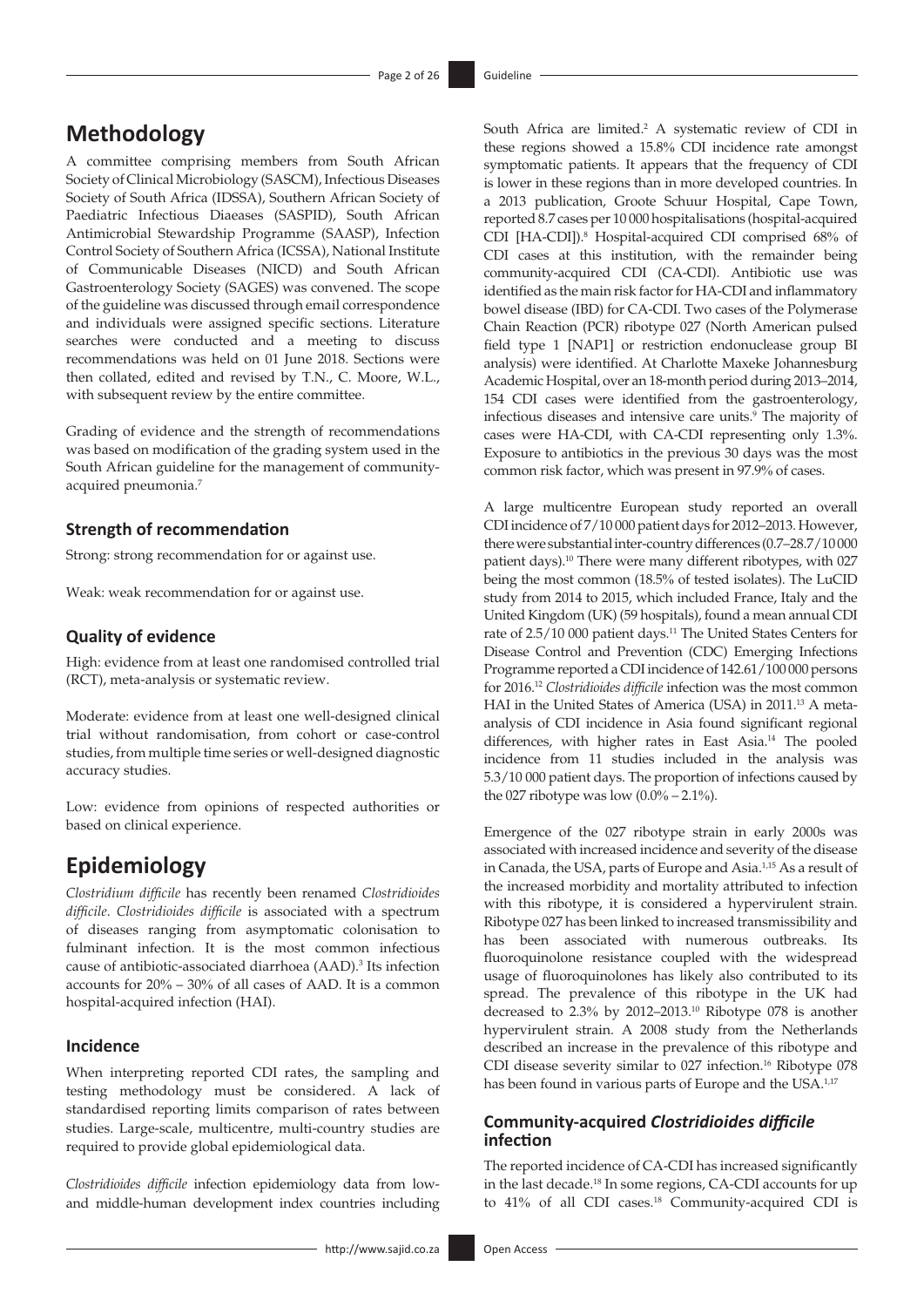frequently seen in younger patients without co-morbidities and in one-third of patients with CA-CDI antibiotic exposure is absent. It may be associated with outpatient healthcare visits, antibiotic use and IBD.

### **Morbidity and mortality**

*Clostridioides difficile* infection is associated with a significant impact on quality of life, morbidity, healthcare utilisation and mortality, particularly in older patients, those with severe disease, those infected with hypervirulent strains and recurrent CDI (rCDI) episodes[.4](#page-21-3)

### **Risk factors**

The risk for CDI is related to disruption of the gut microbiome, host factors and exposure to *C. difficile.*[10](#page-21-9) Advanced age (which may be a marker of co-morbidities), hospitalisation and antibiotic exposure are the principal risk factors of CDI[.3,](#page-21-2)[4](#page-21-3) Specific patient populations with an increased risk of CDI include haematology-oncology, solid organ transplant, HIV-positive and IBD patients.[19](#page-22-8)[,20](#page-22-9) Other reported risk factors include enteral feeds and gastrointestinal surgery.<sup>[21](#page-22-10)</sup>

<span id="page-2-2"></span><span id="page-2-0"></span>Patients who have experienced an initial episode of CDI are at increased risk of subsequent CDI episodes. The risk of recurrence increases further with each successive CDI episode.[5](#page-21-4)

## **Recommendations**

See Table 1 to guide navigation to relevent sections.

### **A.** *Clostridioides difficile* **infection diagnosis**

#### **Summary of recommendations**

**1. How should the pretest probability of** *Clostridioides difficile* **infection be calculated?**

No reliable evidence-based method for determining pretest probability is currently available.

**2. Which patients should be tested for** *Clostridioides difficile* **infection?**

**Recommendation:** Only patients fulfilling the case definition of suspected CDI should be tested (*weak recommendation, low quality of evidence*).

| <b>TABLE 1:</b> Quick reference for recommendations. |  |
|------------------------------------------------------|--|
|------------------------------------------------------|--|

| Section |           | <b>Questions Recommendations</b>                            |
|---------|-----------|-------------------------------------------------------------|
| A       | $1 - 6$   | CDI diagnosis                                               |
| B       | $7 - 11$  | Treatment of initial episode of CDI in adults               |
| C       | $12 - 14$ | Treatment of recurrent CDI in adults                        |
| D       | $15 - 17$ | The role of FMT in the treatment of CDI in adults           |
| E       | $18 - 19$ | Treatment of CDI in special risk populations, including IBD |
| F       | $20 - 26$ | Treatment of CDI in the paediatric population               |
| G       | $27 - 29$ | Surveillance of CDI                                         |
| Н       | $30 - 35$ | CDI prevention and control (IPC)                            |
|         | 36        | Managing CDI in an outbreak setting                         |
|         | $37 - 38$ | Antimicrobial stewardship and CDI                           |
|         | $39 - 40$ | CDI prevention                                              |

CDI, *Clostridioides difficile* infection; FMT, faecal microbiota transplantation; IBD, inflammatory bowel disease; IPC, infection prevention and control.

**3. What is the appropriate testing strategy for patients fitting the case definition of suspected** *Clostridioides difficile* **infection?**

**Recommendation:** Algorithm-based testing is required to optimise both the negative predictive value (NPV) and positive predictive value (PPV) of laboratory results (*strong recommendation, low quality of evidence*).

#### **Recommended approaches**

- 1. Glutamate dehydrogenase (GDH) and toxin A/B immunoassay (IA) followed by nucleic acid amplification test (NAAT) for GDH-positive toxin-negative samples OR
- 2. Nucleic acid amplification test followed by toxin A/B IA for NAAT-positive samples (Figure 1).

### **4. How should disease severity be graded? Recommendation**

#### **Mild-to-moderate disease**

<span id="page-2-1"></span>*Clostridioides difficile* infection without features meeting the definition of severe disease.

#### **Severe disease**

*Clostridioides difficile* infection with white blood cell count of  $\geq 15 \times 10^9$  $\geq 15 \times 10^9$ /L and/or creatinine of > 133  $\mu$ mol/L but not meeting the criteria for fulminant disease.

### **Complicated/Fulminant**

*Clostridioides difficile* infection with the presence of hypotension or ileus or megacolon (*strong recommendation, low quality of evidence*).

### **5. What is the definition of recurrent** *Clostridioides difficile* **infection?**

**Recommendation:** New CDI episode after completion of therapy and within 2–8 weeks following the initial onset of symptoms.

#### **6. What is the role of repeat testing?**

**Recommendation:** After an initial negative result, repeat testing within 7 days of an initial negative test is not recommended; for suspected recurrence, testing for the presence of free toxin is important; for test of cure, repeat testing is not indicated (*strong recommendation, moderate quality of evidence*).

#### **Rationale for recommendations**

### **1. How should the pretest probability of** *Clostridioides difficile* **infection be calculated?**

Calculation of the pretest probability of CDI would aid decision-making with respect to the appropriate use of specific tests. Our literature search did not find any studies that had developed and validated a score for calculating the pretest probability of CDI. Development of risk prediction models for CDI should be a research priority.

### **2. Which patients should be tested for** *Clostridioides difficile* **infection?**

Multiple systematic reviews and meta-analyses have described factors that are associated with CDI; however,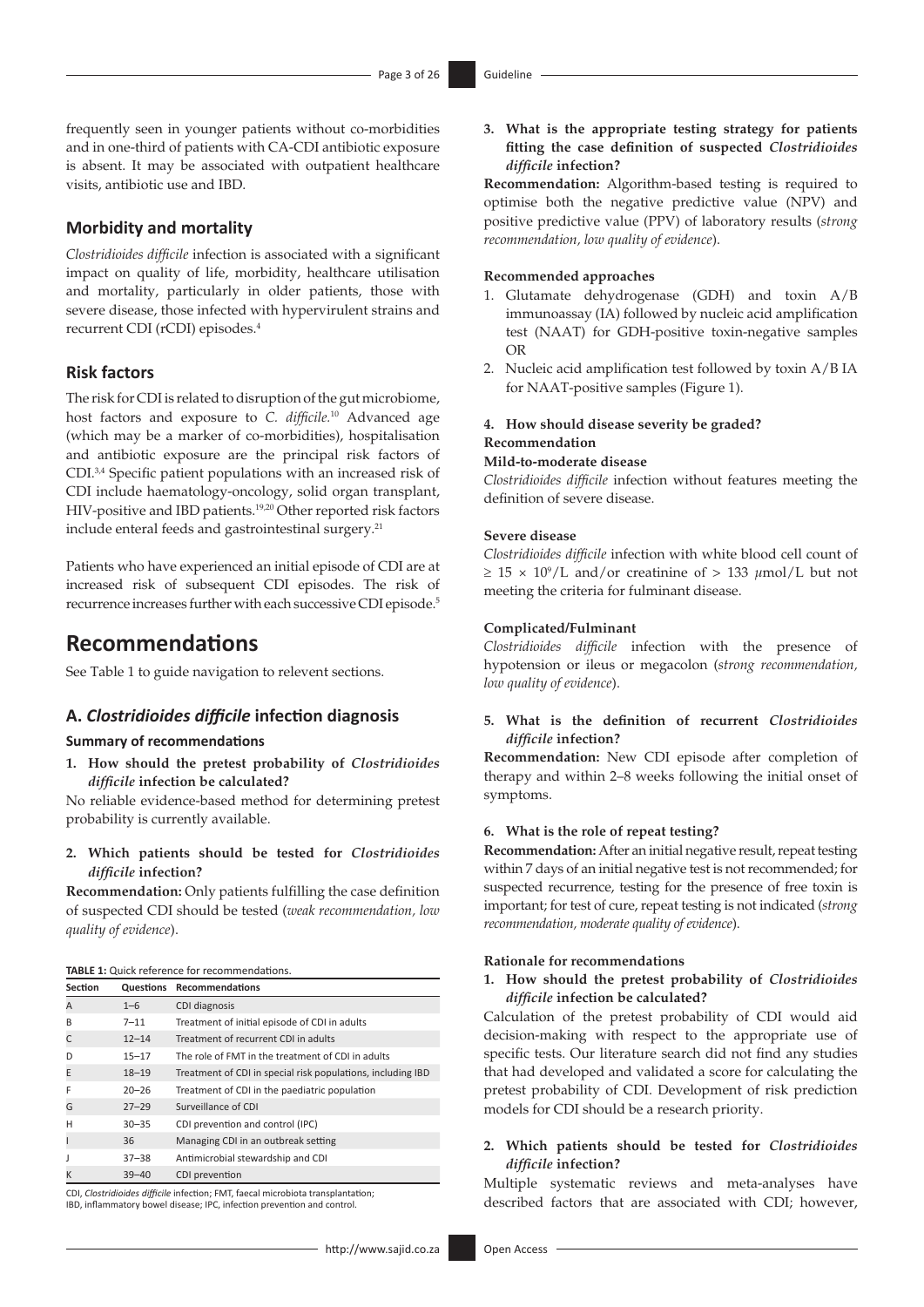

GDH, glutamate dehydrogenase; CDI, *Clostridioides difficile* infection; NAAT, nucleic acid amplification test; IA, immunoassay. **FIGURE 1:** Testing algorithms and results reporting.

**BOX 1:** Non-exhaustive list of factors associated with *Clostridioides difficile* infection.

| Pharmacological:                                       |
|--------------------------------------------------------|
| Any use of antibiotics (broad and specific)            |
| Use of any antiulcer medication (conflicting evidence) |
| Aspirin                                                |
| Corticosteroids                                        |
| Host-related:                                          |
| Advanced age                                           |
| Chronic kidney disease                                 |
| Immunodeficiency                                       |
| Diabetes mellitus                                      |
| Lymphoma or leukaemia                                  |
| Solid cancer or malignancy                             |
| Organ transplantation                                  |
| Severity of comorbidity                                |
| Inflammatory bowel disease                             |
| Congestive heart disease                               |
| Chronic obstructive pulmonary disease                  |
| Peptic ulcer                                           |
| Diverticular disease                                   |
| Gastroesophageal reflux disease                        |
| Chronic obstructive pulmonary disease                  |
| Low mean concentration of 25 hydroxyvitamin D          |
| <b>Clinical interventions or characteristics:</b>      |
| Duration of hospitalisation                            |
| Nasogastric tube feeding                               |
| Stay in intensive treatment unit                       |
| Non-surgical GI procedure                              |
| GI. Gastrointestinal.                                  |

most of the studies have been conducted in well-resourced settings.<sup>21</sup> Risk factors can be divided into pharmacological, host and clinical interventions or characteristics, and a nonexhaustive list is presented in Box 1. The most important **BOX 2:** Case definition of suspected *Clostridioides difficile* infection for patients > 2 years old.

| Inpatients developing new onset diarrhoea† > 48 h after admission to hospital OR                                                                                                                                                                                                                                                                                                           |
|--------------------------------------------------------------------------------------------------------------------------------------------------------------------------------------------------------------------------------------------------------------------------------------------------------------------------------------------------------------------------------------------|
| Inpatients who presented with diarrhoea† who continued for 3 days post-<br>admission and, where indicated, appropriate stool testing has not detected a<br>pathogen and there is no other likely cause, for example, laxative use OR                                                                                                                                                       |
| Patients presenting to care with diarrhoea† and ANY of the following:<br>• Overnight stay at a healthcare facility within 12 weeks<br>• Antibiotics within 12 weeks:<br>• Inflammatory bowel disease<br>• Severe intestinal motility disorders (including Hirschsprung disease)<br>• Solid organ transplant<br>• Known current malignancy<br>• Fitting the definition of fulminant disease |
| $\dagger$ , The definition of diarrhoea is $\geq 3$ stools that take the shape of their container in a 24-h<br>period; $\ddagger$ , Refer to text for considerations in children $\leq 2$ years.                                                                                                                                                                                           |

<span id="page-3-1"></span><span id="page-3-0"></span>risk factor for CDI is antibiotic use[.22](#page-22-11) Ampicillin, amoxicillin, cephalosporins, clindamycin and fluoroquinolones are the antibiotics that are most frequently associated with CDI, but almost all antibiotics have been implicated.<sup>[23](#page-22-12)</sup> The influence of stomach acid suppression remains uncertain; some reports have suggested an increased risk of infection, whereas others, after adjusting for co-existing conditions, have not confirmed such a risk.<sup>[24](#page-22-13),25</sup> Other important risk factors are advanced age, IBD, organ transplantation, chemotherapy, chronic kidney disease and immunodeficiency.<sup>21</sup>

<span id="page-3-3"></span><span id="page-3-2"></span>There is no consensus on the case definition for suspected CDI. The definition presented in Box 2 is based on expert opinion, taking into account the strength of association of risk factors. All patients meeting the case definition should have stool tested for CDI. It is very unlikely that patients not meeting the case definition will have CDI and alternative causes for diarrhoea should be considered.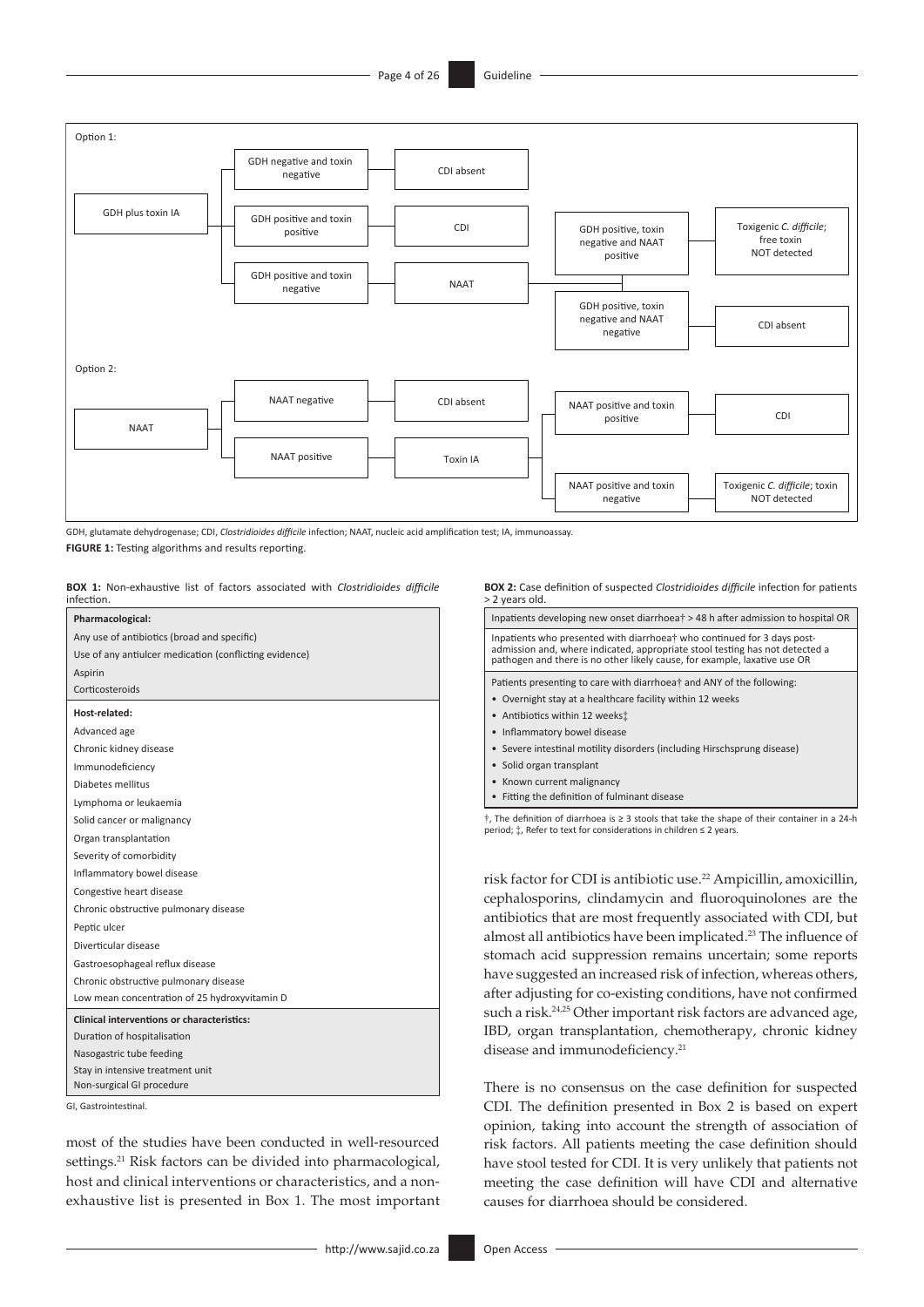The case definition applies to adults and most children with some exceptions. In neonates and infants (children less than 1 year of age), colonisation is common and true CDI is extremely rare, so positive tests almost always reflect colonisation and testing is therefore strongly discouraged. Colonisation rates decline with age but remain high in children 1–2 years old. These children should only be tested for CDI once more common causes have been excluded. Unlike in adults, CDI testing is not currently indicated in children with community-associated diarrhoeal disease following recent antibiotic use. *Clostridioides difficile* infection has been described as a community-acquired infection in children; however, most CDI cases continue to occur in hospitalised and recently discharged children; therefore, CDI testing is seldom appropriate in children with community-acquired disease.

When in doubt as to whether CDI testing is appropriate for a particular patient, consult colleagues with experience of CDI, such as microbiologists, gastroenterologists or infectious disease specialists.

**3. What is the appropriate testing strategy for patients fitting the case definition of suspected** *C. difficile*  **infection?** 

Appropriate sample types and pretesting sample storage conditions:

Formed stools submitted for CDI testing must be rejected by the laboratory. Transportation of stool samples to the laboratory and storage of samples prior to processing must be optimised to minimise delay and toxin degradation. Ideally, toxin testing must be performed within 2 h of sample collection. If there is a delay, samples can be stored at 4 °C for 3 days[.26](#page-22-15)

<span id="page-4-0"></span>There are various laboratory methods for CDI diagnosis  $(Table 2)<sup>6</sup>$ .

<span id="page-4-1"></span>There are two reference standards for the laboratory diagnosis of CDI: cell culture cytotoxicity neutralisation assay (CCCNA) and toxigenic culture (TC).[27](#page-22-16)[,28,](#page-22-17)[29](#page-22-18)[,30,](#page-22-19)[31](#page-22-20),[32,](#page-22-21)[33](#page-22-22) Cell culture cytotoxicity neutralisation assay detects toxin from stool filtrates. The reported sensitivity of CCCNA varies from 65% to 90% and depends on laboratory methodology and the comparator method. For TC, *C. difficile* is cultured

from the stool sample and this is followed by detection of toxin-encoding genes. A positive CCCNA result is considered to represent a true CDI case (CCCNA is associated with a high PPV). Toxigenic culture has a superior NPV compared to CCCNA. However, TC has a lower PPV for true CDI, as positive TC results can reflect carriage of toxin-gene encoding *C. difficile* that is not currently producing toxin. Neither of these methods is suitable for CDI diagnosis in routine clinical laboratories as these methods are timeconsuming, labour-intensive and require technical expertise.

<span id="page-4-4"></span><span id="page-4-3"></span>The available NAAT assays provide a rapid and sensitive detection method for toxin-gene encoding *C. difficile.*[27](#page-22-16) The specificity of NAAT can be suboptimal. Glutamate dehydrogenase test is not as sensitive as NAAT but it is cheaper and simpler to perform. Sensitivities of > 90% for GDH have been reported in most evaluations.<sup>[34](#page-22-23),35</sup> Currently available toxin IAs provide the high specificity required for the laboratory diagnosis of CDI but have suboptimal sensitivities.<sup>[27](#page-22-16)[,36](#page-22-25)</sup>

<span id="page-4-7"></span><span id="page-4-6"></span><span id="page-4-5"></span>There are a number of studies evaluating at real time PCR cycle threshold (*C*<sub>t</sub>) correlation with toxin detection (toxin IA and/or cytotoxicity assay) for 'preliminary diagnosis' of CDI.<sup>37,[38](#page-22-27),39</sup> The *C*<sub>t</sub> may predict toxin IA positivity. However, further studies are needed to validate the analytical accuracy of *C*<sub>t</sub> for toxin detection prediction. The best cut-offs can be determined based on the prevalence of CDI and the preferred sensitivity versus specificity. Individual laboratories need to determine the  $C_t$  for the local NAAT assay used and sample processing factors. Toxin testing is still warranted because of suboptimal correlation and correlation with clinical disease is also required.

The published evidence to guide selection of optimal laboratory testing strategy is generally of low quality. This is largely because of the lack of a standardised reference testing method and the absence of correlation of laboratory results with clinical disease.<sup>40</sup> Samples must be collected prior to initiation of CDI therapy to avoid false-negative results.<sup>41</sup>

<span id="page-4-9"></span><span id="page-4-8"></span><span id="page-4-2"></span>An algorithmic approach is recommended (Figure 1):

- 1. Glutamate dehydrogenase plus toxin A/B IA followed by NAAT for GDH-positive toxin-negative samples OR
- 2. Nucleic acid amplification test followed by toxin A/B IA for NAAT-positive samples.

**TABLE 2:** Summary of available tests for *Clostridioides difficile* infection diagnosis.

| <b>IADLE 2.</b> Suffitually be available tests for <i>crostrigiolaes difficul</i> e intection diagnosis. |              |              |                                                                               |                                                                                                                                            |
|----------------------------------------------------------------------------------------------------------|--------------|--------------|-------------------------------------------------------------------------------|--------------------------------------------------------------------------------------------------------------------------------------------|
| <b>Test</b>                                                                                              | Sensitivity  | Specificity  | Target                                                                        | <b>Comments</b>                                                                                                                            |
| Toxigenic culture (TC)                                                                                   | High         | Low          | Clostridioides difficile vegetative cells<br>or spores followed by toxin gene | Reference standard                                                                                                                         |
| Nucleic acid amplification tests (NAAT)                                                                  | High         | Low/moderate | Toxin-encoding genes                                                          | High sensitivity is associated with a good NPV. Low<br>specificity coupled with endemic CDI prevalence rates<br>results in suboptimal PPV. |
| Glutamate dehydrogenase (GDH)                                                                            | High         | Lowt         | Clostridioides difficile common antigen                                       | Screening test. For use as part of a testing algorithm.                                                                                    |
| Cell culture cytotoxicity neutralisation<br>assay (CCCNA)                                                | High         | High         | Toxins A and B                                                                | Reference standard                                                                                                                         |
| Toxins A and B enzyme immunoassays                                                                       | Low/moderate | High         | Toxins A and B                                                                | Not appropriate as stand-alone test for CDI diagnosis.                                                                                     |
|                                                                                                          |              |              |                                                                               |                                                                                                                                            |

*Source:* Adapted from McDonald LC, Gerding DN, Johnson S, et al. Clinical practice guidelines for Clostridium difficile infection in adults and children: 2017 update by the Infectious Diseases Society<br>of America (IDSA) an

CDI, *Clostridioides difficile* infection; NPV, negative predictive value; PPV, positive predictive value.

†, Lateral flow assays that combine detection of GDH and toxins A and B are available.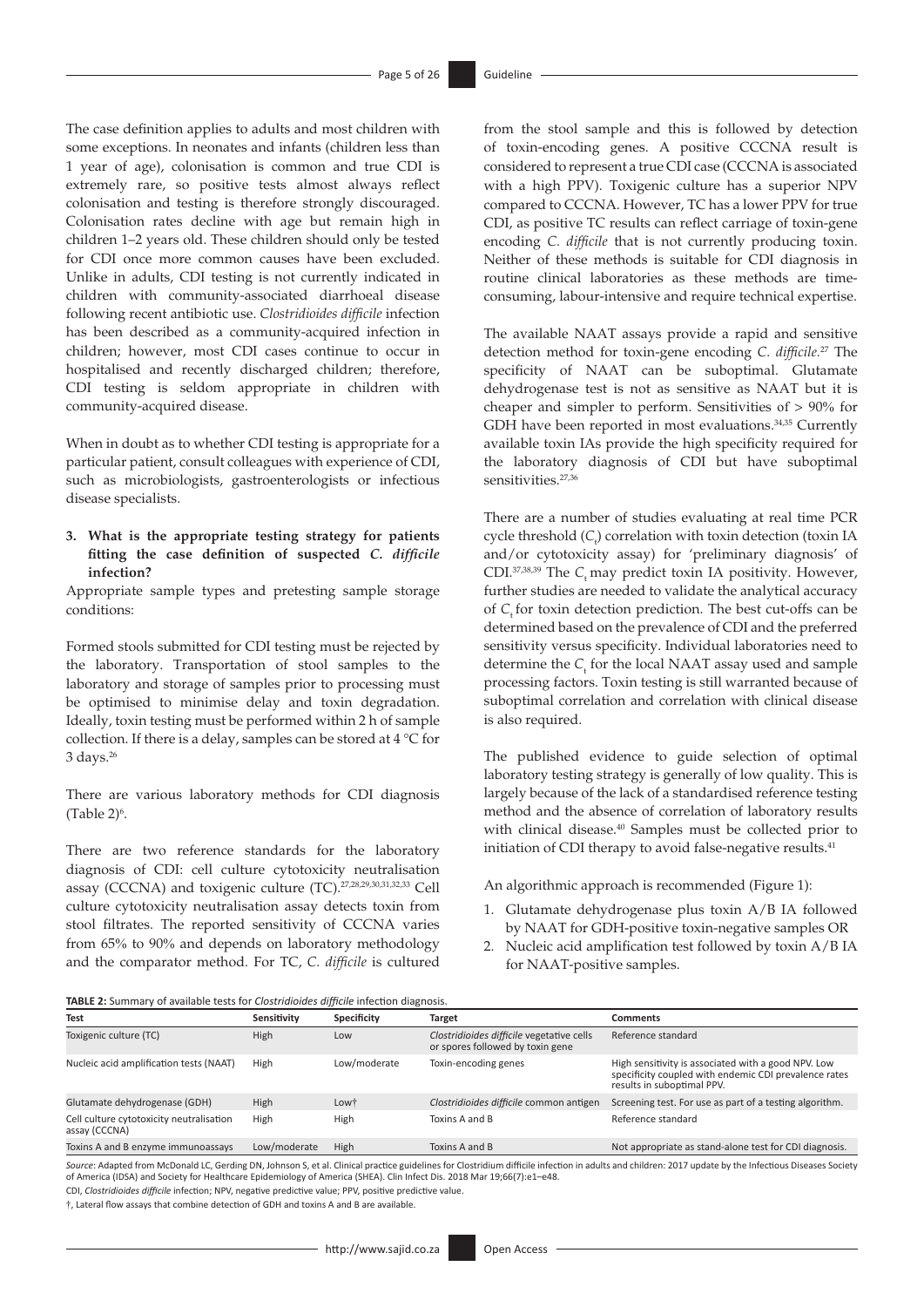Screening of samples commences with assays that are highly sensitive to the detection of *C. difficile* (NAAT or GDH). The high NPV of these tests allows for ruling out of CDI in samples testing negative. The detection of toxin A/B has high specificity for diagnosis of CDI in most settings. The detection of toxin is important for multiple reasons:

- Inappropriate selection of patients investigated frequently clinically significant diarrhoea is not present or there is recent laxative use.[42](#page-22-31)
- <span id="page-5-0"></span>Shared risk factors for colonisation and infection with *C. difficile.*
- High rates of asymptomatic colonisation with *C. difficile.* Hospitalisation is associated with high rates of asymptomatic colonisation, ranging from 3% to 21%. This can increase to  $> 50\%$  with prolonged hospitalisation.<sup>43</sup>
- Lack of clinical features that can reliably distinguish CDI from other infectious and non-infectious causes of diarrhoea. Nosocomial diarrhoea is frequently noninfectious in aetiology[.44](#page-22-33) *Clostridioides difficile* infection comprises 20% or less of infectious causes.
- <span id="page-5-2"></span>The lower PPV of NAAT as a stand-alone test because of the prevalence of CDI in a non-outbreak setting.<sup>[34](#page-22-23)[,45](#page-22-34)</sup> Stand-alone tests are unlikely to have an acceptable performance unless the prevalence of CDI is very high (> 40%).

Samples testing NAAT-positive toxin-negative may reflect false-negative toxin A/B results because of suboptimal sensitivity of toxin IAs (lower sensitivity than CCNA/ cytotoxicity assays) or toxin degradation. However, this appears to more frequently represent asymptomatic colonisation[.42](#page-22-31),[45](#page-22-34) Further research is required to better define the optimal management of patients with NAAT-positive toxin-negative results.

<span id="page-5-4"></span>The pretest probability of CDI must be considered when deciding whether treatment is indicated in these patients.[46](#page-22-35) Some studies have shown that NAAT-positive (or TC-positive) toxin-negative patients are clinically diverse from toxin-positive patients[.45](#page-22-34)[,47,](#page-22-36)[48](#page-22-37),[49](#page-22-38) The former group have been reported to have fewer cases of prolonged diarrhoea and a lower number of CDI-related complications and deaths. When compared to NAAT-negative patients, NAAT-positive toxin-negative patients have been shown to have similar inflammatory markers and 30-day mortality rates.[50](#page-22-39)

<span id="page-5-7"></span><span id="page-5-6"></span>Other studies, although with some methodological limitations, have shown that stand-alone NAAT-based testing is more sensitive than toxin IA and/or cytotoxicity assays and can also have a reasonable PPV when compared to the clinical diagnosis of CDI.<sup>[51](#page-22-40),[52](#page-22-41)</sup> The absence of toxin detection in TC/NAAT-positive samples may not be predictive of CDI severity.[53](#page-22-42)

<span id="page-5-9"></span>Stool multiplex NAAT assays for diarrhoeal pathogens often include *C. difficile*. If results from such testings detect *C. difficile*, the pretest probability of CDI must be considered

and clinical consultation to determine the need for toxin testing is indicated.

If the results of stand-alone NAAT testing for *C. difficile* are positive, it is imperative that the report clearly states that only toxigenic *C. difficile* has been detected and that actual testing for free toxin has not been performed. Similarly, with algorithmic testing, for samples that test GDH positive, toxin negative and PCR positive, the report should clearly indicate that toxigenic *C. difficile* has been detected in the absence of toxin. When the testing platform used specifically detects the presence or absence of a hypervirulent strain (NAP 1/ ribotype 027 or other), this must be reported.

### <span id="page-5-1"></span>**4. How should disease severity be graded?**

The use of severity grading scores assists in identifying patients who may benefit from aggressive treatment selection and early patient management decisions. Severity scores may also predict outcomes.

<span id="page-5-3"></span>The severity of CDI ranges from asymptomatic carriage to mild diarrhoea to fulminant colitis and death (see Table 3)<sup>[6](#page-21-5)</sup>.

Several grading systems are described in the literature, but many are not validated and are based on expert opinion. The IDSA/SHEA guidelines severity scoring criteria (Table 3), which are based on expert opinion, are recommended for use in South Africa.<sup>[6](#page-21-5)</sup> These criteria, although not validated, have shown to have good NPV. A retrospective study compared the IDSA criteria with other criteria and found them to be reliable in predicting patient outcomes.[54](#page-22-43)

<span id="page-5-12"></span><span id="page-5-11"></span><span id="page-5-10"></span>Other studies have also shown white blood cell count and creatinine to be good predictors of mortality or complications in patients with CDI.<sup>55,56</sup> However, in patients with concomitant haematological malignancies or renal dysfunction, these parameters are less useful.<sup>57,[58](#page-22-47)</sup>

<span id="page-5-14"></span><span id="page-5-13"></span><span id="page-5-5"></span>Other frequently described parameters for predicting the severity of disease are advanced age and hypoalbuminaemia.[54](#page-22-43)[,58](#page-22-47)

#### **5. What is the definition of recurrence?**

Individuals who meet the CDI case definition (including return of diarrhoeal stools with a positive laboratory test)

| TABLE 3: Clostridioides difficile infection severity grading. |  |
|---------------------------------------------------------------|--|
|---------------------------------------------------------------|--|

<span id="page-5-8"></span>

| Disease severity | <b>Parameters</b>                                                              |
|------------------|--------------------------------------------------------------------------------|
| Mild to moderate | WBC $\leq 15 \times 10^9$ /L and                                               |
|                  | Serum creatinine <133 µmol/L                                                   |
| Severe           | $WBC > 15 \times 10^9/L$ and/or                                                |
|                  | Serum creatinine $\geq 133 \mu$ mol/L without criteria of<br>fulminant disease |
| Fulminant        | Hypotension or Ileus or Megacolon                                              |

*Source*: McDonald LC, Gerding DN, Johnson S, et al. Clinical practice guidelines for Clostridium difficile infection in adults and children: 2017 update by the Infectious Diseases Society of America (IDSA) and Society for Healthcare Epidemiology of America (SHEA). Clin Infect Dis. 2018 Mar 19;66(7):e1–e48. WBC, White blood cells.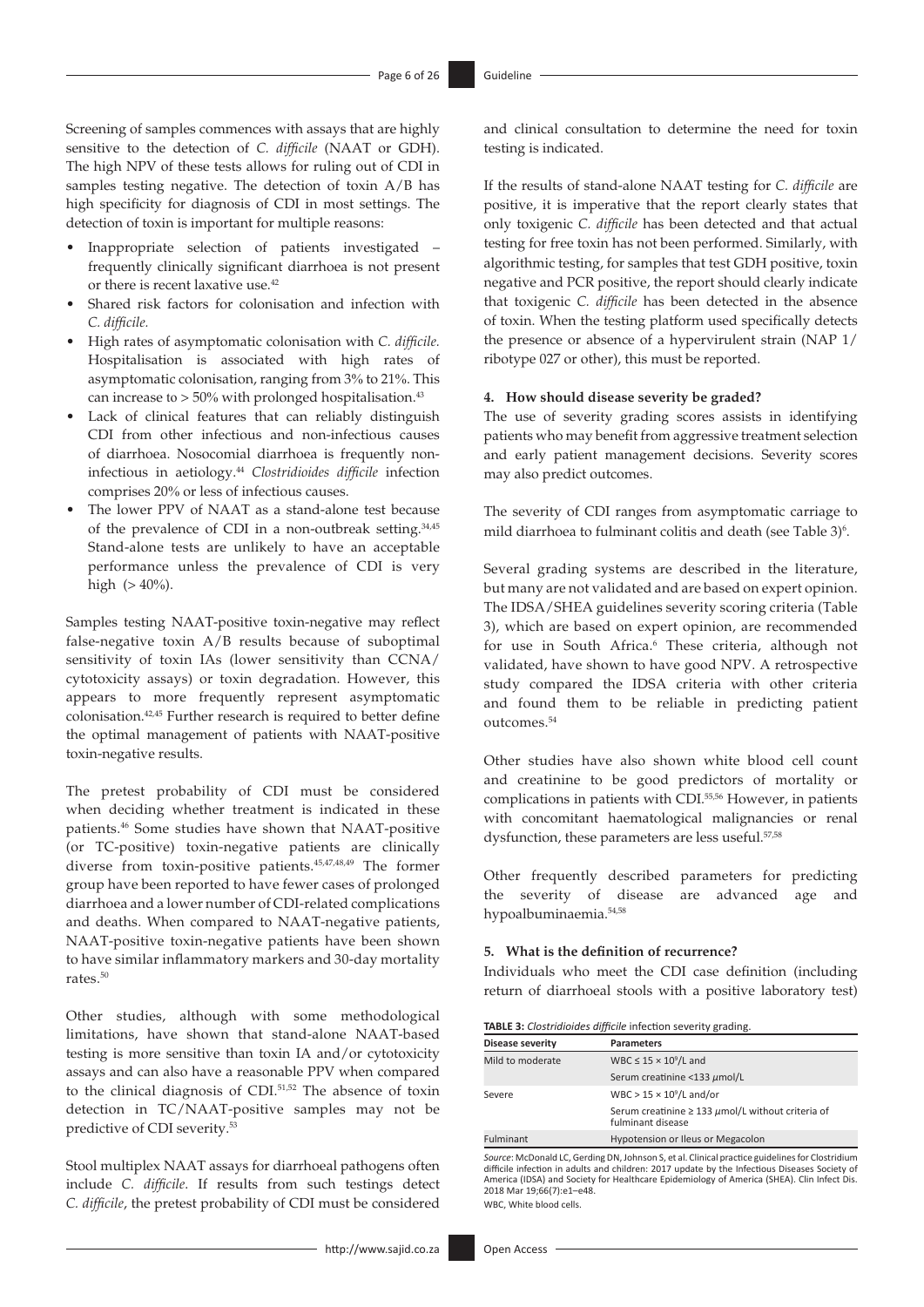<span id="page-6-0"></span>after completion of CDI treatment, and who have new onset of symptoms between 2 and 8 weeks after the onset of symptoms from a previous episode of CDI.<sup>59</sup>

Most cases of rCDI occur in the first 2 weeks following completion of treatment of the initial episode. However, recurrences may occur up to 3 months following treatment. Following an initial episode of CDI, the risk of a recurrence ranges between 10% and 30%. [5](#page-21-4),[60](#page-23-1) Once a patient has one recurrence, the risk for further recurrences is between 40% and 60%.

<span id="page-6-3"></span><span id="page-6-2"></span>Recurrent *C. difficile* infection is frequently because of relapse of previous infection rather than acquisition of a new strain.<sup>61,[62](#page-23-3)</sup>

Risk factors for rCDI include:

- age  $> 65$  years
- use of additional antibiotics after discontinuation of therapy for the initial CDI episode
- chronic renal failure
- severe or fulminant underlying illness
- previous fluoroquinolone use
- use of proton pump inhibitors after initial CDI episode
- inadequate immune response (evidence for an impaired immune response comes from small studies).<sup>5[,63](#page-23-4)</sup>

Diagnosis of rCDI in patients with IBD is challenging (distinguishing flare from rCDI). Possible risk factors of recurrent disease in the IBD patient population (in addition to antibiotic exposure) include the use of 5-aminosalicylic acid, steroids and certain biologicals, but there are conflicting reports[.64](#page-23-5)

### <span id="page-6-5"></span>**6. What is the role of repeat testing, following an initial negative test result, for suspected recurrence and for test of cure?**

Testing within 7 days of an initial negative result is not recommended unless there is a change in the clinical picture increasing the suspicion for CDI. The role of repeat testing is partly dependent on the sensitivity of the initial test performed; thus, the higher the sensitivity, the less the value of repeating. The high sensitivity of GDH and NAAT-based assays is associated with a good NPV[.35](#page-22-24) There are several studies demonstrating that where testing was repeated between 7 and 14 days following an initial negative test, the additional yield of positive results is only 1% – 3%.<sup>[65](#page-23-6)[,66,](#page-23-7)[67](#page-23-8)</sup>

<span id="page-6-10"></span><span id="page-6-9"></span><span id="page-6-8"></span>Testing is indicated for suspected rCDI and should include the detection of free toxin (using EIA or CCCNA). Empiric therapy for suspected recurrence is not recommended. Unwarranted treatment may further harm or disrupt gut microbiome.[68](#page-23-9) Post-infectious functional abdominal symptoms are common following an episode of successfully treated CDI.[69](#page-23-10) In addition, *C. difficile* colonisation commonly persists after an initial infection.<sup>70</sup> Hence, the detection of free toxin is important for the diagnosis of recurrence.

Repeat testing for test of cure is not indicated. Many patients remain colonised with *C. difficile* and alterations of the gut microbiota persist following a successful treatment of CDI.[70](#page-23-11)[,71](#page-23-12)

### <span id="page-6-11"></span>**B. Treatment of initial episode of** *Clostridioides difficile* **infection in adults**

#### <span id="page-6-1"></span>**Summary of recommendations**

**7. What are the important supportive treatment strategies for** *Clostridioides difficile* **infection?**

**Recommendation:** Precipitating/implicated antibiotics must be stopped as soon as possible (*strong recommendation, moderate quality of evidence*).

**8. What are the recommended treatment options for an initial non-severe episode of** *Clostridioides difficile*  **infection?**

### **Recommendation:**

• Vancomycin 125 milligrams (mg) orally 6 hourly for 10 days

### or

- Fidaxomicin 200 mg orally 12 hourly for 10 days (*strong recommendation, high quality of evidence*) (Table 4).
- <span id="page-6-4"></span>• Alternatively, if the above are not available, for example, in resource-limited settings: Metronidazole 500 mg orally 8 hourly for 10 days (*weak recommendation, high quality of evidence*).
- **9. What are the recommended treatment options for aninitial severe episode of** *Clostridioides difficile* **infection? Recommendation:**

- Vancomycin 125 mg orally 6 hourly for 10 days or
- Fidaxomicin 200 mg orally 12 hourly for 10 days (*strong recommendation, high quality of evidence*) (Table 4).

**TABLE 4:** Recommendations for the treatment of *Clostridioides difficile* infection in adults.

<span id="page-6-7"></span><span id="page-6-6"></span>

| Clostridiodes difficile<br>infection episode  | <b>Recommended treatment</b>                                                                                                                                                                                                       |
|-----------------------------------------------|------------------------------------------------------------------------------------------------------------------------------------------------------------------------------------------------------------------------------------|
| Initial                                       | Vancomycin 125 mg orally 6 hourly for 10 days                                                                                                                                                                                      |
| non-severe CDI                                | Fidaxomicin 200 mg orally 12 hourly for 10 days                                                                                                                                                                                    |
|                                               | If the above options are not available, then use<br>metronidazole 500 mg orally 8 hourly for 10 days                                                                                                                               |
| Initial                                       | Vancomycin 125 mg orally 6 hourly for 10 days                                                                                                                                                                                      |
| severe CDI                                    | Fidaxomicin 200 mg orally 12 hourly for 10 days                                                                                                                                                                                    |
| Initial<br>fulminant CDI                      | Vancomycin 500 mg orally 6 hourly or via nasogastric tube<br>and intravenous metronidazole 500 mg every 8 h. If ileus<br>present, consider adding rectal vancomycin 500 mg in 100<br>mL normal saline 6 hourly as retention enema. |
| Recurrent CDI: first and<br>second recurrence | Fidaxomicin 200 mg orally 12 hourly for 10 days<br>(if vancomycin was used for the initial episode)                                                                                                                                |
|                                               | Vancomycin 125 mg orally 6 hourly for 10 days<br>(if metronidazole was used for the initial episode)                                                                                                                               |
|                                               | Vancomycin prolonged tapered and pulsed regimen (if a<br>standard regimen of vancomycin was used for the initial<br>episode)                                                                                                       |
| Recurrent CDI: third and                      | Faecal microbiota transplant                                                                                                                                                                                                       |
| subsequent recurrence                         | Fidaxomicin 200 mg orally 12 hourly for 10 days                                                                                                                                                                                    |
|                                               | Vancomycin prolonged tapered and pulsed regimen                                                                                                                                                                                    |

CDI, *Clostridioides difficile* infection.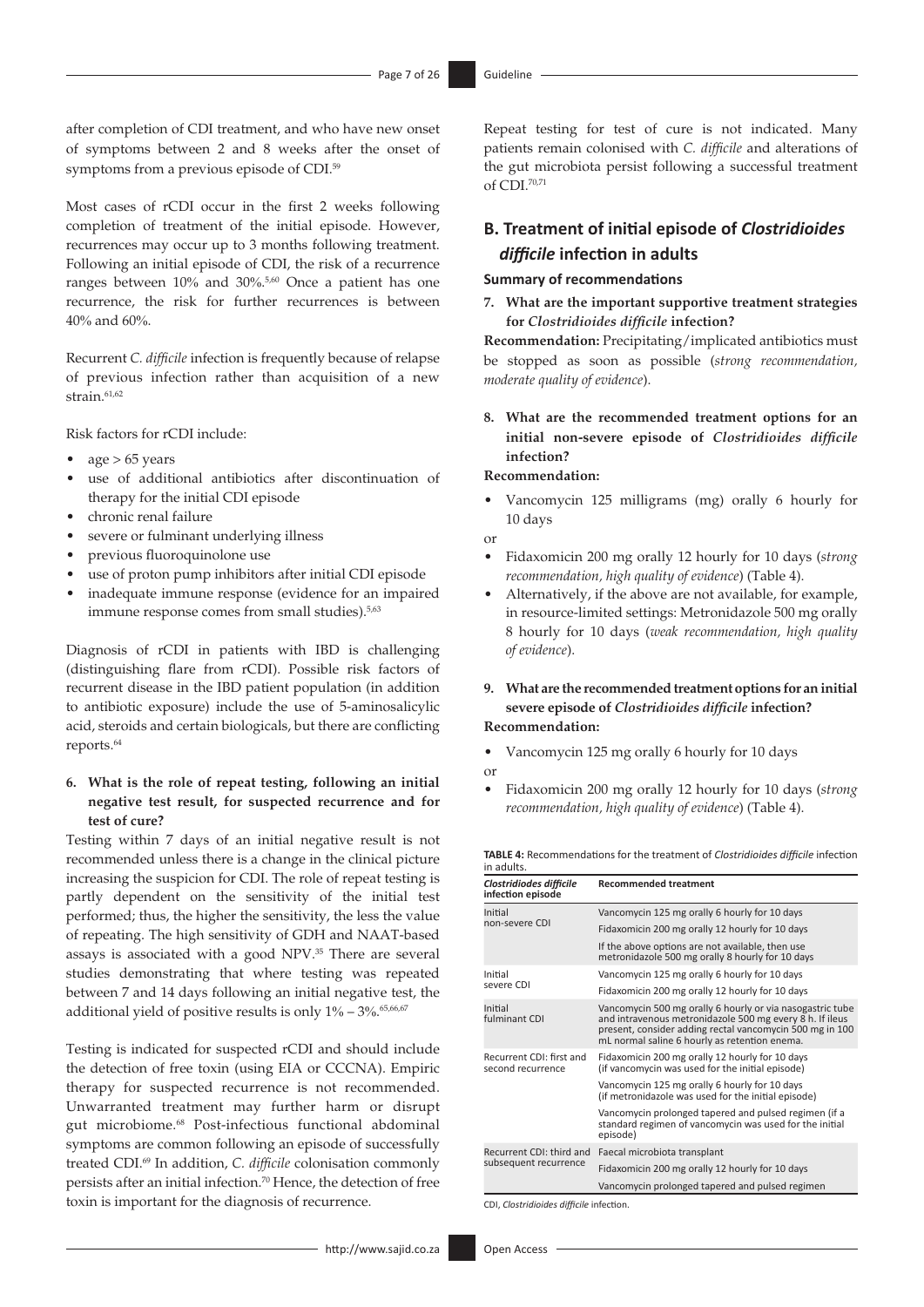### **10. What are the recommended treatment options for an initial fulminant episode of** *Clostridioides difficile*  **infection?**

### **Recommendation:**

- Vancomycin 500 mg orally every 6 hourly or via nasogastric tube (*strong recommendation, moderate quality of evidence*).
- If ileus present, then consider adding rectal vancomycin 500 mg in 100 millilitre (mL) normal saline 6 hourly as retention enema (*weak recommendation, low quality of evidence*) and intravenous metronidazole 500 mg every 8 hourly (*strong recommendation, moderate quality of evidence*) (Table 4).

#### **11. Should empiric antibiotic therapy be considered in all patients if there is an anticipated delay in diagnosis?**

**Recommendation:** Empiric therapy for CDI should be considered in patients with mild-to-moderate disease severity only if there is an anticipated delay in diagnosis of > 48 h. In severe and fulminant CDI, initiation of empiric therapy is urgent and is not dependent on the results of laboratory tests (*weak recommendation, low quality of evidence*).

#### **Rationale for recommendations**

**7. What are the important supportive treatment strategies for** *Clostridioides difficile* **infection?**

When possible stopping of the antibiotic(s) associated with the CDI episode is recommended. Continuation of antibiotics is associated with poorer clinical responses and increased risk of rCDI[.72](#page-23-13)

### <span id="page-7-0"></span>**8. What are the recommended treatment options for an initial non-severe episode of** *Clostridioides difficile* **infection?**

Oral metronidazole or vancomycin has traditionally been the treatment options for CDI.

<span id="page-7-1"></span>Oral metronidazole is cheaper and is assumed to be associated with lower vancomycin-resistant enterococci (VRE) selection risk. In previous guidelines, metronidazole was recommended as a first-line treatment for non-severe CDI and vancomycin as the first choice for severe CDI.[73](#page-23-14)[,74](#page-23-15) Since these publications, results from large, multicentre RCTs have demonstrated that metronidazole is inferior to vancomycin in the treatment of CDI.<sup>[6](#page-21-5),[75](#page-23-16)[,76](#page-23-17)</sup>

Data from three randomised controlled trials showed inferior response rates (RRs) at the end of treatment with metronidazole compared to vancomycin, with a response rate of 0.89 (95% confidence interval [CI] 0.82–0.96; *p* = 0.002). Metronidazole was also found to be inferior to vancomycin for sustained response at 21–30 days after treatment (RR 0.84; 95% CI 0.74–0.94; *p* = 0.002). Combined, RCTs published since 2000 demonstrated that metronidazole is inferior to oral vancomycin for clinical cure in patients with CDI ( $p \le 0.006$  $p \le 0.006$ ).<sup>6,[75,](#page-23-16)[76](#page-23-17)</sup> A recent retrospective study of hospitalised patients with mild-to-moderate CDI found that metronidazole was inferior to vancomycin for treatment response in this group of patients as well.<sup>[77](#page-23-18)</sup>

Data from two RCTs also showed similar response rates at the end of treatment with fidaxomicin and vancomycin, (RR 1.09; 5% CI 0.98–1.1; *p* = 0.36).

<span id="page-7-5"></span>Fidaxomicin was superior to vancomycin for sustained response at 25 days (RR 1.2; 95% CI 1.1–1.4; *p* < 0.001)[.78](#page-23-19)

A recent retrospective review and meta-analysis also found that compared with vancomycin, fidaxomicin is associated with superior sustained clinical response rates (odds ratio [OR] 0.67; 95% CI 0.55–0.82) for recurrence.<sup>79</sup>

<span id="page-7-6"></span>The use of oral metronidazole should be restricted to an initial episode of non-severe CDI or in cases where other therapies are not available.

### **Duration of therapy**

Most RCTs have compared 10-day regimens of CDI treatment agents, and it appears that a 10–day period is sufficient to resolve symptoms in most patients. If patients have improved, but do not have symptom resolution by 10 days, an extension of treatment duration to 14 days should be considered.[74](#page-23-15)

<span id="page-7-7"></span>There is currently no evidence to suggest that a shorter duration of therapy could lead to higher recurrence rates and thus further research is required.<sup>80</sup> It is highly recommended to adhere to generally accepted dosage regimens of currently used agents.

### **9. What are the recommended treatment options for an initial severe episode of** *Clostridioides difficile* **infection?**

The use of high doses of vancomycin (500 mg orally four times daily) was previously recommended by some guidelines for the management of severe complicated CDI.[74](#page-23-15) However, there is insufficient evidence to support the use of doses > 125 mg four times daily in the absence of ileus.[81](#page-23-22)

### <span id="page-7-8"></span><span id="page-7-2"></span>**10. What are the recommended treatment options for an initial episode of fulminant** *Clostridioides difficile*  **infection?**

<span id="page-7-3"></span>Vancomycin at high doses has previously been recommended for fulminant CDI, despite the lack of high-quality evidence.

In the presence of ileus, vancomycin can also be given rectally although it remains unclear whether adequate concentrations of the drug are reached beyond the left colon.<sup>[6](#page-21-5)</sup>

<span id="page-7-9"></span><span id="page-7-4"></span>Despite the lack of data, it seems reasonable to administer oral and/or rectal vancomycin at higher doses for patients with fulminant CDI (500 mg 6 hourly orally and 500 mg in 100 mL of normal saline by retention enema). The use of high-dose vancomycin is safe, but it is appropriate to monitor serum trough concentrations to rule out drug accumulation[.82](#page-23-23)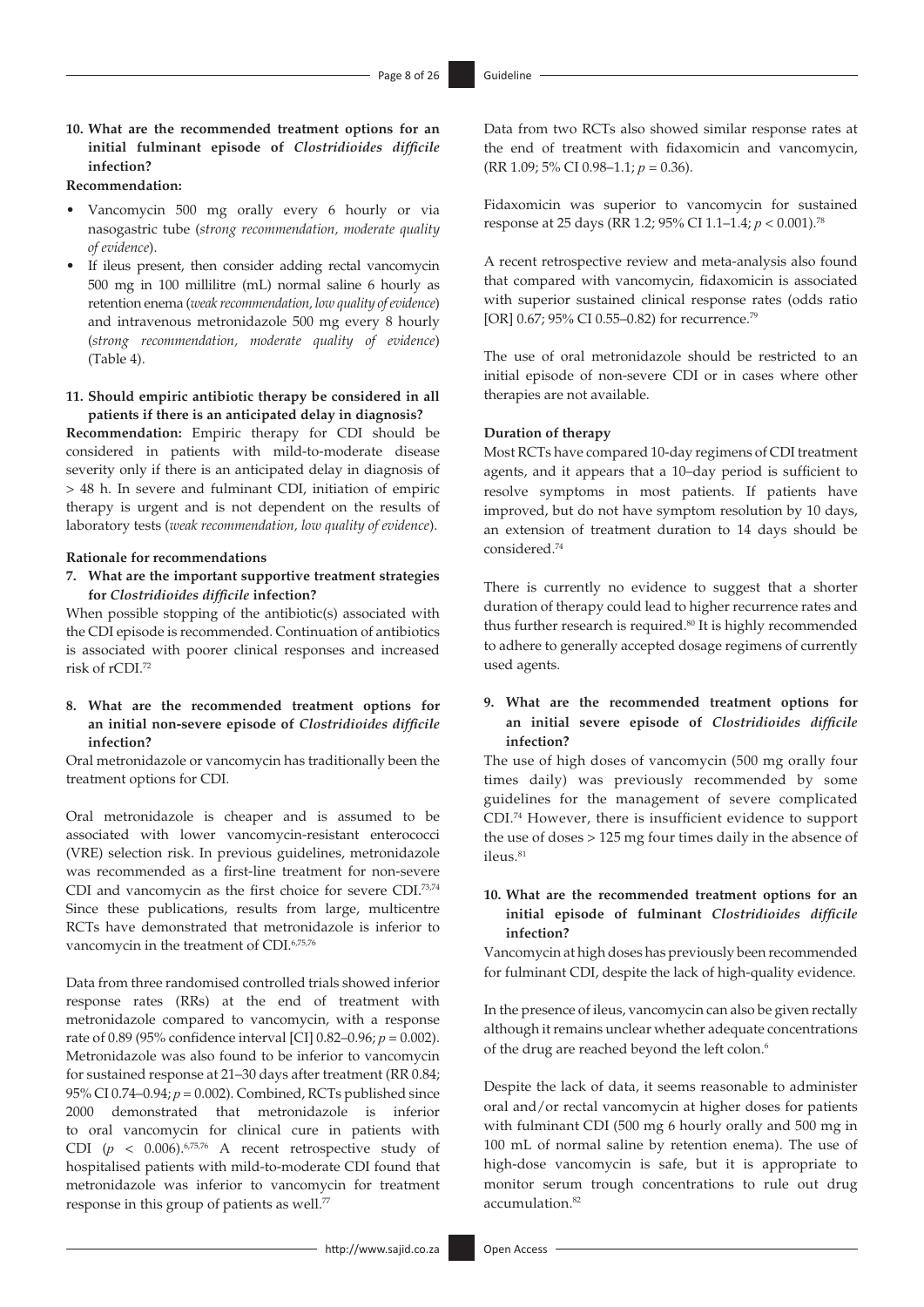Intravenous metronidazole (500 mg 8 hourly) should be used in addition to vancomycin.<sup>83</sup> This is particularly important in the presence of ileus as intravenous metronidazole may achieve therapeutic concentrations in an inflamed colon.

<span id="page-8-1"></span>In patients not responding to vancomycin and metronidazole, intravenous tigecycline (loading dose of 100 mg followed by 50 mg twice daily) has been used as adjunctive or alternative therapy, but no RCTs have been performed to date.<sup>[84](#page-23-25)</sup> Recently published retrospective studies have shown conflicting results regarding the efficacy of tigecycline for fulminant CDI[.85,](#page-23-26)[86](#page-23-27),[87,](#page-23-28)[88](#page-23-29) Because of the poor outcomes associated with fulminant CDI, there may be a role for adjunctive tigecycline.<sup>84</sup> Consideration of surgical intervention and faecal microbiota transplantation (FMT) in such settings is also indicated.

<span id="page-8-3"></span><span id="page-8-2"></span>Surgical intervention can be life-saving in patients with fulminant disease; timely consultation with a gastroenterologist and surgeon is critical in such clinical circumstances.

### **11. Should empiric antibiotic therapy be considered in all patients if there is an anticipated delay in diagnosis?**

A guiding principle of infectious disease management is that specimens for diagnosis should be collected before initiation of therapy whenever possible.<sup>[41](#page-22-30)</sup> Empiric therapy for CDI may result in false-negative diagnostic test results.

Empiric therapy for CDI should be considered in all patients with mild-to-moderate disease severity if there is an anticipated delay of > 48 h or if a patient presents with severe or fulminant CDI.<sup>6</sup> For all other patients, antibiotic therapy should be started after diagnosis to limit the overuse of antibiotics and the associated toxicities, which include overgrowth of multidrug-resistant pathogens.<sup>[41](#page-22-30)</sup>

### **C. Treatment of recurrent** *Clostridioides difficile* **infection in adults**

#### **Summary of recommendations**

**12. What are the optimal treatment regimens for recurrent**  *Clostridioides difficile* **infection? (First and second recurrence)**

### **Recommendation:**

- Fidaxomicin 200 mg orally 12 hourly for 10 days (if vancomycin was used for the initial episode) (*weak recommendation, moderate quality of evidence*)
- or
- Vancomycin 125 mg orally 6 hourly for 10 days (if metronidazole was used for the initial episode) (*weak recommendation, moderate quality of evidence*)

or

• Vancomycin prolonged tapered and pulsed regimen (if a standard regimen of vancomycin was used for the initial episode) (*weak recommendation, low quality of evidence*) (Table 4).

### <span id="page-8-0"></span>**13. What are the optimal treatment regimens for recurrent**  *Clostridioides difficile* **infection? (Third and subsequent recurrences)**

#### **Recommendation:**

- Faecal microbiota transplant (*strong recommendation, high quality of evidence*)
- or • Fidaxomicin 200 mg orally 12 hourly for 10 days (*weak recommendation, low quality of evidence*)
- or
- Vancomycin prolonged tapered and pulsed regimen (*weak recommendation, low quality of evidence*).

**14. What is the role of bezlotoxumab in the management of recurrent** *Clostridioides difficile* **infection?** Bezlotoxumab is not yet licensed for use in South Africa.

#### **Rationale for recommendations**

**12 and 13. What are the optimal treatment regimens for recurrent** *Clostridioides difficile* **infection?**

The management of rCDI is the same for relapse (with same strain from prior CDI episode) and re-infection (with different strain).

<span id="page-8-4"></span>Recurrence rates are significantly lower following initial treatment with fidaxomicin compared to vancomycin[.78](#page-23-19),[89](#page-23-30)

<span id="page-8-5"></span>A first or second recurrence may be treated with fidaxomicin or a tapered and pulsed regimen of vancomycin. In a randomised, stratified sub-study of patients with a first recurrence, a subsequent second recurrence at 28 days was less common following therapy with fidaxomicin compared to a standard 10 day course of vancomycin (19.7% vs. 35.5%;  $p = 0.045$ ).<sup>90</sup> There is limited published evidence on the efficacy of fidaxomicin for multiply rCDI. A small multicentre retrospective review showed that the efficacy of fidaxomicin for the prevention of rCDI is reduced in multiply rCDI compared to that in initial and first recurrence episodes.[91](#page-23-32) This is expected as patients with multiply rCDI are likely to have severe gut dysbiosis.

<span id="page-8-8"></span><span id="page-8-7"></span><span id="page-8-6"></span>Various vancomycin tapered and pulsed regimens have been described in the literature. One such regimen recommended by IDSA advises the following: after a 10–14-day course of vancomycin 125 mg four times a day, give vancomycin 125 mg twice daily for a week, 125 mg once daily for a week and then  $125$  mg every  $2-3$  days for  $2-8$  weeks.<sup>6</sup> There are only a few published studies evaluating the efficacy of tapered and pulsed vancomycin treatment regimens for rCDI.<sup>70,[92,](#page-23-33)[93](#page-23-34),[94](#page-23-35)</sup> Tan and Johnson suggested that close patient follow-up and individualisation of tapered and pulsed vancomycin regimens can be associated with favourable outcomes.<sup>[94](#page-23-35)</sup> Optimal treatment for rCDI (OpTION trial) (NCT02667418) is a randomised clinical trial currently underway. The study has 3 arms, comparing: (1) standard fidaxomicin therapy (10-day course) to (2) standard vancomycin therapy (10-day course) that is followed by tapered and pulsed vancomycin (31 days of vancomycin overall) and (3) standard vancomycin therapy (10-day course) alone, for sustained response at 59 days[.95](#page-23-36)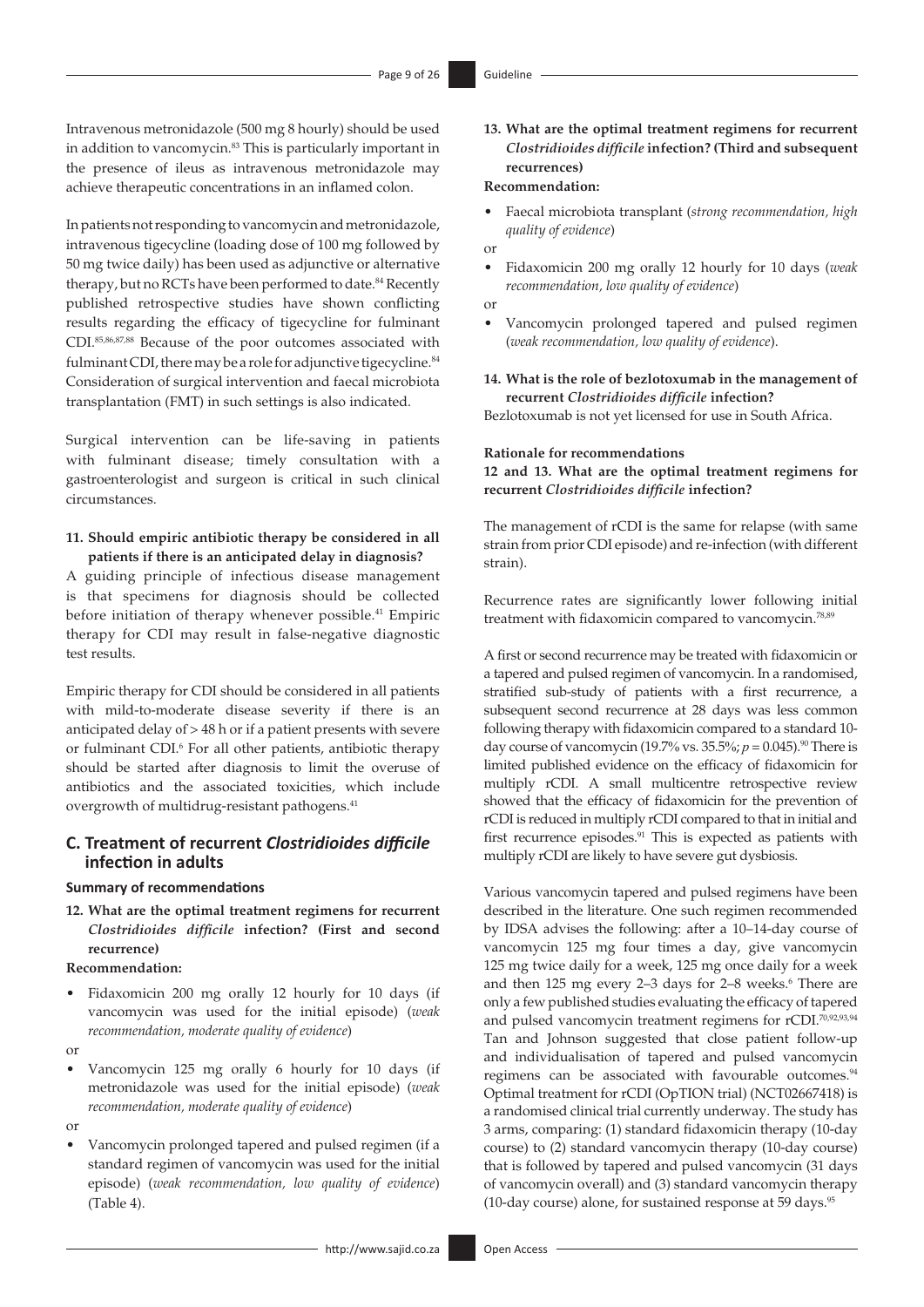The rationale for the FMT recommendation is discussed in section D (The role of FMT in the treatment of CDI in adults).

### **14. What is the role of bezlotoxumab in the management of recurrent** *Clostridioides difficile* **infection?**

Bezlotoxumab is a fully human monoclonal antibody that binds to and neutralises *C. difficile* toxin B[.96](#page-23-37) This product is not yet licensed in South Africa. Two double-blind, randomised, placebo-controlled, phase-3 studies (A study of MK-3145, MK-6072 and MK-3415A in participants receiving antibiotic therapy for *C. difficle* infection [MODIFY I] and A study of MK-6702 and MK-3415A in participants receiving antibiotic therapy for *C. difficile* infection [MODIFY II]) investigated the efficacy of bezlotoxumab in the prevention of rCDI in adults with primary or rCDI who were receiving standard of care antibiotics. The difference in the rate of sustained cure (initial clinical cure of baseline CDI episode and the absence of recurrent infection for 12 weeks) between bezlotoxumab and placebo was statistically significant in MODIFY II and pooled MODIFY I and II results but not in MODIFY I.[97](#page-23-38)

<span id="page-9-2"></span><span id="page-9-1"></span>The rate of rCDI was lower with bezlotoxumab compared to placebo in patients who had at least one of five predefined risk factors (age  $\geq 65$  years, previous CDI in last 6 months, immunocompromised, severe CDI and infection with a hypervirulent strain) for rCDI or for adverse outcomes related to CDI. Patients with three or more of these risk factors derived the optimum benefit.<sup>[98](#page-23-39)</sup> For patients infected with a hypervirulent strain, the reduction in rCDI was not statistically significant. There was no benefit in patients who did not have any of the mentioned risk factors. Fidaxomicin was used in only 4% of patients (the majority were treated with metronidazole or vancomycin) and thus the effects of bezlotoxumab use with fidaxomicin warrant further investigation. Serious adverse events related to congestive cardiac failure (CCF) were reported more frequently in the bezlotoxumab group[.98](#page-23-39) Whilst deemed to be an artefact by the European Medicines Agency, the reasons for the difference in CCF numbers between the bezlotoxumab and placebo groups are under investigation.

The efficacy of bezlotoxumab in special patient populations regarded as being at increased risk of rCDI requires further investigation. Some of the currently available data of post hoc analyses, with the studies not intended to show statistical significance between the groups, are as follows:

Inflammatory bowel disease: small number of IBD patients included in the study. The trend is towards reduced rCDI in the bezlotoxumab group (an absolute reduction of 27.2%; 95% CI –57.9 to 9.6).<sup>[99](#page-23-40)</sup>

<span id="page-9-4"></span><span id="page-9-3"></span>Concomitant antibiotics: bezlotoxumab may be associated with a reduction in rCDI in patients receiving concomitant antibiotics for other infections during initial CDI treatment or in the 90 days following treatment for initial CDI episode[.100](#page-23-41)

Haematologic malignancies and solid organ tumours: lower rate of rCDI in haematologic malignancies and solid organ transplant but small patient numbers. It requires further investigation.<sup>101</sup>

<span id="page-9-6"></span><span id="page-9-5"></span><span id="page-9-0"></span>Renal dysfunction: reduced rCDI rate in bezlotoxumab group (absolute reduction −17.1%; 95% CI −23.4 to −10.6).[102](#page-23-43)

### **D. The role of faecal microbiota transplant in the treatment of** *Clostridioides difficile* **infection in adults**

#### **Summary of recommendations**

**15. Should faecal microbiota transplant be used as a firstline therapy for an initial episode of** *Clostridioides difficile* **infection?**

**Recommendation:** At present, the routine use of FMT cannot be recommended as a first-line therapy for an initial episode of CDI (*strong recommendation, moderate quality of evidence*).

### **16. Should faecal microbiota transplant be used as a treatment strategy in recurrent** *Clostridioides difficile* **infection?**

**Recommendation:** Faecal microbiota transplant is recommended as the first-line therapy for third and subsequent recurrences (*strong recommendation, high quality of evidence*) (Table 4).

### **17. Is faecal microbiota transplantation a safe and effective therapy in patients who are immunocompromised or on immunosuppressive medications (special groups)?**

**Recommendation:** From the limited data available, it appears that FMT is safe and effective for the treatment of rCDI in patients with HIV infection (regardless of CD4 count), malignancy and chemotherapy, solid organ transplant, chronic kidney disease and patients receiving haemodialysis (*weak recommendation, low quality of evidence*).

### **Rationale for recommendations**

### **15. Should faecal microbiota transplant be used as a firstline therapy in** *Clostridioides difficile* **infection?**

Disruption of the host gut microbiota profile, also called dysbiosis, leads to a decrease in gut diversity, resulting in *C. difficile* overgrowth. Transplantation of donor stool in the host, called FMT, aims to restore the host gut microbiota profile to normal, with resolution of the infection. The first RCT on FMT was published in 2013: FMT following antibiotic treatment with an oral glycopeptide was reported to be highly effective in treating multiply rCDI.<sup>103</sup>

<span id="page-9-9"></span><span id="page-9-8"></span><span id="page-9-7"></span>Only a handful of reports have assessed FMT as a first-line treatment strategy, and although a few have shown positive results, the total number of patients treated was small. The overall evidence supports medical therapy as the first-line treatment.[104](#page-23-45) The only randomised trial evaluating FMT versus vancomycin for initial CDI found vancomycin superior, with fewer failures and recurrences.<sup>105</sup> Currently, there is insufficient data regarding the long-term sequelae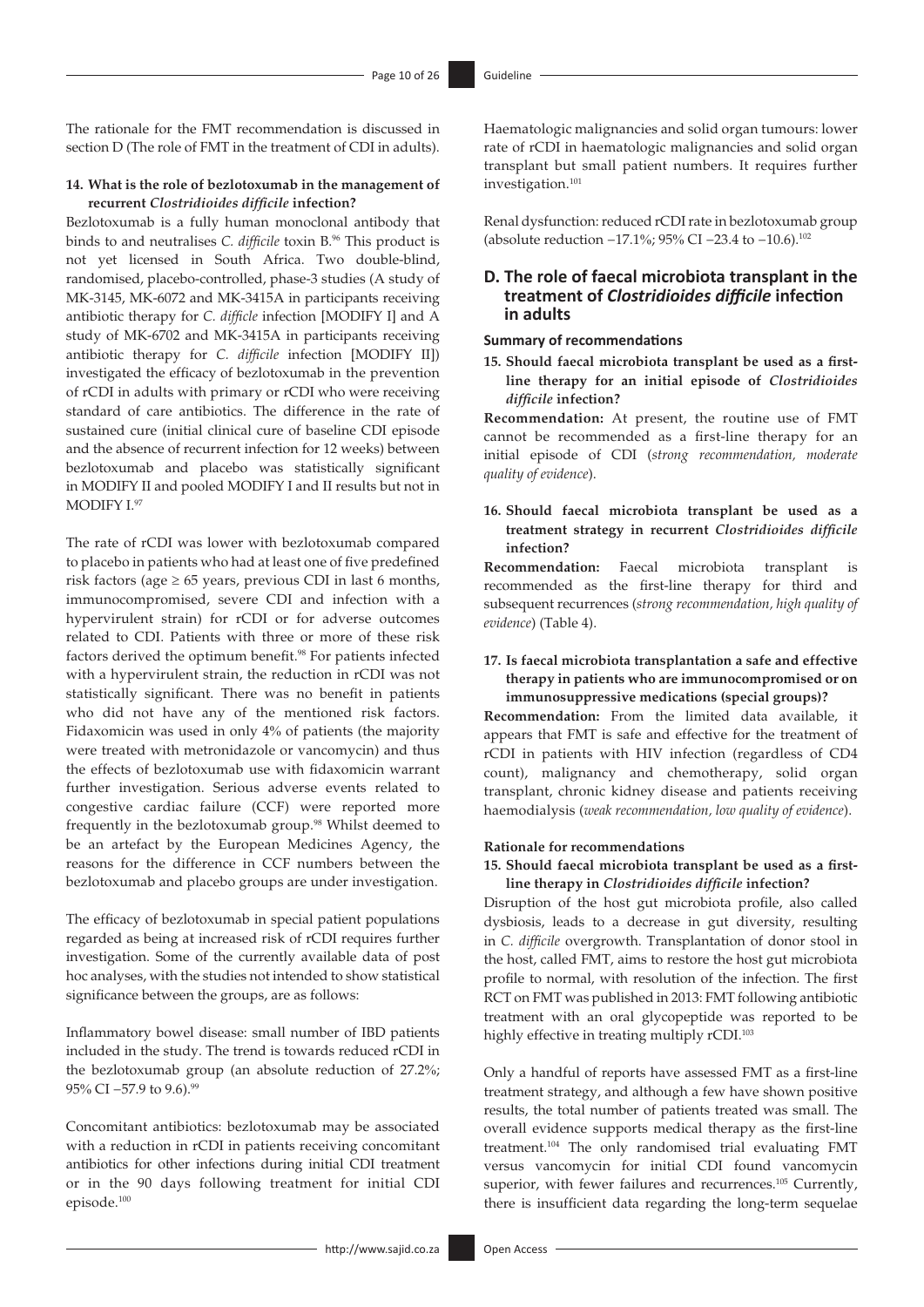(including the possibility of malignant, autoimmune, metabolic or neuropsychiatric disorders) of FMT.

### **16. Should faecal microbiota transplant be employed as a treatment strategy in recurrent** *Clostridioides difficile* **infection?**

Faecal microbiota transplant is recommended as a first-line therapy in multiply rCDI, regardless of severity.

Many randomised controlled studies, cohort studies and case reports have confirmed the benefits of FMT in patients with rCDI. In an RCT, Cammarota et al. showed that FMT is superior in rCDI compared to vancomycin alone for the resolution of CDI (90% vs. 26%).<sup>106</sup> A systematic review by Drekonja et al. showed that FMT resulted in the resolution of symptoms in > 85% of patients with rCDI compared to 31% in the vancomycin group[.107](#page-23-48) A systematic review and metaanalysis by Kassam et al. showed similar resolution rates of 89% for FMT as treatment for rCDI.<sup>108</sup> A recent, larger, double-blind RCT study confirmed resolution rates above 80% for FMT in rCDI.[109](#page-24-1)

<span id="page-10-3"></span><span id="page-10-2"></span><span id="page-10-1"></span>In conclusion, evidence for FMT as a treatment modality in rCDI is well established, with high (> 85%) success rates in several RCTs. The role of preinfusion antibiotics (vancomycin or fidaxomicin) in the setting of rCDI is not clear. This needs prospective randomised investigation. The European consensus conference on FMT in clinical practice guideline recommends treatment with vancomycin or fidaxomicin for a minimum of 3 days before FMT and the stopping of antibiotics 12-48 h before FMT.<sup>[110](#page-24-2)</sup>

<span id="page-10-4"></span>There is some evidence that the route of FMT delivery has an impact on the efficacy of the treatment. A systematic review and meta-analysis of observational and RCTs published in 2016 found a difference in cure rates between lower gastrointestinal and upper gastrointestinal delivery – 95% and 88%, respectively ( $p = 0.02$ ).<sup>111</sup> Analysis limited to cure rates with a single FMT infusion did not show a significant difference related to delivery route. Findings from two other meta-analyses suggested that CDI resolution rates are lower with FMT delivered by enema compared to colonoscopy.[112,](#page-24-4)[113](#page-24-5)

<span id="page-10-7"></span><span id="page-10-6"></span>Repeated FMT infusions following failure of response to an initial FMT are associated with an incremental success rate.<sup>[111](#page-24-3)</sup>

### **17. Is faecal microbiota transplantation a safe and effective therapy in patients who are immunocompromised or on immunosuppressive medications (special groups)?**

There are no RCTs in special patient groups. Recommendations in patients with HIV, malignancies, solid organ transplants and chronic kidney disease are based on case reports and case series with small patient numbers.

The available evidence suggests that FMT is safe and effective in the patient populations described here.<sup>111[,114](#page-24-6)[,115](#page-24-7),[116](#page-24-8)</sup>

Recommendations for FMT in the IBD population are discussed in section E (Treatment of CDI in special risk populations, including IBD). Recommendations for FMT in the paediatric population are discussed in section F (Treatment of CDI in the paediatric population).

For FMT donor screening and procedure, refer to the European consensus conference on faecal microbiota transplantation in clinical practice.<sup>110</sup>

### **E. Treatment of** *Clostridioides difficile* **infection in special risk populations, including inflammatory bowel disease**

### <span id="page-10-0"></span>**Summary of recommendations**

**18. What are the optimal treatment regimens for**  *Clostridioides difficile* **infection in special risk populations (excluding inflammatory bowel disease)?**

**Recommendation:** Treatment of CDI in special risk populations is similar to general treatment guidelines and is guided by disease severity.

### **19. What is the recommended treatment for** *Clostridioides difficile* **infection in inflammatory bowel disease?**

**Recommendation:** In general, the treatment of CDI in IBD is similar to that of non-IBD patients. The treatment of an initial episode of CDI in adults is discussed in section B. The treatment of rCDI in adults is discussed in section C. For fulminant CDI in IBD, early surgical consultation is recommended in addition to medical management.

#### **Rationale for recommendations**

**18. What are the optimal treatment regimens for**  *Clostridioides difficile* **infection in special risk populations?**

Small case numbers and the lack of high-quality data preclude this guideline from making specific recommendations in populations at risk.

#### <span id="page-10-5"></span>*Clostridioides difficile* **infection and human immunodeficiency virus**

<span id="page-10-9"></span>*Clostridioides difficile* is amongst the most commonly isolated pathogens in HIV-infected patients with diarrhoeal illness and is greater than or equal to twofold more common in HIV-infected individuals.[117](#page-24-9) This association is stronger in those with low CD4 T-cell counts or those meeting clinical criteria for an acquired immunodeficiency syndrome (AIDS) diagnosis. The increased risk can be attributed in part to frequent hospitalisation and antimicrobial use, but HIV-related alterations in faecal microbiota, gut mucosal integrity and humoral and cellmediated immunity likely also play a role[.117](#page-24-9)

### **19. What is the recommended treatment for** *Clostridioides difficile* **infection in inflammatory bowel disease?**

<span id="page-10-11"></span><span id="page-10-10"></span><span id="page-10-8"></span>Patients with IBD, in particular, those with ulcerative colitis, are at increased risk of developing CDI[.20,](#page-22-9)[118](#page-24-10) Higher colectomy rates, more extended hospital stays, increased mortality and hospital costs have been associated with CDI and concomitant IBD[.20,](#page-22-9)[119](#page-24-11)[,120](#page-24-12),[121](#page-24-13)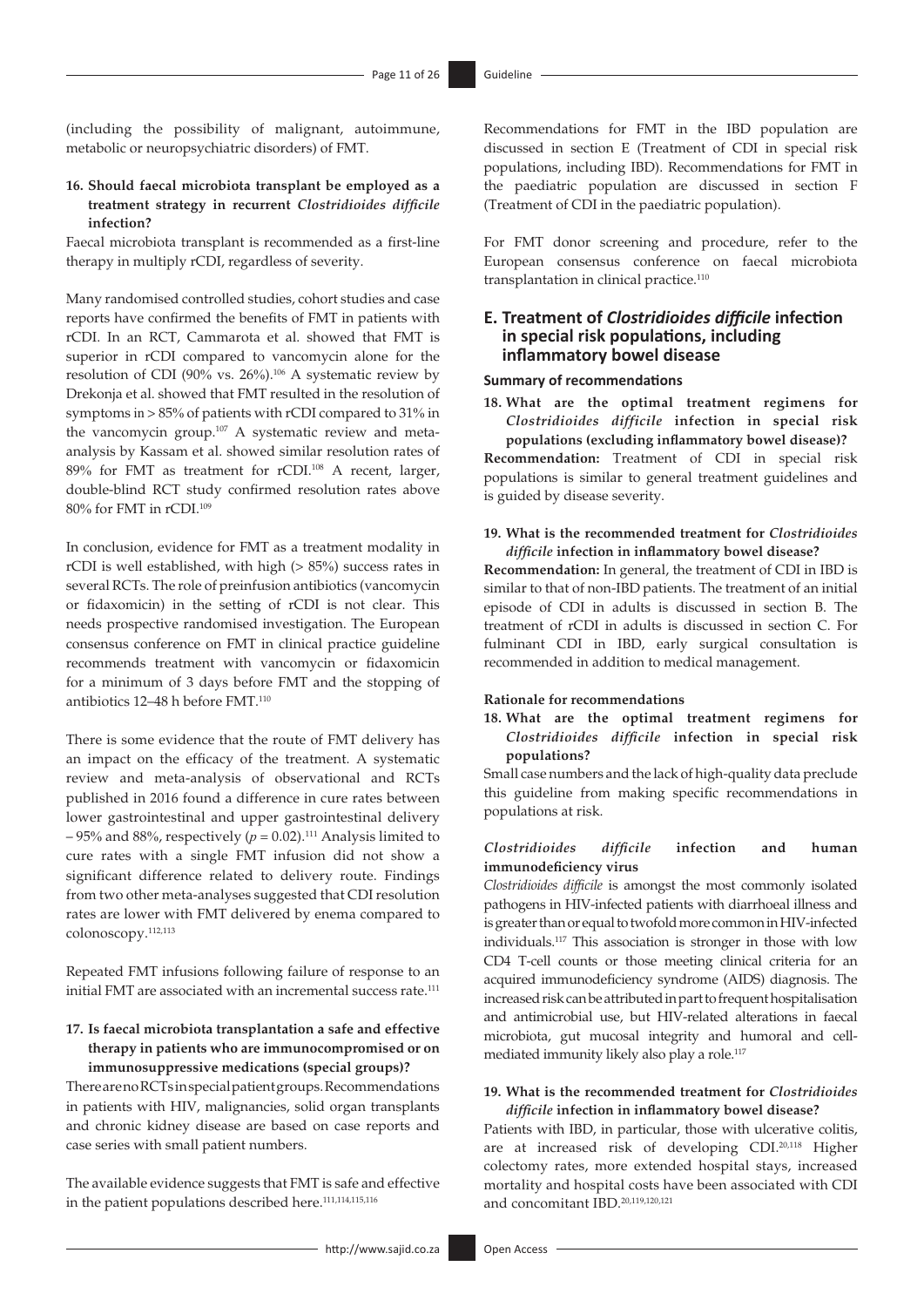<span id="page-11-1"></span><span id="page-11-0"></span>Evidence is scarce to direct a specific antibiotic choice in CDI-IBD patients; however, treatment failure rates of up to 50% have been reported in IBD patients receiving metronidazole only.[122](#page-24-14) In addition, a single centre study managed to cut their colectomy rates from 45.5% to 25.0% 1 year after changing the first-line therapy from metronidazole to vancomycin[.123](#page-24-15) In CDI-IBD patients, oral vancomycin is the treatment of choice. Although Cornely and colleagues excluded IBD patients from their study, they showed that fidaxomicin was superior in preventing recurrence.<sup>[124](#page-24-16)</sup> Fidaxomicin is a reasonable alternative to oral vancomycin in CDI-IBD patients who are already at high risk of recurrence.

<span id="page-11-2"></span>Treatment recommendations for severe and fulminant CDI-IBD are no different from CDI in non-IBD patients. It may, however, be necessary to withhold immunomodulators (IMM) in CDI-IBD patients who have been on maintenance IMM therapy prior to developing CDI. On the other hand, in CDI-IBD patients with severe colitis not responding to CDI treatment, one may need to consider adding steroids or a biological agent as colon salvage therapy. Individualised therapy is indicated for this patient subset. Surgical management is generally reserved for CDI-IBD refractory to medical therapy.

<span id="page-11-4"></span><span id="page-11-3"></span>Immunosuppression in CDI-IBD is a challenging area that still causes significant disagreement amongst practising gastroenterologists.[125](#page-24-17) There is limited data to guide the use of immunomodulatory agents in IBD patients with CDI.[126](#page-24-18) The available data are of low quality and contradictory. Randomised controlled trials are therefore needed to investigate the optimal management approach to this clinical dilemma.

### **Recurrent** *Clostridioides difficile* **infection in inflammatory bowel disease**

<span id="page-11-5"></span>Inflammatory bowel disease patients are at higher risk of developing rCDI. A retrospective cohort of 503 patients showed that rCDI occurs in one-third of IBD patients.<sup>64</sup> Although rCDI is relatively common in IBD, repeat CDI testing should be avoided in the absence of clear changes in the clinical presentation of suspected disease[.127](#page-24-19) Repeat testing to determine clinical cure is also not recommended as asymptomatic carriage can occur in up to 8.2% of patients with IBD, in particular, in patients with ulcerative colitis.<sup>127,[128](#page-24-20)</sup>

As there is limited evidence to guide the management of rCDI in IBD, the treatment of rCDI in IBD should not differ from the general population.

### **Faecal microbiota transplant in** *Clostridioides difficile*  **infection and inflammatory bowel disease**

Faecal microbiota transplant appears to be safe and effective in the management of CDI in IBD and should be offered in rCDI. Faecal microbiota transplant is reported to be 70% – 90% effective in achieving cure after initial treatment and 89%  $-98%$  effective for overall cure (following  $> 1$  FMT).<sup>129[,130](#page-24-22),[131](#page-24-23)</sup> Adverse events noted in CDI-IBD patients who received FMT include worsening of IBD and hospitalisation, need for colectomy and superadded infection. Further well-designed studies are needed to investigate the pathogenesis of the IBD flare-ups reported in many retrospective reports.

### **F. Treatment of** *Clostridioides difficile* **infection in the paediatric population**

### **Summary of recommendations**

**20. What are the recommended treatment options for an initial non-severe episode of** *Clostridioides difficile*  **infection treatment in the paediatric population?** 

### **Recommendation:**

- Metronidazole 7.5 mg/kg/dose 8 hourly (maximum dose 500 mg) orally for 10 days
- or
- Vancomycin 10 mg/kg/dose 6 hourly (maximum dose 125 mg) orally for 10 days (*weak recommendation, low quality of evidence*) (Table 5).
- **21. What are the recommended treatment options for an initial severe or fulminant episode of** *Clostridioides difficile* **infection in the paediatric population?**

**Recommendation:** Vancomycin 10 mg/kg/dose 6 hourly (maximum dose 500 mg) orally for 10 days. Consider the addition of metronidazole in fulminant cases. There may be a role for vancomycin rectally for patients with ileus or those who are unable to tolerate oral therapy (*weak recommendation, low quality of evidence*) (Table 5).

### **22. What are the recommended treatment options for a first recurrence of non-severe** *Clostridioides difficile* **infection in the paediatric population?**

### **Recommendation:**

- Metronidazole (as for initial episode)
- or
- Vancomycin (as for initial episode) if metronidazole used previously (*weak recommendation, low quality of evidence*) (Table 5).

**TABLE 5:** Recommended treatment options for *Clostridioides difficile* infection in the paediatric population.

<span id="page-11-6"></span>

| <b>Clostridiodes difficile</b><br>infection episode                       | <b>Recommended treatment</b>                                                                                                                                                                                                                     |
|---------------------------------------------------------------------------|--------------------------------------------------------------------------------------------------------------------------------------------------------------------------------------------------------------------------------------------------|
| Initial non-severe CDI                                                    | Metronidazole 7.5 mg/kg/dose 8 hourly (maximum<br>dose 500 mg) orally for 10 days                                                                                                                                                                |
|                                                                           | Vancomycin 10 mg/kg/dose 6 hourly (maximum dose<br>125 mg) orally for 10 days                                                                                                                                                                    |
| Initial severe or<br>fulminant CDI                                        | Vancomycin 10 mg/kg/dose 6 hourly (maximum dose<br>500 mg) orally for 10 days. Consider the addition of<br>metronidazole in fulminant cases. Vancomycin rectally<br>for patients with ileus or those who are unable to<br>tolerate oral therapy. |
| Recurrent non-severe                                                      | Metronidazole (as for initial episode)                                                                                                                                                                                                           |
| CDI: first recurrence                                                     | Vancomycin (as for initial episode) if metronidazole<br>used previously                                                                                                                                                                          |
| Recurrent non-severe                                                      | Vancomycin, if metronidazole alone was used previously                                                                                                                                                                                           |
| CDI: second and<br>subsequent recurrence                                  | Vancomycin in a tapered and pulsed regimen.<br>Vancomycin 10 mg/kg/dose 6 hourly (maximum dose<br>125 mg) orally for 10–14 days, then 12 hourly for 7 days,<br>then daily for 7 days and then every 2-3 days for<br>2-8 weeks                    |
| Recurrent severe or<br>fulminant CDI: first and<br>subsequent recurrences | Treat as initial episode of severe/fulminant CDI                                                                                                                                                                                                 |

<span id="page-11-8"></span><span id="page-11-7"></span>CDI, *Clostridioides difficile* infection.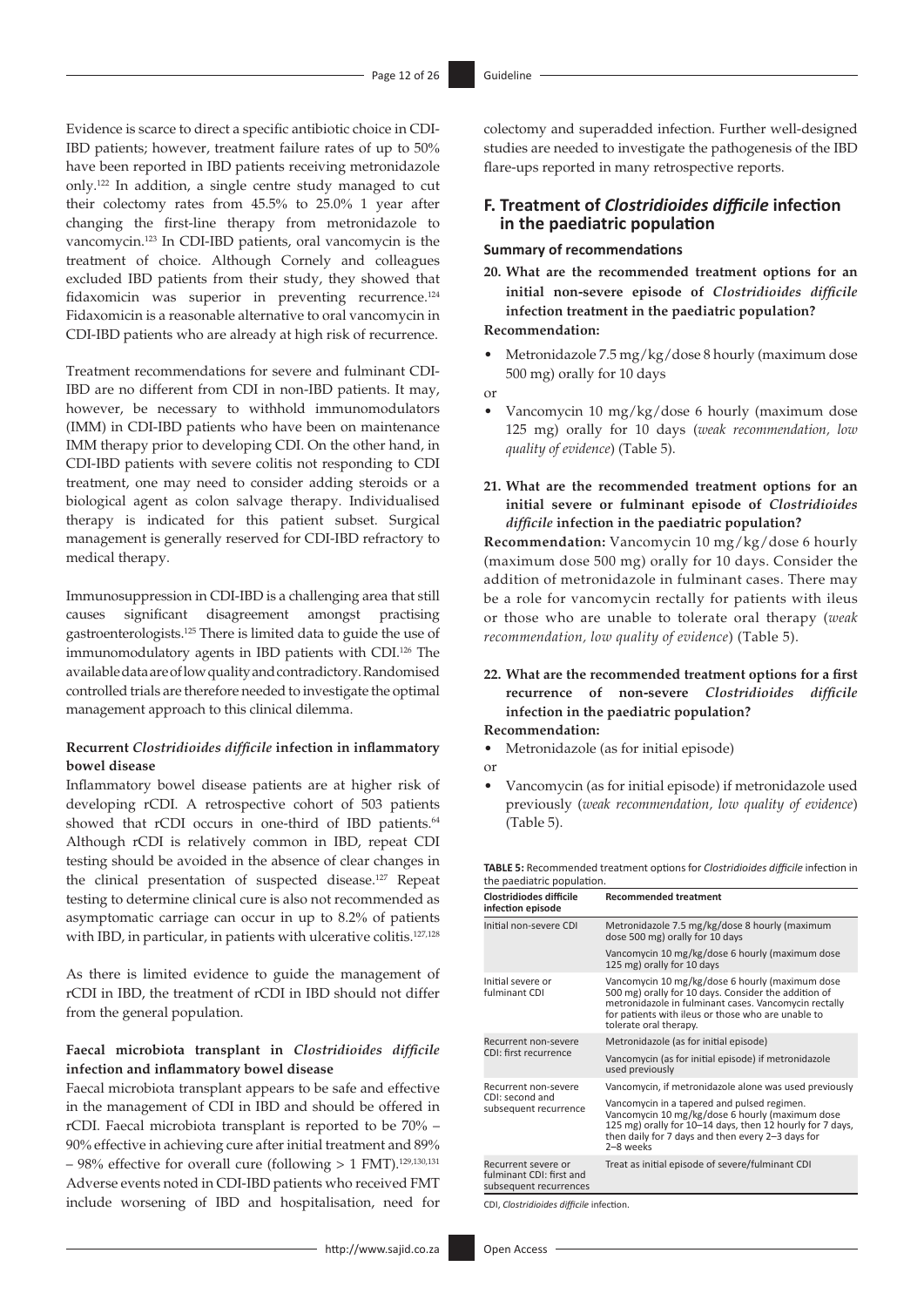### **23. What are the recommended treatment options for second and subsequent recurrences of non-severe** *Clostridioides difficile* **infection in the paediatric population?**

### **Recommendation:**

- Vancomycin, if metronidazole alone was used previously or
- Vancomycin in a tapered and pulsed regimen. Tapered and pulsed regimen: Vancomycin 10 mg/kg/dose 6 hourly (maximum dose 125 mg) orally for 10–14 days, then 12 hourly for 7 days, then daily for 7 days and then every 2–3 days for 2–8 weeks (*weak recommendation, low quality of evidence*) (Table 5).
- **24. What are the recommended treatment options for a first and subsequent recurrence of severe or fulminant**  *Clostridioides difficile* **infection in the paediatric population?**

**Recommendation:** Treat as for an initial episode of severe/ fulminant CDI (*weak recommendation, low quality of evidence*) (Table 5).

### **25. Is faecal microbiota transplant recommended for use in children and adolescents?**

**Recommendation:** Faecal microbiota transplant is not currently recommended for the treatment of CDI in the paediatric population in South Africa. In exceptional cases, seek subspecialist input before providing FMT (*weak recommendation, low quality of evidence*).

### **26. What is the role of fidaxomicin for the treatment of**  *Clostridioides difficile* **infection in the paediatric population?**

**Recommendation:** Fidaxomicin is not currently recommended – seek subspecialist input in exceptional cases (*weak recommendation, low quality of evidence*).

#### **Rationale for recommendations**

**20. What are the recommended treatment options for an initial episode of non-severe** *Clostridioides difficile* **infection in the paediatric population?**

Clinical studies on the treatment of CDI in the paediatric population are limited. The available evidence is derived from studies with weak study design and recommendations are made on generally low-quality evidence. Historically, both vancomycin and metronidazole have been recommended for the treatment of CDI in children and adolescents.[6](#page-21-5),[132](#page-24-24) Although paediatric CDI incidence is increasing, it remains very rare in infants and uncommon in young children. Colonisation with *C. difficile* is very common in infants and then declines to adult levels by approximately 3 years of age.<sup>[133](#page-24-25)</sup>

<span id="page-12-1"></span>The majority of CDI in children is mild to moderate in severity. Complications and mortality are uncommon even in children with severe disease regardless of the treatment provided.<sup>[6](#page-21-5)</sup>

Metronidazole or vancomycin is recommended for the initial episode of non-severe CDI.

There are insufficient data to recommend vancomycin over metronidazole for initial mild disease. As there is limited high-quality evidence to guide the management of CDI in children, recommendations are extrapolated from adult data and expert opinion.<sup>6</sup> There are no high-quality studies directly comparing these two agents in children.<sup>6,[133,](#page-24-25)[134](#page-24-26)[,135](#page-24-27)</sup> A small study found a non-significant higher rate of treatment failure with metronidazole.[132](#page-24-24)

### <span id="page-12-2"></span>**21. What are the recommended treatment options for an initial episode of severe or fulminant** *Clostridioides difficile* **infection in the paediatric population?**

Oral vancomycin is recommended over metronidazole for the treatment of severe/fulminant paediatric CDI. The addition of intravenous metronidazole for fulminant disease must be considered. Rectal vancomycin with intravenous metronidazole may be considered in patients with severe/ fulminant CDI if unable to tolerate oral therapy.

These recommendations are based on adult data and international guidelines where vancomycin is preferred to metronidazole as treatment failure is less common.[6](#page-21-5),[76](#page-23-17)[,135](#page-24-27) The addition of intravenous metronidazole has been shown to improve clinical outcomes in critically ill adult patients.<sup>[74](#page-23-15)</sup> Although there are no data to support this practice in children, it is suggested because of the ability to achieve therapeutic metronidazole concentrations at the site of CDI where gut dysmotility may impair the delivery of oral medication in severe disease. For children with fulminant CDI, higher doses of vancomycin have been suggested (maximum 500 mg/dose) as theoretically severe colitis may result in systemic absorption and lower colonic luminal vancomycin levels.[136](#page-24-28) At present, sufficient data are not available to recommend this approach. The optimal dose and volume of rectal vancomycin are not well established.

### <span id="page-12-3"></span>**22. What are the recommended treatment options for a first recurrence of non-severe** *Clostridioides difficile* **infection in the paediatric population?**

Metronidazole or vancomycin is recommended for the first non-severe recurrence of paediatric CDI*.*

There are currently no robust clinical data to recommend one agent over the other for initial recurrence of CDI in the paediatric population. Thus, either metronidazole or vancomycin is recommended. Vancomycin is suggested if metronidazole was used initially.<sup>6[,132](#page-24-24)[,134](#page-24-26)</sup>

### <span id="page-12-0"></span>**23. What are the recommended treatment options for second and subsequent recurrences of non-severe** *Clostridioides difficile* **infection in the paediatric population?**

Vancomycin is recommended instead of metronidazole for the management of second and subsequent recurrences of paediatric CDI*.* Vancomycin may be used in a pulsed-tapered regimen if it was used previously or in a standard regimen if metronidazole was used previously.

The optimal regimen for the treatment of recurrent paediatric CDI is not known.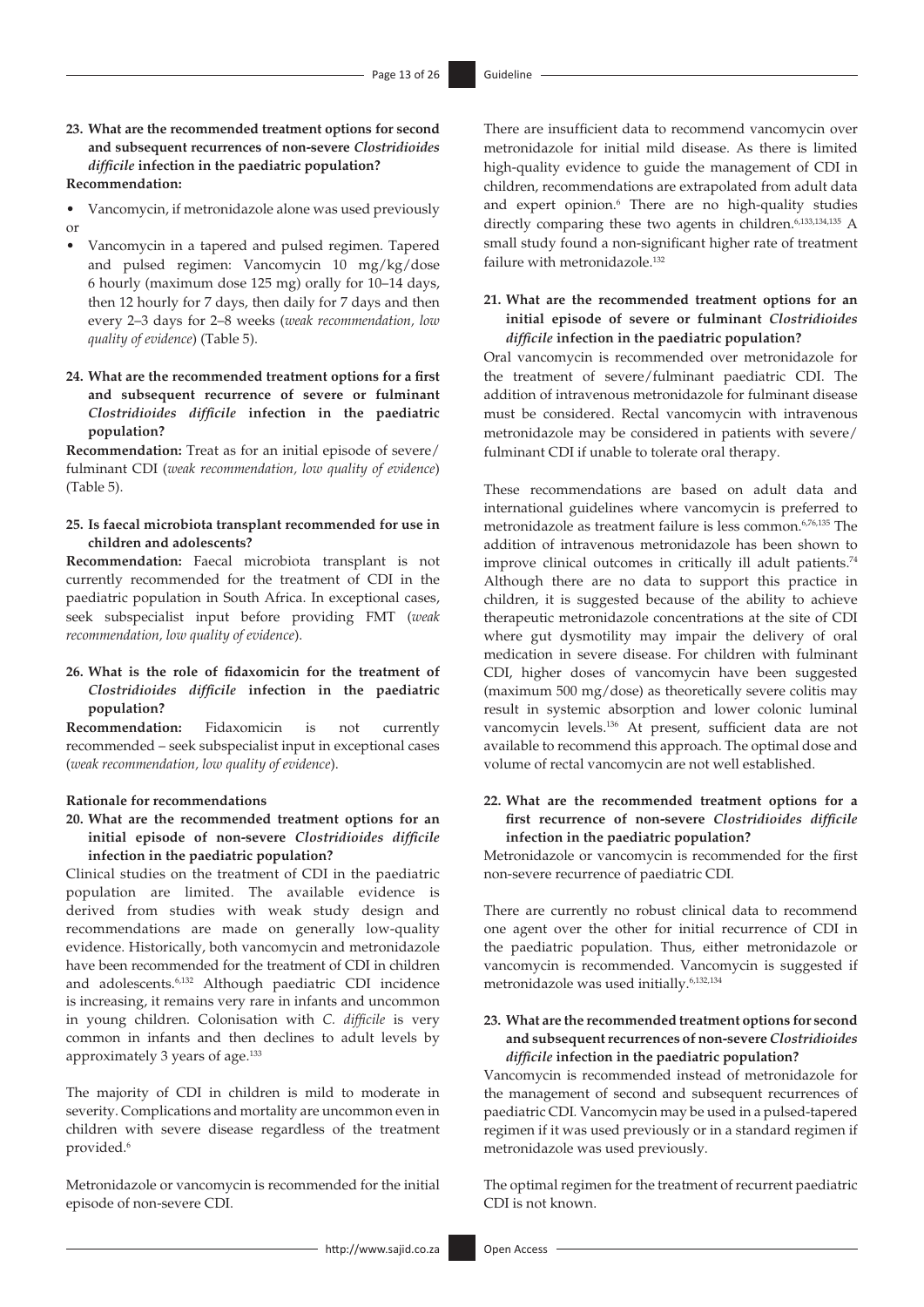There are no convincing paediatric data that suggest either drug is more effective for multiple episodes of CDI.[132](#page-24-24)[,134](#page-24-26) Pulsed-tapered vancomycin regimens have been used in children, extrapolating from experience in adults.[6,](#page-21-5)[70](#page-23-11),[133](#page-24-25) Metronidazole has been linked to neurotoxicity when used in the treatment of rCDI and therefore is not recommended[.6](#page-21-5)

**24. What are the recommended treatment options for a first and subsequent recurrence of severe or fulminant**  *Clostridioides difficile* **infection in the paediatric population?**

Treatment is as for an initial episode of severe or fulminant CDI. See question 21 for rationale.

**25. Is faecal microbiota transplant recommended for recurrent** *Clostridioides difficile* **infection in children and adolescents?**

<span id="page-13-0"></span>There is a lack of controlled studies evaluating FMT for rCDI in children. However, published small case series and case reports show a high success rate.[137](#page-24-29) The North American and European Societies for Pediatric Gastroenterology, Hepatology and Nutrition have provided guidance on when to consider FMT for CDI in children.<sup>[138](#page-24-30)</sup>

<span id="page-13-1"></span>In the South African setting, it is recommended to refer children with a second CDI recurrence to a paediatric gastroenterologist or infectious disease specialist.

### **26. What is the role of fidaxomicin in the treatment of paediatric** *Clostridioides difficile* **infection?**

<span id="page-13-2"></span>Fidaxomicin has not been extensively studied in children; however, preliminary data are encouraging.<sup>139</sup> A phase-3 multicentre study to investigate the safety and efficacy of fidaxomicin (oral suspension or tablets) and vancomycin (oral liquid or capsules) in pediatric subjects with Clostridium difficile-associated disease (SUNSHINE) evaluated the safety and efficacy of fidaxomicin and vancomycin for paediatric CDI and the results demonstrated a trend for improved efficacy outcomes with fidaxomicin compared with vancomycin.

Currently, fidaxomicin is not recommended for use in children; however, as more data emerge, this recommendation may change.

### **G. Surveillance of** *Clostridioides difficile* **infection**

### **Summary of recommendations**

**27. How should surveillance of** *Clostridioides difficile*  **infection be conducted and reported at a facility level?**

**Recommendation:** To enable tracking and comparison of CDI rates within the facility, currently recommended CDI surveillance definitions, including cases, infection origin and rates, should be used (*strong recommendation, high quality of evidence*).

### **28. What is the minimal level of** *Clostridioides difficile*  **infection surveillance required?**

**Recommendation:** At a minimum, facilities should conduct laboratory-based surveillance of healthcare facility-onset (HO) CDI and monitor CDI using incidence risk (new cases/10 000 admissions) or incidence density (new cases/10 000 inpatient days) (*strong recommendation, low quality of evidence*).

### **29. What is the facility versus laboratory obligation/ responsibility in terms of reporting (notifiable medical condition requirements)?**

**Recommendation:** Facilities are not required to directly report CDI to the notifiable medical condition (NMC) system. This is the responsibility of the laboratory identifying the pathogen.

#### **Rationale for recommendations**

# **27. How should surveillance of** *Clostridioides difficile*

<span id="page-13-4"></span><span id="page-13-3"></span>**infection be conducted and reported at a facility level?** Although CDIs have been considered nuisance infections amongst people exposed to healthcare, the epidemiology of this pathogen is changing globally. Over the last decade, the incidence of CDI has increased in European, Australian and North American countries.[14](#page-22-3)[,124](#page-24-16)[,140](#page-24-32) The severity of disease and CDI-associated mortality has also increased, presumably because of the emergence and dissemination of the hypervirulent *C. difficile* strain ribotype 027 or NAP1.[124,](#page-24-16)[141,](#page-24-33)[142](#page-24-34) Recently, *C. difficile* was shown to be an equally significant pathogen amongst hospitalised patients in Asian countries, although the prevalence of the hypervirulent strain was considerably lower compared to Western countries.<sup>14</sup> In addition, community-acquired *C. difficile* infections amongst individuals with no healthcare exposure have now increased, accounting for almost half of all infections in some settings[.18](#page-22-7)

<span id="page-13-7"></span><span id="page-13-6"></span><span id="page-13-5"></span>Despite the emergence of *C. difficile* as a major public health threat, its burden in most developing countries remains unknown.[143,](#page-24-35)[144](#page-24-36) In South Africa, rates and the burden of *C. difficile* are unknown, with limited single-centre studies showing a prevalence of 9.2% – 22.0% amongst patients with diarrhoeal illnesses, and an incidence of 8.7 cases per 10 000 admissions reported for one facility.[8](#page-21-7),[127](#page-24-19)[,145](#page-24-37) Amongst these studies, two that reported CDI origin showed that healthcare-associated CDI occurred more frequently than community-associated infections, suggesting that CDI is more of a concern amongst hospitalised patients in South Africa.[8](#page-21-7),[127](#page-24-19) Because of the lack of reports, it is unclear whether South African facilities are monitoring CDIs and whether this is an important pathogen in this setting.

The use of standardised surveillance methods and definitions allows for effective monitoring of the occurrence and spread of health threats, detection of outbreaks and monitoring of interventions. Because of the emergence of *C. difficile* in the last decade, the National Health Safety Network (NHSN) of the CDC and the European Centre for Disease Control and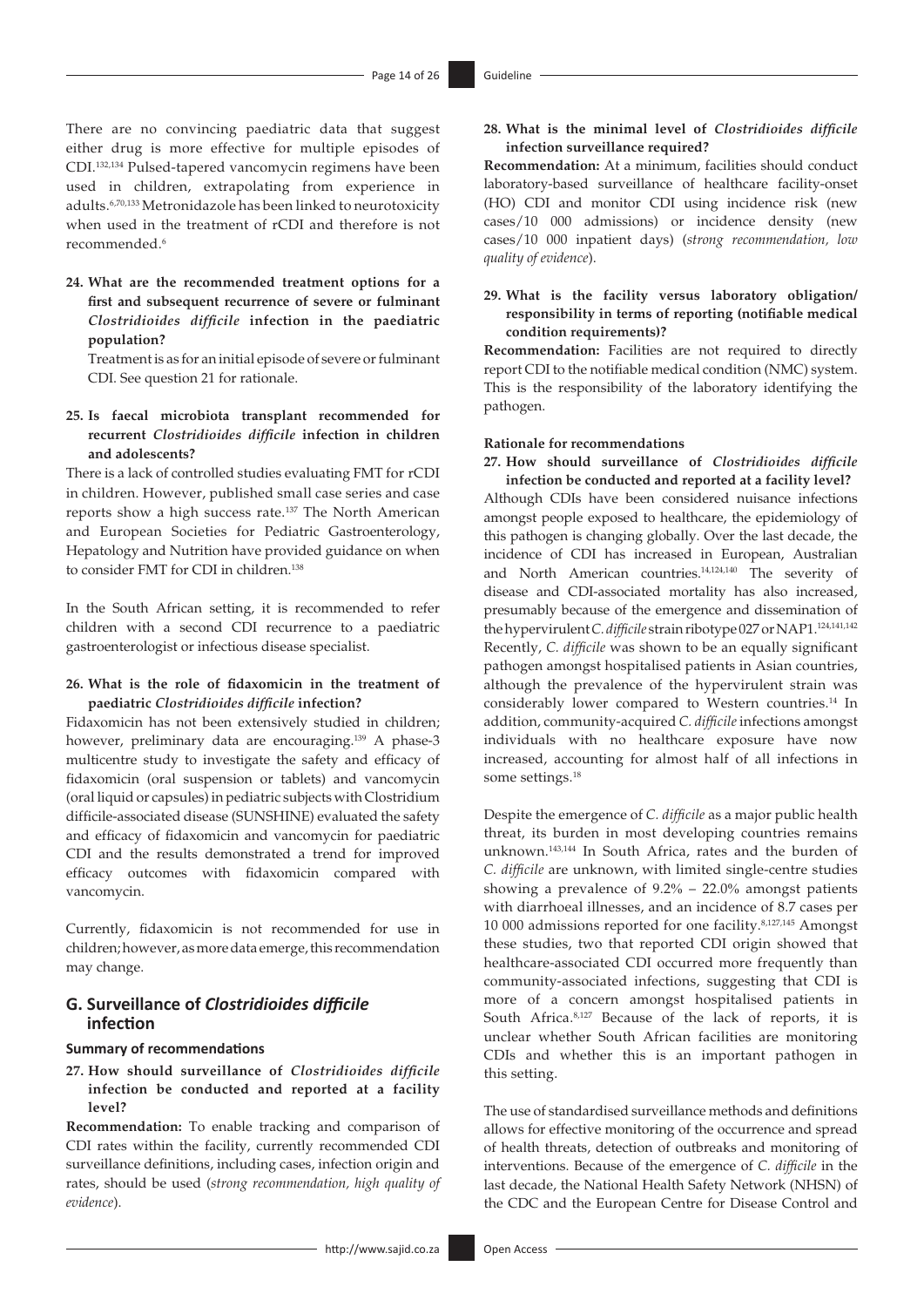<span id="page-14-0"></span>Prevention (ECDC) have published CDI surveillance guidelines, which have been widely adopted to monitor this pathogen.[59](#page-23-0)[,146](#page-24-38)[,147](#page-24-39) A case is defined as a patient with diarrhoea or toxic megacolon and a positive laboratory test result for *C. difficile* toxin A and/or B, or detection of a toxinproducing *C. difficile* organism by culture or other means, or pseudomembranous colitis diagnosed by endoscopic examination or surgery, or pseudomembranous colitis diagnosed by histopathology. In settings where laboratory testing is only done on loose stools, the laboratory criterion can be used for routine surveillance. For defining the origin of CDI, time and location at symptom onset or specimen collection as well as previous history of healthcare exposure are used. Healthcare facility-onset (HO) cases are defined as symptom onset or specimen collection > 3 days after admission. Community-onset (CO) cases are defined as symptom onset or specimen collection  $\leq$  3 days after admission, and community-onset healthcare facilityassociated (CO-HCFA) cases are defined as symptom onset or specimen collection ≤ 3 days from admission, and previous admission or discharge from a healthcare facility in the last 28 days. Rates of CDI can be expressed using different denominators. Typically, the number of cases (numerator) occurring over the surveillance period is divided by patient days (sum of the number of days each patient had an overnight stay), admissions (sum of all patients with an overnight stay), discharges (sum of all patients discharged) or bed-days (number of hospital beds multiplied by the surveillance period). For HO-CDI, incidence density (i.e. cases per 10 000 patient days) is the most beneficial as it provides risk information of *C. difficile* transmission per day whilst admitted and allows for comparisons between facilities or wards, which may admit patients requiring different treatments and thus length of stay. However, alternative denominators may be used depending on availability or feasibility. For CO-CDI, healthcare exposure is not a risk factor and alternative denominators may be used. As rates are determined using only incident cases, rCDI episodes must be excluded from the numerator. Recurrent cases are defined as patients with subsequent episodes > 14 days and ≤ 56 days following the initial symptoms onset or specimen collection.

### **28. What is the minimal level of** *Clostridioides difficile*  **infection surveillance required?**

<span id="page-14-3"></span><span id="page-14-2"></span><span id="page-14-1"></span>In resource-limited settings, such as low-income countries, surveillance is challenging because of problems with understaffing, lack of skilled and knowledgeable personnel, lack of laboratory diagnostic capacity and lack of national guidelines.[148](#page-24-40)[,149](#page-24-41) It is therefore important that facilities in resource-limited settings individualise *C. difficile*  surveillance, selecting components suitable to available resources. As exposure to healthcare is the most recognisable risk factor for CDI, surveillance in healthcare facilities should primarily monitor hospital-onset infections. This will allow tracking and detection of increases in the number of CDI cases.[150](#page-24-42) The European *Clostridium difficile* Infection Surveillance Network (ECDIS-Net) conducted a study to assess different methods of surveillance and showed that with 'Minimal' surveillance, which imposed the least amount of workload through collection of only aggregated numerator and denominator data, incidence rates could be determined and tracked.[146](#page-24-38) However, the 'Light' and 'Enhanced' surveillance methods where additional epidemiologic case information was collected, including CDI origin, microbiological and outcome data, offered more detailed information that would allow for targeted control measures, although with more workload. Facilities may also elect to perform only laboratory-based surveillance as this approach allows for diagnostic data to be used as a proxy for clinical infection surveillance and is less labour intensive than using clinical data to define cases.<sup>[147](#page-24-39)</sup>

### **29. What is the facility versus the laboratory obligation/ responsibility in terms of reporting (notifiable medical condition requirements)?**

<span id="page-14-4"></span>Since 2017, *C. difficile* became a NMC. All laboratories that identify the *C. difficile* are required to report patients from whom the organism is isolated on a monthly basis to the National Institute for Communicable Diseases.[151](#page-24-43) As the main purpose of the NMC system is to conduct surveillance on a national level, it remains important for healthcare facilities to monitor their own CDI rates for timely monitoring and implementation of control measures.

### **H.** *Clostridioides difficile* **infection prevention and control**

#### **Summary of recommendations**

**30. What infection prevention and control measures should be implemented to minimise the risk of transmission of**  *Clostridioides difficile***?**

**Recommendation:** Any patient presenting with diarrhoea presents an infectious risk. Early identification is essential and patients considered to have an infectious aetiology (pending investigation – see CDI diagnosis section) should have IPC measures instituted.

Two levels of precautions are recommended for all patients known or presumed to be infected with *C. difficile* (*strong recommendation, moderate quality of evidence*):

- Standard precautions
	- Contact transmission-based precautions
		- Isolation of patients and dedicated toilet facilities
		- Personal protective equipment (PPE): gown/apron and gloves for all patient-care interactions.
- **31. Which patients with** *Clostridioides difficile* **infection should preferentially be isolated?**

**Recommendation:** The following patients should be isolated (*strong recommendation, moderate quality of evidence*):

- Confirmed toxigenic strain of *C. difficile* detected (refer to section on diagnosis) AND incontinence or poor selfhygiene
- Detection of a hypervirulent strain of *C. difficile.*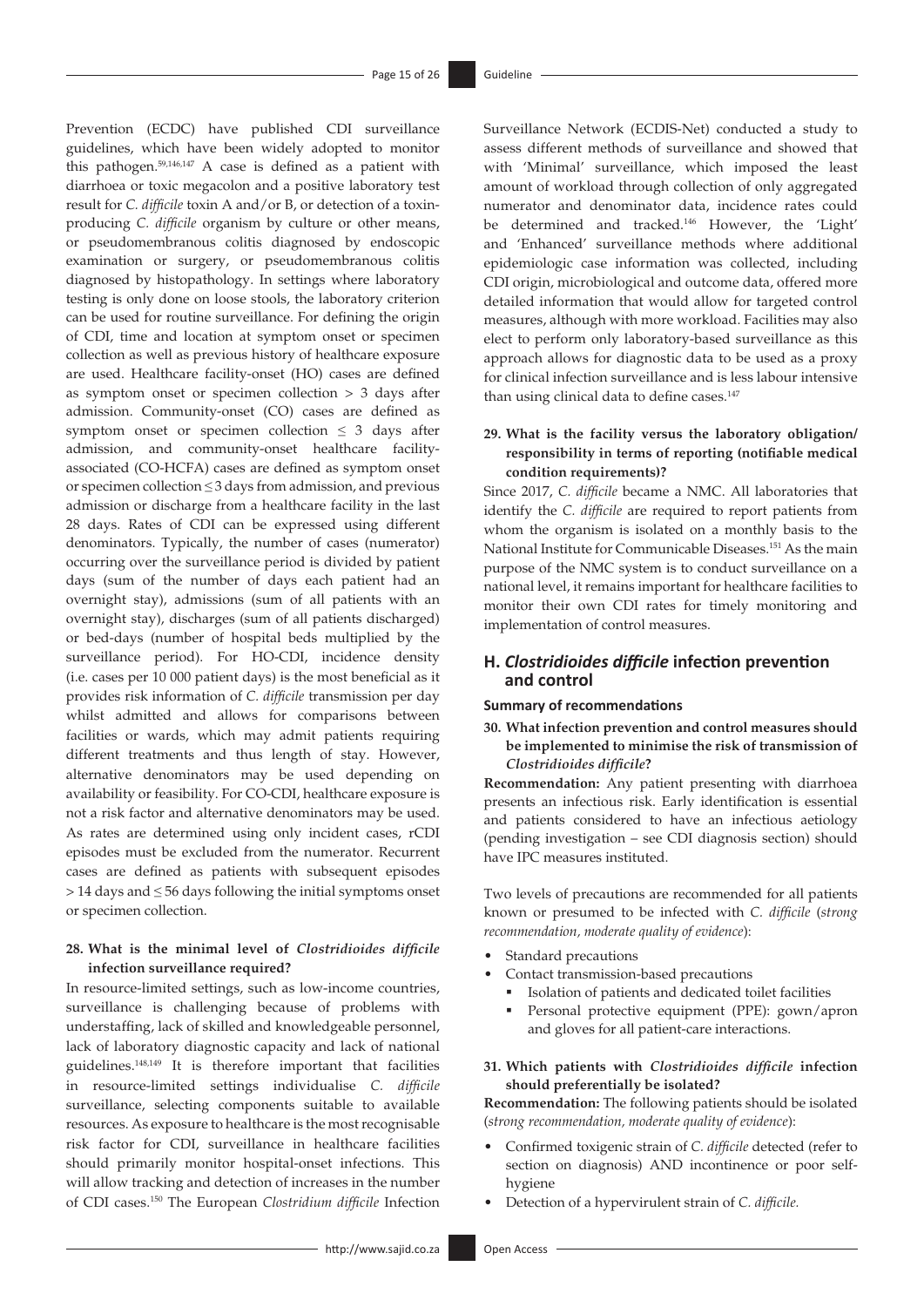**32. For how long should isolation precautions remain in place?**

**Recommendation:** Continue contact precautions for at least 48 h after diarrhoea has resolved. Prolong contact precautions until discharge if CDI rates remain high despite control measures being implemented (*weak recommendation, low quality of evidence*).

**33. What are the minimum contact precaution requirements for** *Clostridioides difficile* **infection patients in a resource-constrained environment (i.e. situation of no single room isolation available)?**

**Recommendation:** When patients cannot be isolated in a single-bed room, a dedicated separate toilet or commode should be allocated when possible. Cohorting of patients with the same organism(s) is recommended if insufficient single rooms for isolation are available (*strong recommendation, low quality of evidence*).

### **34. What are the recommendations for hand hygiene in the context of** *Clostridioides difficile* **infection?**

**Recommendation:** (*strong recommendation, moderate quality of evidence*):

- Gloves should always be worn for all patient-care interactions.
- Wash hands with soap and running water after contact with body substances or any potentially contaminated surfaces (including environment) as well as after removal of gloves and aprons.
- In the absence of running water, alcohol-based hand rub (AHR) should be used.
- Educate patients to wash hands after toilet visits and before eating.

### **35. What are the minimum recommendations for environmental cleaning?**

**Recommendation:** (*strong recommendation, low quality of evidence*):

- Daily environmental cleaning and disinfection of rooms of CDI patients, with focus on high-touch surfaces should be done using a sporicidal agent.
- Use disposable equipment where possible or dedicated reusable equipment that it is cleaned and disinfected with a sporicidal disinfectant.
- Following discharge of a patient, rooms/areas should be terminally cleaned and disinfected with a sporicidal agent.
- There are limited data to recommend the use of automated, terminal disinfection after manual cleaning and disinfection; however, consider the use of vaporised hydrogen peroxide and Ultraviolet (UV) light 'blasting' if available, as additional disinfection measures after manual cleaning and disinfection, in outbreak and hyper-endemic settings and where there is evidence of repeated cases of CDI in the same isolation area.

#### **Rationale for recommendations**

**30. What infection prevention and control measures should be implemented to minimise the risk of transmission of**  *Clostridioides difficile***?**

Two tiers of precautions are recommended for all patients known or presumed to be colonised or infected with *C. difficile*.

Standard precautions are used for the protection of all persons exposed to a hazardous biological agent; they are applied to all patients and in all situations, regardless of diagnosis or presumed infection or colonisation status. Because all patients can serve as reservoirs of infectious agents, adherence to standard precautions during the care of all patients is essential in interrupting the transmission of microorganisms. Detailed information on standard precautions is available in the *Occupational Health and Safety Act, 1993: Regulations for Hazardous Biological Agents.* 

The potential transmission role of patients asymptomatically colonised with *C. difficile* has recently been highlighted and illustrates the need for using standard precautions universally.[43](#page-22-32)

Standard precautions apply to: (1) blood; (2) all body fluids, secretions and excretions except sweat, regardless of whether they contain visible blood or not; (3) non-intact skin; (4) mucous membranes; and (5) contaminated items, whether or not gloves are worn.

Contact precautions are applied in addition to standard precautions for patients known or presumed to be infected or colonised with epidemiologically important micro-organisms that can be transmitted by direct contact with the patient or indirect contact with environmental surfaces or patient care items in the patient's environment.

<span id="page-15-1"></span><span id="page-15-0"></span>*Clostridioides difficile* transmission occurs most likely from direct contact through person-to-person spread, either from symptomatic patients or from asymptomatic carriers. Another reservoir that facilitates the spread is exposure to a contaminated environment. McDonald et al. suggested that the hands of healthcare workers (HCWs) are probably the main means through which the organism is spread in healthcare settings.<sup>[6](#page-21-5)</sup> It is thus prudent to identify patients and environments where a high bioburden would contribute to sustained transmission through horizontal transfer. Placing patients on contact precautions theoretically alerts HCWs to a heightened transmission risk and reinforces interventions, such as hand hygiene, to mitigate this risk. However, the evidence supporting this is of low quality and may reflect not only the contribution of other variables to transmission but also the rigour with which contact precautions are implemented and adhered to.<sup>152,[153](#page-24-45)</sup> A singlecentre study has demonstrated that contact precautions are not necessary for all patients and that there is a low risk of transmission (1.3%) of CDI in contact patients exposed for > 24 h through sharing a common room.[152](#page-24-44)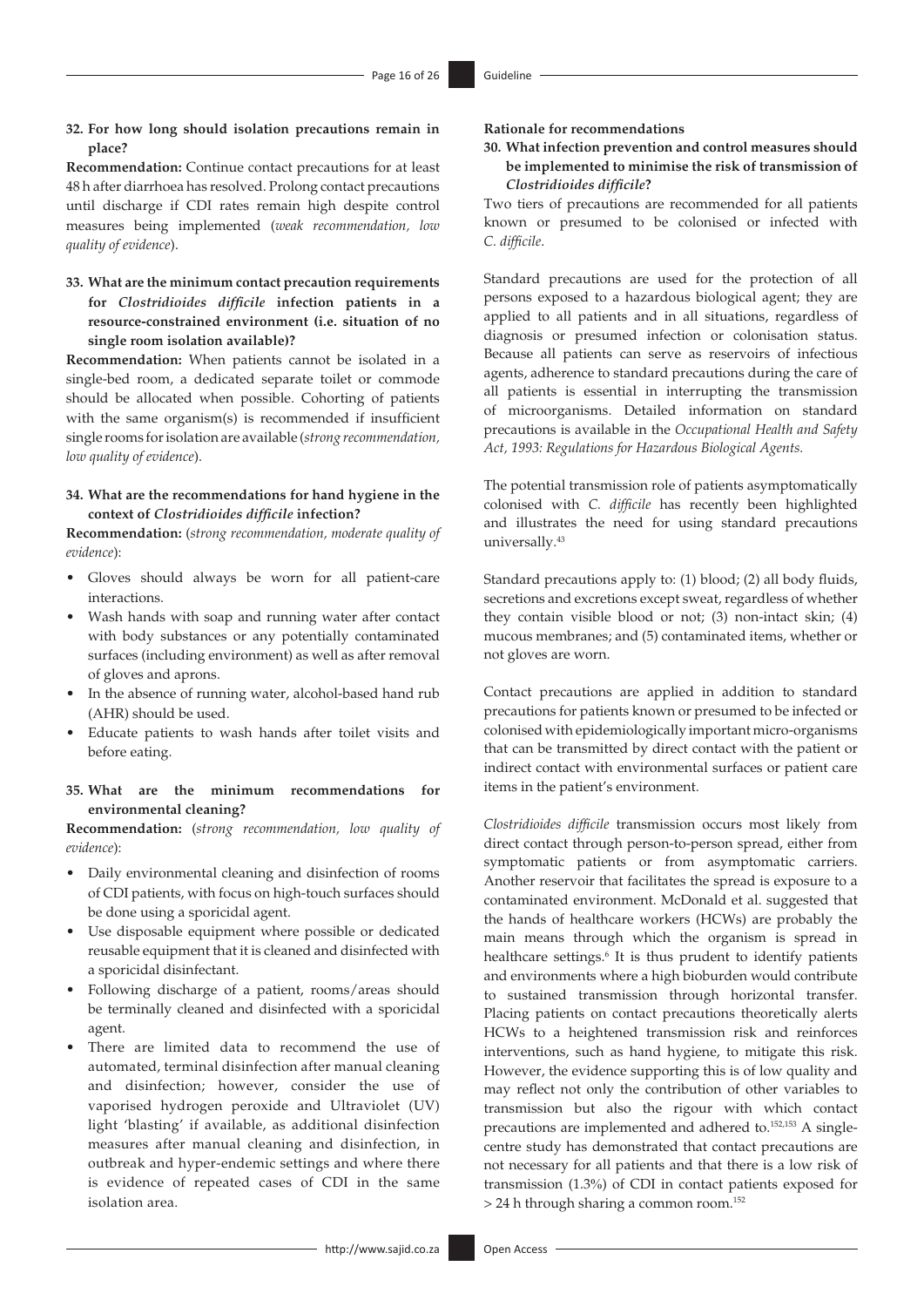Despite the potential role of asymptomatic carriers in the transmission of CDI, neither the IDSA guidelines of 2018 nor the Association for Professionals in Infection Control and Epidemiology (APIC) guidelines of 2013 recommend placing asymptomatic carriers on contact precautions because of insufficient evidence on the efficacy of this measure.

Current guidelines suggest that patients with presumptive CDI should be placed on pre-emptive contact precautions pending test results and that early identification is key; ensure appropriate prompt testing of patients with an acute diarrhoeal illness, not otherwise explained (refer to the CDI diagnosis section).<sup>[6](#page-21-5),[154](#page-24-46)</sup>

### **31. Which patients with** *Clostridioides difficile* **infection should preferentially be isolated?**

Patients with CDI should ideally be accommodated in a single (private) room with a dedicated or en-suite toilet.<sup>[6](#page-21-5)</sup> In a resource-constrained setting, this is not always feasible and a decision as to which patients require most isolation may need to be made. In consideration of which patients require isolation, once again one needs to consider which patient poses the greatest transmission risk. In the context of transmission risk, there are potential host and microbe factors to consider. Patients with incontinence or poor hygiene would increase the risk of transmission through extensive environmental contamination. There is also evidence to suggest that patients harbouring a hypervirulent strain are more likely to transmit their strain and cause CDI.[152](#page-24-44) In the absence of isolation facilities, it is recommended to have dedicated toilets for CDI patients.

Cohorting of patients is also an option in a limited resource setting although the evidence for this is of low quality. When cohorting patients, avoid cohorting patients infected or colonised with other multidrug-resistant (MDR) organisms, for example, methicillin-resistant *Staphylococcus aureus* (MRSA) or VRE.[6](#page-21-5)

### **32. For how long should infection prevention and control precautions be enforced?**

There are varied recommendations on the duration of precautions in preventing CDI. The CDC and the South African Regulations for Hazardous Biological Agents recommend that contact precautions should be maintained for the duration of the illness, whilst others recommend continuing contact precautions for at least 48 h after diarrhoea has resolved.<sup>[6](#page-21-5),[155](#page-24-47)</sup>

<span id="page-16-1"></span>The recommendation from the American Society of Gastroenterology is that contact precautions should be maintained until bowel movements have returned to normal.[156](#page-24-48)

<span id="page-16-3"></span><span id="page-16-2"></span>In a prospective study of 52 patients, *C. difficile* was suppressed to undetectable levels in stool samples for most patients by the time diarrhoea resolved, with a mean of 4.2 days.[157](#page-25-0) However, at the time of resolution of diarrhoea,

skin contamination remained high at 60% and environmental contamination at 37%. Also, *C. difficile* was again detectable in 56% of stool specimens 1–4 weeks after treatment.

There are no studies demonstrating a reduction in CDI incidence by extension of contact precautions. However, as an additional control measure, contact precautions should be extended until discharge if CDI rates remain high despite standard control measures being implemented.

#### **33. What are the minimum contact precaution requirements in a resource-constrained environment?**

<span id="page-16-0"></span>Isolation is a prevention measure used by most healthcare facilities; however, single or private rooms are not always available for infectious CDI patients.

<span id="page-16-4"></span>Private rooms facilitate better infection control practices: in a cohort study of healthcare-associated CDI acquisition, higher rates of CDI were demonstrated in patients sharing a double room than in single rooms and there was a significantly higher risk of acquisition after exposure to a roommate with a positive culture result[.158](#page-25-1) Admission to a *C. difficile*  cohort ward was shown to be an independent predictor of recurrence of CDI, despite adjustment for potential risk factors, such as age, comorbidities and continued antibiotic use.[159](#page-25-2) It is well recognised that the risk of acquisition of *C. difficile* and other MDR organisms is increased when the previous occupant of a room was colonised with the specific organism in question[.160](#page-25-3) This highlights the potential role of environmental contamination in the transmission and underscores the need for appropriate isolation and environmental decontamination.

<span id="page-16-6"></span><span id="page-16-5"></span>Thus, in resource-constrained settings where limited private rooms are available, prioritise patients with stool incontinence for placement in private rooms. If private rooms are not available, cohorting is indicated following the principles outlined above.

### **34. What are the recommendations for hand hygiene in the context of** *Clostridioides difficile* **infection?**

Hand hygiene is considered to be the cornerstone for the prevention of transmission of most contact-driven infections, including CDI. In routine or endemic settings, perform hand hygiene before and after contact with a patient with CDI and after removal of gloves, with soap and water. Handwashing must occur after direct contact with faeces or potentially faecally contaminated areas of the body (e.g. the perineal region).<sup>[6](#page-21-5)</sup>

Transmission of *C. difficile* commonly occurs via the hands of HCWs. When gloves are not worn, 14% – 59% of HCWs' hands are contaminated after contact with a patient.<sup>6</sup> Furthermore, studies have demonstrated low rates of handwashing by HCWs, especially when washbasins are not available.<sup>[6](#page-21-5)</sup> Bacterial spores can be removed from hands by the physical action of washing and rinsing. Hand hygiene compliance has been vastly improved by the introduction of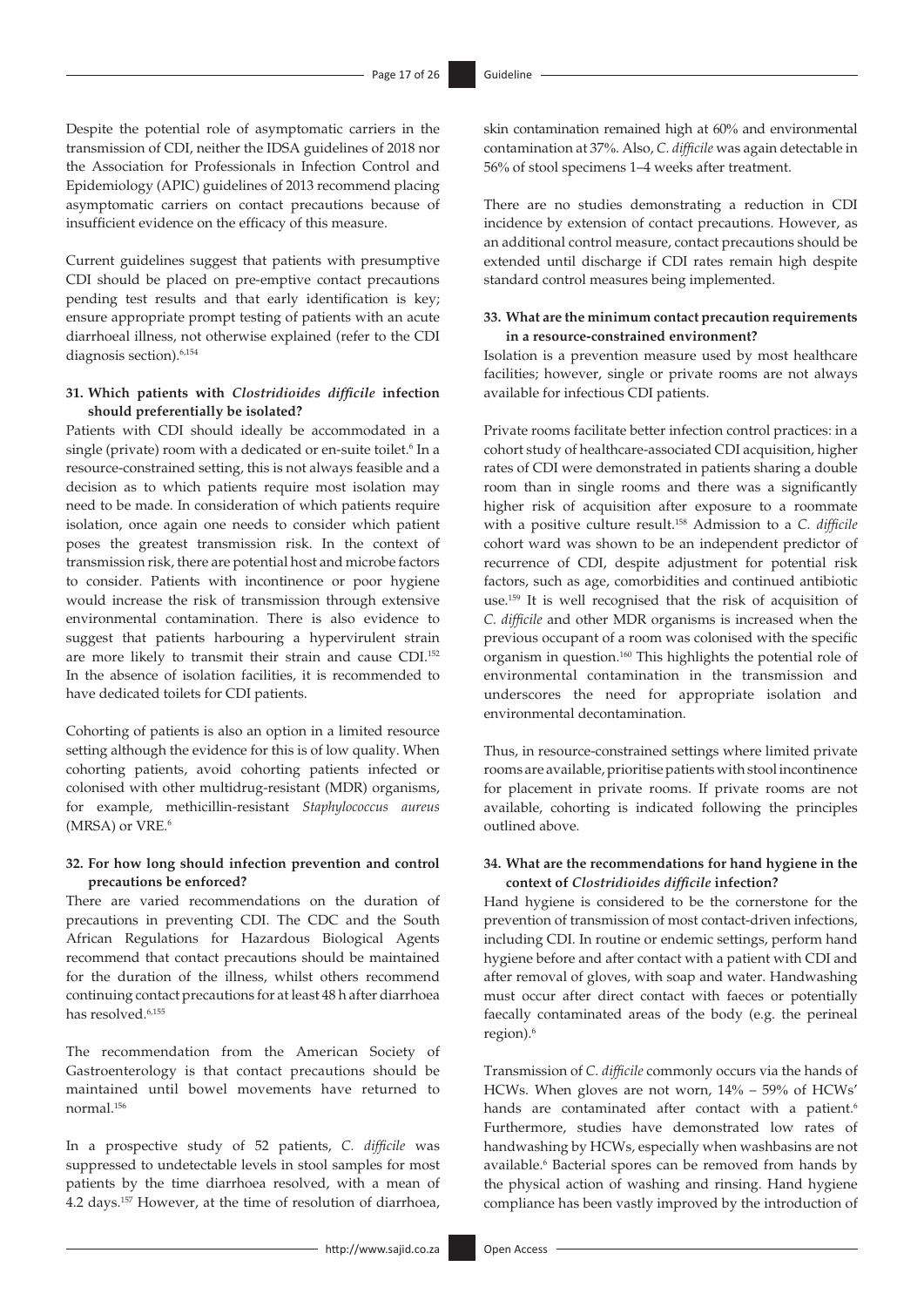<span id="page-17-0"></span>AHRs, which are easy to use at the point of care and which kill most vegetative bacteria and many viruses. However, *C. difficile* spores are highly resistant to inactivation by alcohol and ethanol treatment of stool samples is a recommended step to facilitate the culture of *C. difficile* from stool.<sup>161</sup> Despite this, studies have not shown an association between the use of AHR and an increased incidence of CDI. It is therefore not conclusive that AHR is inferior to handwashing, despite the lack of *in vitro* activity of ethanol against *C. difficile* spores[.154](#page-24-46)

Thus, it is important to confirm and monitor compliance with glove use (including the safe removal of gloves) and with hand hygiene. It is recommended to wash hands with soap and water before and after providing care for CDI patients, rather than using AHR alone although this should not supplant AHR where compliance is high. Although gloving will significantly reduce the degree of contamination of HCWs' hands, there is still an absolute requirement for optimal hand hygiene after removal of gloves.

Handwashing by patients should be actively encouraged, in particular, after using the toilet and before eating.

### **35. What are the minimum recommendations for environmental cleaning?**

*Clostridioides difficile* produces spores that are resistant to drying, heat, detergents and some disinfectants and can therefore survive for months to years in the hospital environment. Affected patients shed spores into their immediate environment, which can serve as the source of transmission to other patients. *Clostridioides difficile* spores have been cultured from commodes, toilets, floors, bed rails, call buttons, sinks and over-bed tables.<sup>[6](#page-21-5)</sup> It is well documented that environmental contamination occurs as a result of active infection, particularly when patients have large amounts of liquid stool or stool incontinence. Environmental contamination has been found to be the highest in rooms of patients with CDI, lower in rooms of asymptomatic carriers and the lowest in rooms of culture-negative patients.<sup>[6](#page-21-5)</sup> Heavy contamination occurs on floors, commodes, toilets, bedpans and bed frames.[155](#page-24-47)

Single-use disposable equipment should be used to prevent CDI transmission wherever available. Any re-usable equipment should be dedicated to the isolation area until the patient has been discharged and/or it has been thoroughly cleaned and effectively disinfected. It is recommended that the cleaning and disinfection methodology and responsibility for decontamination are clearly addressed in standard operating procedures. *Clostridioides difficile* transmission has been associated with contaminated commodes, blood pressure cuffs and oral and rectal electronic thermometers.<sup>6</sup>

Cleaning with detergents may be insufficient for environments contaminated with *C. difficile* and subinhibitory concentrations of disinfectants may enhance sporulation[.155](#page-24-47) Daily sporicidal disinfection has been <span id="page-17-1"></span>associated with reductions of CDI in outbreak settings (in conjunction with other measures). Mayfield et al. demonstrated that a hypochlorite-based solution at 5000 parts per million (ppm) available chlorine (0.5% solution) reduced the incidence of CDI in a bone marrow transplant unit, where the baseline incidence of CDI was relatively high. When the original quaternary ammonium compound was re-introduced, CDI increased to almost the baseline level[.162](#page-25-5) A study by Orenstein et al. found that daily use of bleach wipes containing 0.55% active chlorine decreased CDI by 85% in two units with hyperendemic rates and another study showed a reduction in contamination of HCW's hands when high-touch surfaces were disinfected daily with a peracetic acid-based disinfectant.<sup>[163,](#page-25-6)164</sup> However, no studies have compared daily cleaning against terminal cleaning only with a sporicidal agent, which has also been shown to decrease the incidence of CDI.<sup>165</sup>

<span id="page-17-4"></span><span id="page-17-3"></span><span id="page-17-2"></span>Reductions in viable *C. difficile* spores in the environment have been associated with improved compliance with thoroughness of cleaning by a trained, dedicated team of environmental cleaners. Barriers to effective cleaning included insufficient time, inadequate cleaning supplies, inadequate education and poor communication.

Terminal disinfection with a sporicidal agent (in conjunction with other measures to prevent CDI) has been associated with reductions in CDI in outbreak settings. This has not consistently been shown for CDI in non-outbreak, endemic settings, where the turnover of CDI patients in a room is lower and the contamination of the room is not sufficient to cause transmission, especially when there is daily cleaning, which removes *C. difficile* spores. Other confounding variables in studies include the use of different disinfection products (sodium hypochlorite, phenols, peroxides and UV irradiation), applied manually or by automated systems, with different regimens of cleaning: daily cleaning alone, daily and terminal cleaning, terminal cleaning alone and 'deep cleaning'.

<span id="page-17-5"></span>A modelling study evaluating environmental strategies aimed at different agents of *C. difficile* transmission within a hospital environment identified daily sporicidal cleaning and screening for asymptomatic carriage as the two most effective single interventions for reducing rates of hospitalonset CDI[.166](#page-25-9) The strength of this study was that different transmission events were simulated to account for the complexity of hospital IPC dynamics, and to highlight the potential role of future mathematical modelling in IPC interventional studies. The study evaluated nine different IPC interventions and the results suggested that unidentified environmental sources of *C. difficile* should be the primary target for intervention.

Automated disinfection technologies such as ultraviolet radiation (UVR) and hydrogen peroxide vapour (HPV) have been found to reduce viable *C. difficile* spores in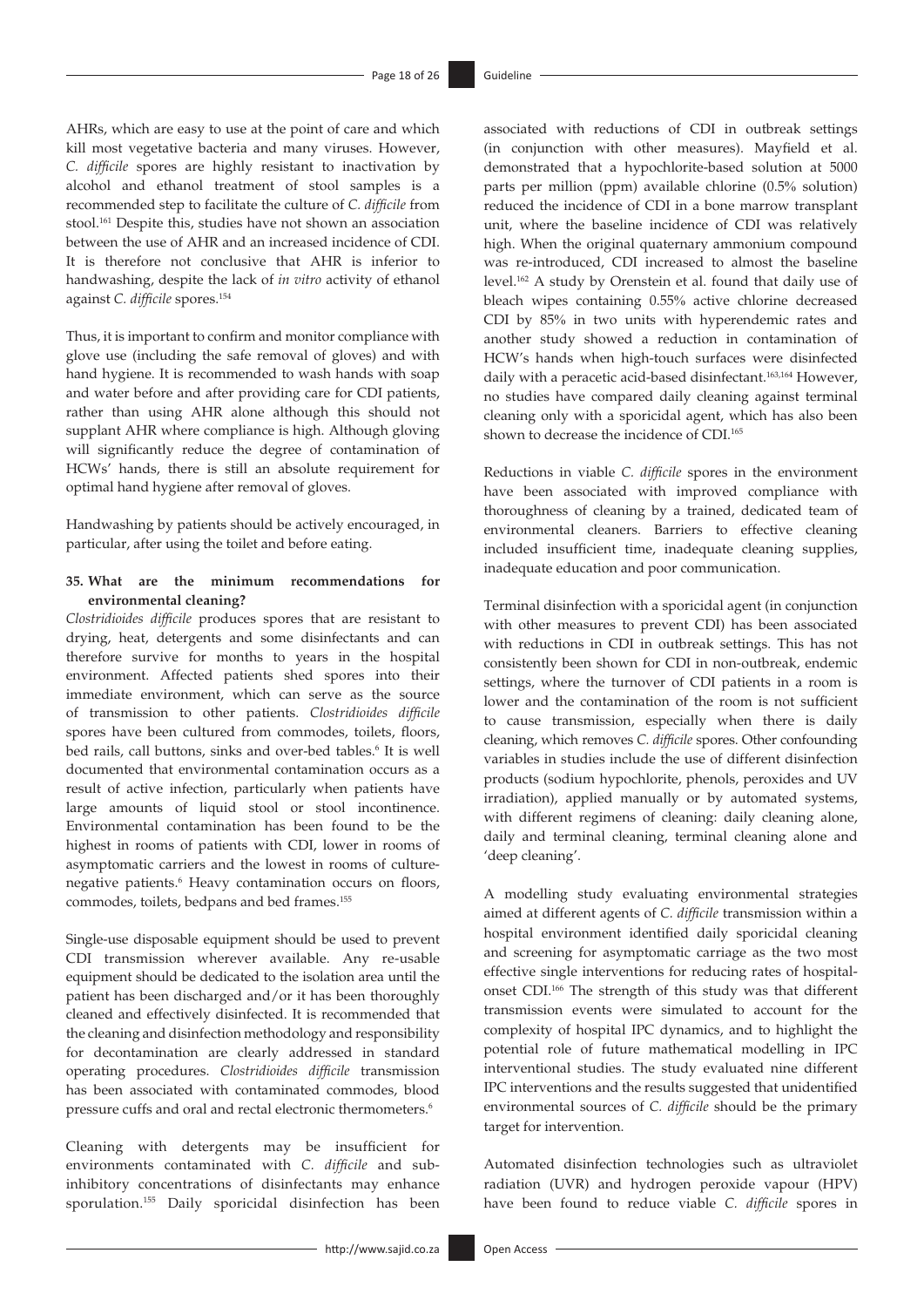<span id="page-18-1"></span><span id="page-18-0"></span>patient rooms[.167](#page-25-10) According to the IDSA guidelines, most studies have at least one significant limitation precluding any definitive statement on the use of automated disinfection technology as a core component of a CDI prevention programme[.6](#page-21-5) Moreover, further data subsequent to the 2018 IDSA guidelines including the Benefits of Enhanced Terminal Room (BETR) Disinfection study did not demonstrate any reduction in *C. difficile* acquisition and infection by the addition of UVR compared to terminal disinfection with bleach.[168](#page-25-11) In a secondary analysis of this data set, which assessed the hospital-wide, hospital-acquired incidence of CDI, addition of UVR to standard disinfection reduced the incidence of CDI. It is unclear however why this benefit was not seen in the bleach and UVR study period, although it suggests some indirect effect of UVR on the acquisition of *C. difficile* when targeted high-risk rooms are exposed to UVR.

### **I. Managing** *Clostridioides difficile* **infection in an outbreak setting**

### **Summary of recommendations**

**36. What additional infection prevention and control measures should be applied in an outbreak setting?**

**Recommendation 1:** Surveillance (*strong recommendation, low quality of evidence*)

- Define the threshold and monitor incidence and testing rates (as per surveillance recommendations) with timely feedback.
- Inform all HCWs about the outbreak and conduct a risk assessment:
	- Determine location of new CDI cases.
	- Review unnecessary use of antimicrobial agents (inform antimicrobial stewardship team [AMS] team if applicable).
	- Assess and monitor compliance with instituted IPC interventions.

**Recommendation 2:** Contact precautions and personal protective equipment

• Contact precautions including isolation and PPE (gloves and disposable gowns/aprons) for all patients with newonset diarrhoea (*strong recommendation, low quality of evidence*).

### **Recommendation 3:** Hand hygiene

- Monitor and target improvements in hand hygiene compliance (*strong recommendation, low quality of evidence*).
- Ensure hand washing with soap and water in preference to AHR (*conditional recommendation, low quality of evidence*).

### **Recommendation 4:** Environmental cleaning and disinfection

- Reinforce cleaning and hygiene measures (*strong recommendation, low quality of evidence*).
- Ensure daily and regular cleaning of the unit with a sporicidal agent after initial cleaning with a detergent, for example, hypochlorite 1:1000 ppm (*strong recommendation, low quality of evidence*).
- Terminal cleaning with sporicidal agent after initial cleaning, for example, hypochlorite 1:1000 ppm (*strong recommendation, low quality of evidence*).
- There are limited data to recommend the use of vaporised hydrogen peroxide and UV light disinfection (*no recommendation, low quality of evidence*).

### **Recommendation 5:** Screening

- Identification of asymptomatic carriers through routine screening is not recommended (*conditional recommendation, low quality of evidence*).
- Screening of HCW for *C. difficile* colonisation is not recommended (*strong recommendation, low quality of evidence*).

#### **Rationale for recommendations**

**36. What additional infection prevention and control measures should be applied in an outbreak setting?**

An outbreak is defined as an increase in the number of cases above a certain threshold of what is expected. The identification, subsequent investigation and then implementation of interventional measures require surveillance data. A risk assessment and analysis of potential contributory factors should be undertaken using surveillance data. Given the influence of diagnostics on defining a case of CDI, it is important to establish clinically whether cases truly represent CDI versus colonisation as the outbreak may be spurious, an artefact of increased testing and detection especially where highly sensitive NAAT are used as a sole means to diagnose CDI. In a suspected outbreak situation, it is recommended to ascertain and stratify all cases in terms of true hospital-onset, healthcare facility-associated community onset and community onset. Furthermore, additional surveillance rates stratification by location is recommended. Communication and relaying of information is crucial to all relevant stakeholders.

The identification of an outbreak should prompt an evaluation of all relevant IPC measures aimed at reducing rates of CDI. It is imperative that all IPC measures are reinforced and any breaches are rectified as soon as possible. It is often possible to halt an outbreak through prompt identification of lapses in IPC measures, and subsequent reinforcement of these measures. Reported studies addressing CDI outbreaks typically employ a 'bundle' approach to contain the outbreak. Because of the retrospective observational design of these studies, it is difficult to ascertain if any single intervention carries more weight and should be preferentially implemented over others. Furthermore, there are no studies from Africa or South Africa that take into account the unique challenges and varied hospital/healthcare facility settings, which are prevalent throughout the continent. Based on this, all the provided recommendations have a low to very low quality of evidence base, yet the strength of the recommendation is supported by these interventions having either established benefit in controlling CDI in endemic settings or a good clinical practice basis.[154](#page-24-46)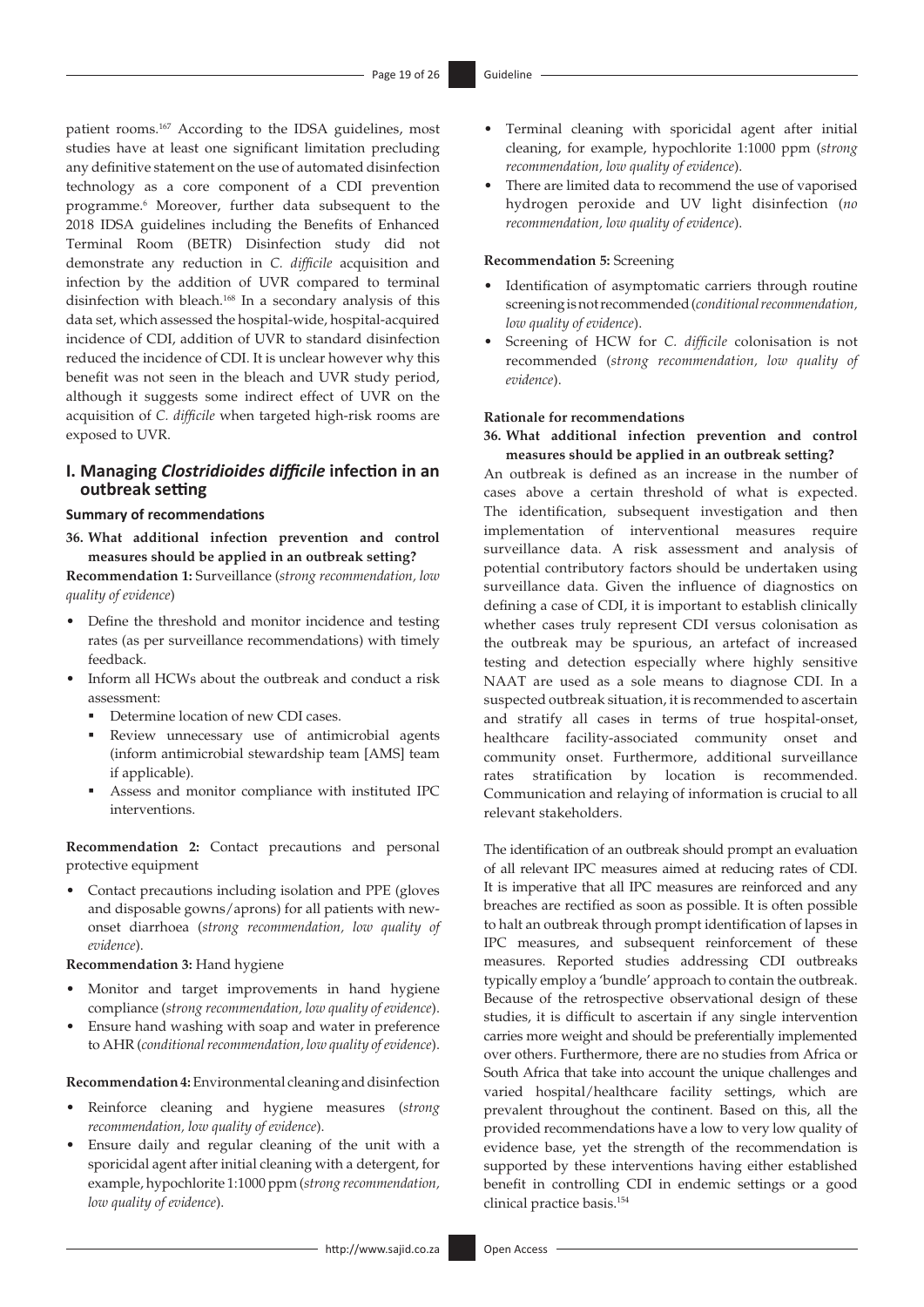### **J. Antimicrobial stewardship and** *Clostridioides difficile* **infection**

#### **Summary of recommendations**

**37. Should** *Clostridioides difficile* **infection rates be included in antimicrobial stewardship programmes (ASP) as an outcome measure?**

**Recommendation:** It is recommended to use CDI rates as a tool to monitor the effectiveness of an ASP, on condition that the IPC programme can support this metric (*conditional recommendation, low quality of evidence*).

**38. What antimicrobial stewardship measures should be instituted to reduce rates of** *Clostridioides difficile* **infection?**

#### **Recommendation:**

• Restriction of certain agents/classes is recommended to reduce rates of CDI (*strong recommendation, low-tomoderate quality of evidence*)

and

Reducing the duration of antimicrobial therapy is recommended to reduce rates of CDI (*strong recommendation, low quality of evidence*).

#### **Rationale for recommendations**

**37. Should** *Clostridioides difficile* **infection rates be included in antimicrobial stewardship programmes (ASP) as an outcome measure?**

The rationale for including CDI rates in ASP's metrics relates to the following:

A recent systematic review and meta-analysis found that ASPs effectively reduced the incidence of both infection and colonisation with multidrug-resistant (MDR) Gramnegative bacteria, MRSA and CDI.[169](#page-25-12)

<span id="page-19-0"></span>In-hospital CDI rates may also be used in goal setting as national targets for reducing antibiotic-resistant infections by a certain time – in the case of the USA, a 50% reduction by 2020.[170](#page-25-13)

<span id="page-19-1"></span>Antibiotic misuse and overuse facilitate the development of multidrug-resistant organisms (MDROs), as well as CDI infections – an antibiotic-associated adverse drug event – making antimicrobial stewardship an important synergistic HAI prevention and control strategy.<sup>169,[171](#page-25-14)</sup>

Benchmarking rates of CDI across multiple hospitals, identification of the causes of inter-hospital variability in rates and the best strategies to reduce rates seem to be important areas of outcomes research in stewardship.<sup>[172](#page-25-15)</sup>

<span id="page-19-3"></span>Intuitively, the strong association between antibiotic use and CDI makes it appealing to use CDI rates as a measure of the effectiveness of antimicrobial stewardship interventions. However, as outlined in the aforementioned sections of this guidance document, there are a number of potential pitfalls that must be considered prior to utilising CDI rates as a measure of ASP. These relate not specifically to the ASP

intervention(s) itself but rather to the surveillance and diagnosis aspects of CDI. These two aspects of CDI are highly variable and not currently standardised, although the purpose of this document is primarily to provide guidance on these issues, which may facilitate standardisation.

In the context of surveillance, it is crucial to understand the burden of CDI within a facility, both in terms of incident cases (hospital-acquired) and admission prevalence (community-acquired or healthcare facility-associated community onset). Without distinguishing these cases at a facility level, the impact of any ASP interventions will be unclear. Thus, the use of CDI rates as a tool to monitor effectiveness of an ASP requires a robust surveillance system that is able to accurately categorize CDI in terms of facility/ ward incidence and prevalence as outlined in the current CDC MDRO protocol.[147](#page-24-39) This degree of surveillance is beyond that which is recommended in this guidance document although the recommendations made here are designated the minimum requirement and facilities which have capacity to perform enhanced surveillance should aim to do so.

### **38. What antimicrobial stewardship measures should be instituted to reduce rates of** *Clostridioides difficile* **infection?**

In the context of diagnosis, detection of toxigenic strains by highly sensitive NAAT assays does not necessarily imply active CDI with disease. The asymptomatic colonised patients or patients with diarrhoeal illness attributable to other causes who test positive for a toxigenic strain are currently included in the calculation of CDI rates. Again, the inclusion of these cases may mask any ASP interventions and the impact of CDI rates. On this basis, a conditional recommendation for inclusion of CDI rates as an ASP measurement tool is made, the caveat being that surveillance of CDI for calculation of rates must take into account both the diagnostic elements and the detailed categorisation of CDI events.

<span id="page-19-2"></span>Judicious use of antimicrobial agents is a key principle of AMS and thus any avoidance of unnecessary use of antimicrobials and reducing the duration of use should be strongly and actively encouraged. *Clostridioides difficile* infection is an unintended consequence of antimicrobial use and, thus, limiting frequency and duration of antimicrobial use will reduce CDI rates.<sup>6</sup> Although virtually all antimicrobials have been linked to CDI, certain classes are more commonly linked and have a higher propensity for the development of CDI. These include extended-spectrum cephalosporins, clindamycin and fluoroquinolones. The widespread empiric use of these agents should be avoided and they should be reserved for targeted applications. The use of multiple antimicrobials has also been shown to be an important risk factor for the development of CDI and thus it is important to reduce cumulative exposure.<sup>[6](#page-21-5)</sup> It is important to note that ASP-targeting antimicrobial use has been shown to have a greater impact on CDI rates when co-implemented with IPC measures, especially hand hygiene.<sup>[171](#page-25-14)</sup> In this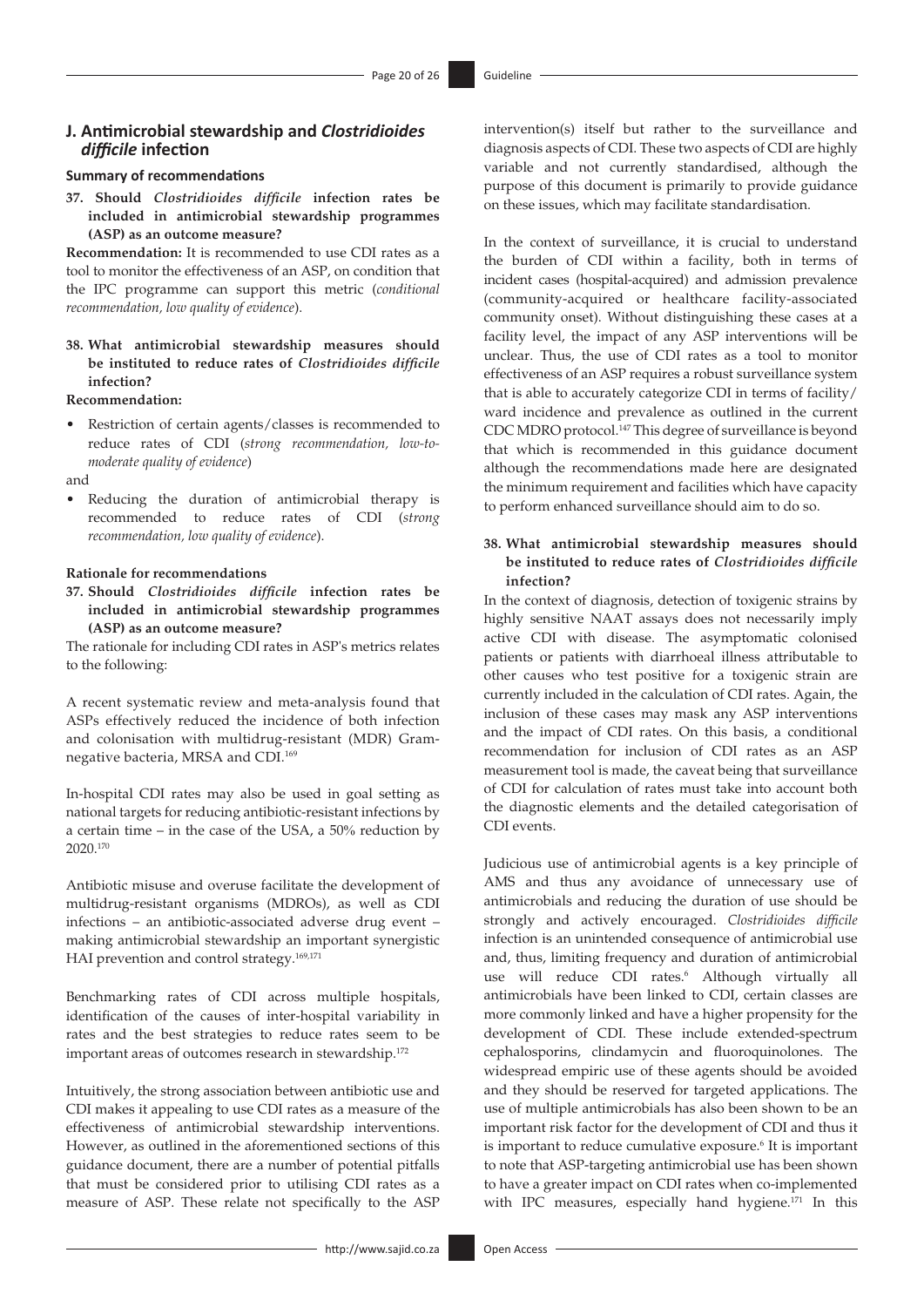context, an ASP should be seen as part of the greater IPC programme and not as a stand-alone programme. The greatest benefit in reduction of CDI rates will be realised through interventions that capture the synergistic effects of antimicrobial stewardship and IPC.

### **K.** *Clostridioides difficile* **infection prevention**

#### **Summary of recommendations**

**39. Should proton pump inhibitor use be restricted to reduce** *Clostridioides difficile* **infection incidence?**

**Recommendation:** Inadequate evidence to make recommendation.

**40. What is the role of probiotics in the prevention of**  *Clostridioides difficile* **infection?**

**Recommendation**: Inadequate evidence to make recommendation.

#### **Rationale for recommendations**

**39. Should proton pump inhibitor use be restricted to reduce** *Clostridioides difficile* **infection incidence?**

<span id="page-20-2"></span><span id="page-20-0"></span>Proton pump inhibitors (PPI) are commonly prescribed drugs. However, between 25% and 70% of these prescriptions are inappropriate[.173](#page-25-16) Meta-analyses have shown an association between PPI use and the risk of developing CDI.[174,](#page-25-17)[175](#page-25-18) These analyses, however, reported substantial clinical and statistical heterogeneity. Contributing factors may be the inclusion of studies with non-PPI acid-suppressing drugs, different definitions of CDI, community- and hospitalacquired cases, varying hospital departments, and initial and recurrent CDI[.176](#page-25-19) Proton pump inhibitors can also cause diarrhoea, resulting in more frequent investigation of CDI in comparison to that in patients who are not receiving PPIs[.24](#page-22-13) Confounding because of greater severity of illness in CDI patients (with more ill patients being more likely to be prescribed PPIs) compared to selected controls is an additional factor that needs consideration.<sup>[24](#page-22-13)</sup>

<span id="page-20-3"></span>A cumulative meta-analysis that included 50 studies from 2000 to 2016 found that since 2011 the association between PPI use and CDI risk has been relatively constant, with an OR of 1.20–1.26.[174](#page-25-17)

<span id="page-20-1"></span>A lack of RCTs or other appropriate evidence to show the causality remains, preventing the formulation of clear recommendations regarding the restriction of PPIs for CDI prevention when the PPI use is otherwise indicated. However, inappropriate PPI use must be stopped.

### **40. What is the role of probiotics in the prevention of**  *Clostridioides difficile* **infection?**

<span id="page-20-5"></span><span id="page-20-4"></span>A Cochrane review undertaken in 2017 found that in populations with a > 5% baseline risk of CDI, probiotics were associated with a 70% reduction in CDI risk  $(p = 0.01;$ moderate quality of evidence)[.177](#page-25-20) In lower clinical risk scenarios, probiotics showed no benefit. A CDI incidence of > 5% is unusual even in an outbreak setting.[178](#page-25-21) Limitations of this review: trials from differing clinical settings (inpatients and outpatients), and varying probiotic formulations and doses were analysed together[.179](#page-25-22) In addition, the trials in the review did not include immunocompromised patients. No severe adverse events (SAE) were reported in the included trials. The authors concluded that probiotics seem to be safer in non-immunocompromised and non-severely debilitated patients.

<span id="page-20-7"></span>An individual patient data meta-analysis similarly reported that probiotics are useful for CDI prevention in hospitalised patients, with a  $\geq$  5% risk for CDI and a lack of SAE.<sup>[180](#page-25-23)</sup>

<span id="page-20-8"></span>The administration of probiotics can result in infection.<sup>[181](#page-25-24)</sup> Further research is needed to establish which patient populations will benefit most from probiotic prophylaxis and the risk-benefit ratio in immunocompromised patients.<sup>[179](#page-25-22)</sup>

# <span id="page-20-6"></span>**Future directions**

Ongoing research and development is required to improve the diagnosis, treatment and prevention of CDI. Current research and areas requiring further investigation, particularly for the South African context, are outlined.

### **Diagnosis**

- 1. Validated multivariable prediction rules to determine the pretest probability of CDI, to guide the testing strategy.
- 2. Local well-designed prospective diagnostic accuracy studies that include pre-analytic factors such as consistency of stool samples tested and pretest probability of CDI, as well as post-analytic clinical outcomes, particularly for algorithm-based testing.
- <span id="page-20-9"></span>3. Ultrasensitive toxin detection assays may improve the sensitivity of *C. difficile* toxin detection in clinical laboratories and may result in more widespread use of toxin detection assays (rather than only NAAT-based testing) in South Africa[.182](#page-25-25) The Singulex Clarity *C. difficile* toxin A/B assay has a limit of detection in stool for toxins A and B of 2.0 pg/mL and 0.7 pg/mL, respectively. Laboratory comparisons have shown the assay to have an equivalent sensitivity to PCR and 100% specificity.<sup>[183](#page-25-26)</sup> Assays such as this have the potential to be used as standalone diagnostic tests and possibly reduce unwarranted treatment.

### <span id="page-20-10"></span>**Treatment**

- 1. Good clinical trials for the management of rCDI. The OpTION study (NCT02667418) is designed to provide much needed data on the comparative efficacy of standard fidaxomicin therapy and standard vancomycin therapy, followed by a tapered and pulsed course.
- 2. Establishment of registries in South Africa for FMT recipients is important. Monitoring for unintended longterm sequelae is indicated.
- 3. Determining the role of bezlotoxumab in various patient populations. MODIFY III (NCT03182907) is looking at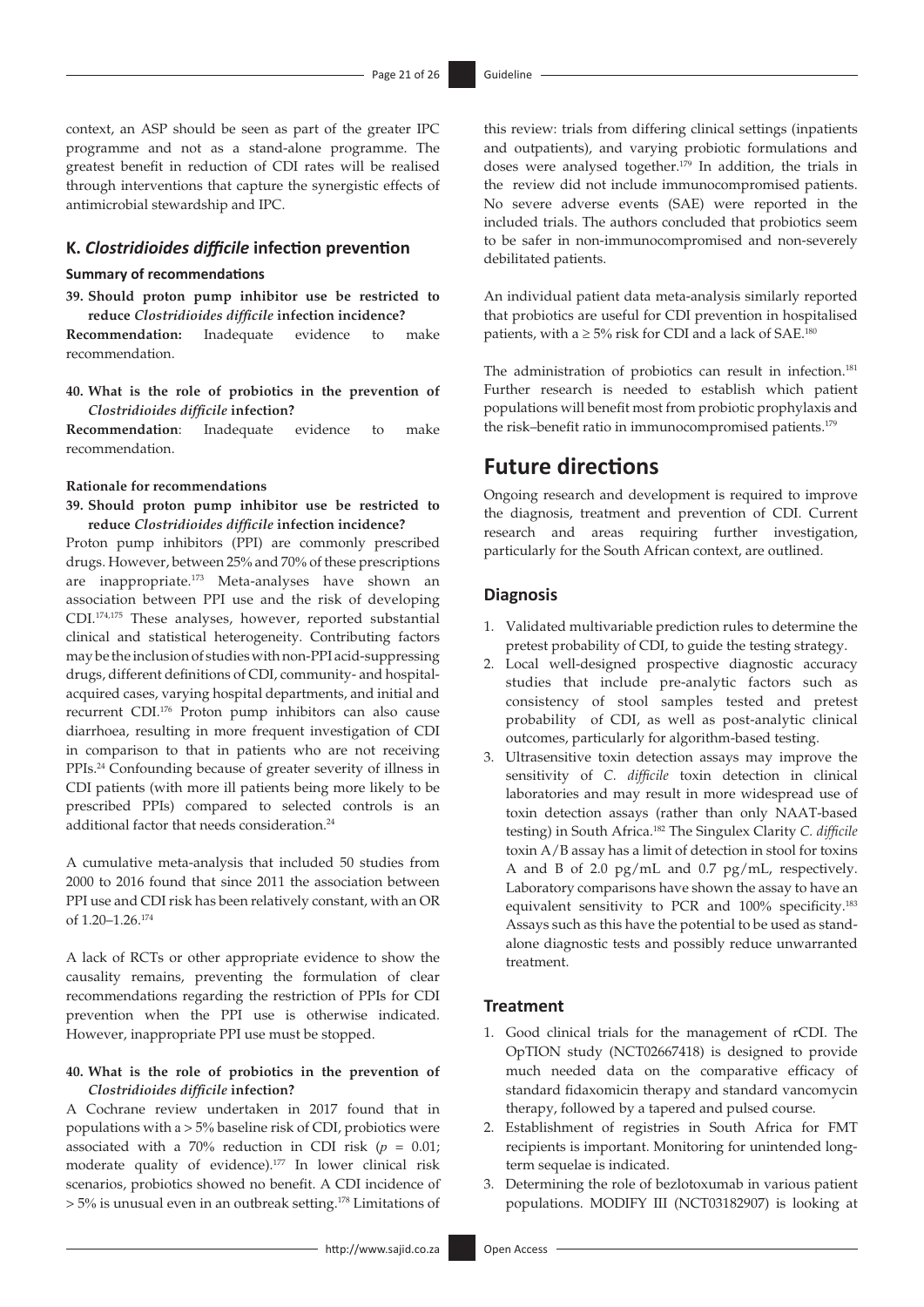pharmacokinetics, safety and tolerability of bezlotoxumab in children with CDI. ICON-2 (NCT03829475) is comparing the effects of FMT plus bezlotoxumab with FMT plus placebo in patients with both IBD and CDI. When bezlotoxumab is approved for use in South Africa, evidence supporting its use in specific patient populations will determine its role in rCDI prevention strategies.

#### **Prevention**

- 1. The role of oral vancomycin or fidaxomicin for the prevention of rCDI when systemic antibiotics for the treatment of other infections are required following an episode of CDI. Clarity is required regarding which, if any, patient populations are likely to benefit from prophylaxis (e.g. patients receiving antibiotics associated with a high risk for CDI, patients with single or multiple prior CDI episodes and time elapsed from last CDI episode), dosing regimen for oral vancomycin, the associated risk of VRE infections and the possible deleterious impact on the gut microbiome.
- 2. Additional assessment and study on the impact and cost-effectiveness of various IPC interventions at a local level is required. As our understanding of *C. difficile* colonisation and transmission dynamics develops, it is evident that many traditional practices may not be relevant in controlling or preventing the spread of *C. difficile.* This is particularly important in a resourceconstrained environment and adoption of practices needs to take into account both the evidence base and the prevailing healthcare environment or practice.
- 3. From an African perspective, the clinical and molecular epidemiology of the disease is poorly understood and future initiatives should focus on enhancement of surveillance. As outlined in this guidance document, standardised reporting of rates by facilities is imperative; however, additional epidemiological data are essential and this may require the establishment of a centralised facility that can coordinate enhanced surveillance and provide centralised testing (including molecular analysis) of submitted isolates.

### **Acknowledgements**

### **Competing interests**

W.L. received speakers honoraria from Astellas pharmaceutical company. G.R. is the secretary-treasurer of Federation of Infectious Diseases Societies of Southern Africa (FIDSSA). J. Wojno provided *Clostridioides difficile*associated disease training for Astellas pharmaceutical company staff and received compensation for this.

### **Authors' contributions**

T.N. provided overall coordination of the work and compiled the final manuscript. T.N. coordinated, compiled and reviewed the diagnosis section. T.N., T.B., K.S.S.H., C. Maluleka, G.R. and M.R.L-M. contributed to the writing of the diagnosis section. C. Moore coordinated, compiled and reviewed the treatment section. C. Moore, E.S.F., M.N.R., J.

Wojno and J. Wadula contributed to the writing of the treatment section. W.L. coordinated, compiled and reviewed the surveillance and infection control and prevention sections. W.L., A.J.B., L.M.D., L.S., B.d.T., K.S. and J.C. contributed to the writing of the surveillance and infection control and prevention sections.

### **Ethical consideration**

This article followed all ethical standards for carrying out a research without direct contact with human or animal subjects.

#### **Funding information**

Astellas provided funding for the face-to-face meeting held by the guideline committee and supported publication of the manuscript. Astellas has no role in the development or ratification of the guideline.

### **Data availability statement**

The authors confirm that the data supporting the findings of this study are available within the article.

### **Disclaimer**

This guideline is endorsed by the South African Society of Clinical Microbiology. The views and opinions expressed in this article are those of the authors and do not necessarily reflect the official policy or position of any affiliated agency of the authors.

### **References**

- <span id="page-21-0"></span>[1.](#page-0-0) Alyousef AA. *Clostridium difficile* : Epidemiology, pathogenicity, and an update on the limitations of and challenges in its diagnosis. J AOAC Int. 2018 Jul 1; 101(4):1119–1126. <https://doi.org/10.5740/jaoacint.17-0352>
- <span id="page-21-1"></span>[2.](#page-0-1) Forrester JD, Cai LZ, Mbanje C, Rinderknecht TN, Wren SM. Clostridium difficile infection in low- and middle-human development index countries: A systematic review. Trop Med Int Health. 2017 Oct;22(10):1223–1232. [https://doi.org/10.1111/](https://doi.org/10.1111/tmi.12937) [tmi.12937](https://doi.org/10.1111/tmi.12937)
- <span id="page-21-2"></span>[3.](#page-0-1) Nasiri MJ, Goudarzi M, Hajikhani B, Ghazi M, Goudarzi H, Pouriran R. Clostridioides (Clostridium) difficile infection in hospitalized patients with antibiotic-associated diarrhea: A systematic review and meta-analysis. Anaerobe. 2018 Apr;50:32–37. <https://doi.org/10.1016/j.anaerobe.2018.01.011>
- <span id="page-21-3"></span>[4.](#page-0-2) Evans CT, Safdar N. Current Trends in the epidemiology and outcomes of Clostridium difficile infection. Clin Infect Dis. 2015 May 15;60(suppl\_2):S66–S71. <https://doi.org/10.1093/cid/civ140>
- <span id="page-21-4"></span>[5.](#page-0-3) Kelly CP. Can we identify patients at high risk of recurrent Clostridium difficile infection? Clin Microbiol Infect. 2012;18:21–27. [https://doi.org/10.1111/1469-](https://doi.org/10.1111/1469-0691.12046) [0691.12046](https://doi.org/10.1111/1469-0691.12046)
- <span id="page-21-5"></span>[6.](#page-0-4) McDonald LC, Gerding DN, Johnson S, et al. Clinical practice guidelines for Clostridium difficile infection in adults and children: 2017 update by the Infectious Diseases Society of America (IDSA) and Society for Healthcare Epidemiology of America (SHEA). Clin Infect Dis. 2018 Mar 19;66(7):e1–e48.
- <span id="page-21-6"></span>[7.](#page-1-0) South African Thoracic Society, Federation of Infectious Diseases Societies of Southern Africa, Boyles TH, et al. South African guideline for the management of community-acquired pneumonia in adults. J Thorac Dis. 2017 Jun;9(6): 1469–1502.<https://doi.org/10.21037/jtd.2017.05.31>
- <span id="page-21-7"></span>[8.](#page-1-1) Rajabally NM, Pentecost M, Pretorius G, Whitelaw A, Mendelson M, Watermeyer G. The Clostridium difficile problem: A South African tertiary institution's prospective perspective. S Afr Med J. 2013 Jan 8;103(3):168. https
- <span id="page-21-8"></span>[9.](#page-1-2) Godinho L-A, Feldman C. *Clostridium difficile* infection in Johannesburg, South Africa. Hosp Pract. 2018 Oct 20;46(5):287–294. [https://doi.org/10.1080/2154833](https://doi.org/10.1080/21548331.2018.1534431) [1.2018.1534431](https://doi.org/10.1080/21548331.2018.1534431)
- <span id="page-21-9"></span>[10.](#page-1-3) Nagy E. What do we know about the diagnostics, treatment and epidemiology of Clostridioides (Clostridium) difficile infection in Europe? J Infect Chemother. 2018 Mar;24(3):164–170.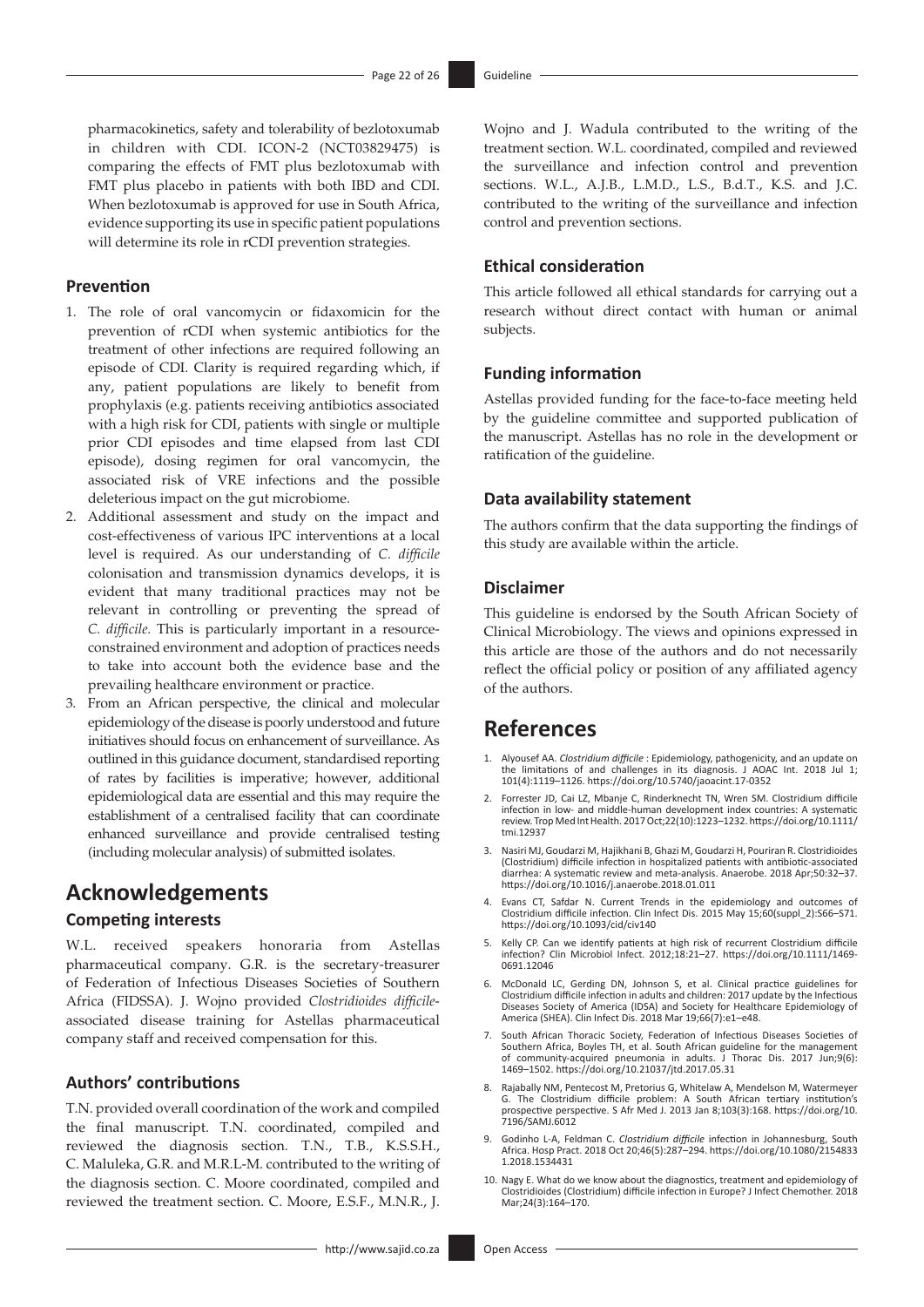- <span id="page-22-0"></span>[11.](#page-1-4) Davies K, Davis G, Barbut F, Eckert C, Petrosillo N, Wilcox MH. Variability in testing policies and impact on reported Clostridium difficile infection rates: Results from the pilot Longitudinal European Clostridium difficile Infection Diagnosis surveillance study (LuCID). Eur J Clin Microbiol Infect Dis. 2016 Dec;35(12): 1949–1956.<https://doi.org/10.1007/s10096-016-2746-1>
- <span id="page-22-1"></span>[12.](#page-1-5) CDC. 2016 Annual report for the emerging infections program for *Clostridium difficile* [homepage on the Internet]. [cited 2019 Sep 17]. Available from: [https://](https://www.cdc.gov/hai/eip/Annual-CDI-Report-2016.html) [www.cdc.gov/hai/eip/Annual-CDI-Report-2016.html](https://www.cdc.gov/hai/eip/Annual-CDI-Report-2016.html)
- <span id="page-22-2"></span>[13.](#page-1-6) Magill SS, Edwards JR, Bamberg W, et al. Multistate point-prevalence survey of health care–associated infections. N Engl J Med. 2014 Mar 27;370(13):1198–1208. <https://doi.org/10.1056/NEJMoa1306801>
- <span id="page-22-3"></span>[14.](#page-1-7) Borren NZ, Ghadermarzi S, Hutfless S, Ananthakrishnan AN. The emergence of Clostridium difficile infection in Asia: A systematic review and meta-analysis of incidence and impact. Deshpande A, editor. PLoS One. 2017 May 2;12(5):e0176797.
- <span id="page-22-4"></span>[15.](#page-1-8) Freeman J, Bauer MP, Baines SD, et al. The changing epidemiology of Clostridium difficile infections. Clin Microbiol Rev. 2010 Jul 1;23(3):529–549. [https://doi.](https://doi.org/10.1128/CMR.00082-09) [org/10.1128/CMR.00082-09](https://doi.org/10.1128/CMR.00082-09)
- <span id="page-22-5"></span>[16.](#page-1-9) Goorhuis A, Bakker D, Corver J, et al. Emergence of Clostridium difficile infection due to a new hypervirulent strain, polymerase chain reaction ribotype 078. Clin Infect Dis Off Publ Infect Dis Soc Am. 2008 Nov 1;47(9):1162–1170. [https://doi.](https://doi.org/10.1086/592257) [org/10.1086/592257](https://doi.org/10.1086/592257)
- <span id="page-22-6"></span>[17.](#page-1-10) Couturier J, Davies K, Gateau C, Barbut F. Ribotypes and new virulent strains<br>across Europe. In: Mastrantonio P, Rupnik M, editors. Updates on Clostridium<br>difficile in Europe [homepage on the Internet]. Cham: Springer
- <span id="page-22-7"></span>[18.](#page-1-11) Ofori E, Ramai D, Dhawan M, Mustafa F, Gasperino J, Reddy M. Communityacquired Clostridium difficile: Epidemiology, ribotype, risk factors, hospital and intensive care unit outcomes, and current and emerging therapies. J Hosp Infect. 2018 Aug;99(4):436–442.<https://doi.org/10.1016/j.jhin.2018.01.015>
- <span id="page-22-8"></span>[19.](#page-2-0) Revolinski SL, Munoz-Price LS. Clostridium difficile in immunocompromised hosts: A review of epidemiology, risk factors, treatment, and prevention. Clin Infect Dis [serial online]. 2018 Oct 03 [cited 2019 Feb 02]; Available from: [https://academic.](https://academic.oup.com/cid/advance-article/doi/10.1093/cid/ciy845/5114396) [oup.com/cid/advance-article/doi/10.1093/cid/ciy845/5114396](https://academic.oup.com/cid/advance-article/doi/10.1093/cid/ciy845/5114396)
- <span id="page-22-9"></span>[20.](#page-2-1) Nguyen GC, Kaplan GG, Harris ML, Brant SR. A national survey of the prevalence and impact of Clostridium difficile infection among hospitalized inflammatory bowel disease patients. Am J Gastroenterol. 2008 Jun;103(6):1443–1450. [https://](https://doi.org/10.1111/j.1572-0241.2007.01780.x) [doi.org/10.1111/j.1572-0241.2007.01780.x](https://doi.org/10.1111/j.1572-0241.2007.01780.x)
- <span id="page-22-10"></span>[21.](#page-2-2) Eze P, Balsells E, Kyaw MH, Nair H. Risk factors for Clostridium difficile infections – An overview of the evidence base and challenges in data synthesis. J Glob Health [serial online]. 2017 Jun [cited 2019 Feb 02];7(1). Available from: [http://jogh.org/](http://jogh.org/documents/issue201701/jogh-07-010417.pdf) [documents/issue201701/jogh-07-010417.pdf](http://jogh.org/documents/issue201701/jogh-07-010417.pdf)
- <span id="page-22-11"></span>[22.](#page-3-0) Freeman J, Wilcox MH. Antibiotics and Clostridium difficile. Microbes Infect. 1999 Apr;1(5):377–384. [https://doi.org/10.1016/S1286-4579\(99\)80054-9](https://doi.org/10.1016/S1286-4579(99)80054-9)
- <span id="page-22-12"></span>[23.](#page-3-1) Leffler DA, Lamont JT. *Clostridium difficile* infection. N Engl J Med. 2015 Apr 16;372(16):1539–1548. <https://doi.org/10.1056/NEJMra1403772>
- <span id="page-22-13"></span>[24.](#page-3-2) Novack L, Kogan S, Gimpelevich L, et al. Acid suppression therapy does not predispose to Clostridium difficile infection: The case of the potential bias. PLoS One. 2014 Oct 24;9(10):e110790.<https://doi.org/10.1371/journal.pone.0110790>
- <span id="page-22-14"></span>[25.](#page-3-3) Trifan A, Stanciu C, Girleanu I, et al. Proton pump inhibitors therapy and risk of Clostridium difficile infection: Systematic review and meta-analysis. World J Gastroenterol. 2017 Sep 21;23(35):6500–6515. [https://doi.org/10.3748/wjg.v23.](https://doi.org/10.3748/wjg.v23.i35.6500) [i35.6500](https://doi.org/10.3748/wjg.v23.i35.6500)
- <span id="page-22-15"></span>[26.](#page-4-0) Gateau C, Couturier J, Coia J, Barbut F. How to: Diagnose infection caused by Clostridium difficile. Clin Microbiol Infect. 2018 May;24(5):463–468. [https://doi.](https://doi.org/10.1016/j.cmi.2017.12.005) [org/10.1016/j.cmi.2017.12.005](https://doi.org/10.1016/j.cmi.2017.12.005)
- <span id="page-22-16"></span>[27.](#page-4-1) Burnham C-AD, Carroll KC. Diagnosis of Clostridium difficile infection: An ongoing conundrum for clinicians and for clinical laboratories. Clin Microbiol Rev. 2013 Jul 1;26(3):604–630.<https://doi.org/10.1128/CMR.00016-13>
- <span id="page-22-17"></span>[28.](#page-4-2) Lyerly DM, Ball DW, Toth J, Wilkins TD. Characterization of cross-reactive proteins detected by Culturette Brand Rapid Latex Test for Clostridium difficile. J Clin Microbiol. 1988 Mar;26(3):397–400. [https://doi.org/10.1128/JCM.26.3.397-](https://doi.org/10.1128/JCM.26.3.397-400.1988) [400.1988](https://doi.org/10.1128/JCM.26.3.397-400.1988)
- <span id="page-22-18"></span>[29.](#page-4-2) Planche T, Wilcox M. Reference assays for Clostridium difficile infection: One or two gold standards? J Clin Pathol. 2011 Jan;64(1):1–5. [https://doi.org/10.1136/](https://doi.org/10.1136/jcp.2010.080135) [jcp.2010.080135](https://doi.org/10.1136/jcp.2010.080135)
- <span id="page-22-19"></span>[30.](#page-4-2) Barbut F, Braun M, Burghoffer B, Lalande V, Eckert C. Rapid detection of toxigenic strains of Clostridium difficile in diarrheal stools by real-time PCR. J Clin Microbiol. 2009 Apr;47(4):1276–1277. <https://doi.org/10.1128/JCM.00309-09>
- <span id="page-22-20"></span>[31.](#page-4-2) Stamper PD, Alcabasa R, Aird D, et al. Comparison of a commercial real-time PCR assay for tcdB detection to a cell culture cytotoxicity assay and toxigenic culture for direct detection of toxin-producing Clostridium difficile in clinical samples. J Clin Microbiol. 2009 Feb;47(2):373–378.
- <span id="page-22-21"></span>[32.](#page-4-2) Murray PR, Weber CJ. Detection of Clostridium difficile cytotoxin in HEp-2 and CHO cell lines. Diagn Microbiol Infect Dis. 1983 Dec;1(4):331–333. [https://doi.](https://doi.org/10.1016/0732-8893(83)90009-3) [org/10.1016/0732-8893\(83\)90009-3](https://doi.org/10.1016/0732-8893(83)90009-3)
- <span id="page-22-22"></span>[33.](#page-4-2) Kvach EJ, Ferguson D, Riska PF, Landry ML. Comparison of BD GeneOhm Cdiff real-<br>time PCR assay with a two-step algorithm and a toxin A/B enzyme-linked<br>immunosorbent assay for diagnosis of toxigenic Clostridium difficil
- <span id="page-22-23"></span>[34.](#page-4-3) Crobach MJT, Planche T, Eckert C, et al. European Society of Clinical Microbiology and Infectious Diseases: Update of the diagnostic guidance document for Clostridium difficile infection. Clin Microbiol Infect. 2016 Aug;22:S63–S81. [https://](https://doi.org/10.1016/j.cmi.2016.03.010) [doi.org/10.1016/j.cmi.2016.03.010](https://doi.org/10.1016/j.cmi.2016.03.010)
- <span id="page-22-24"></span>[35.](#page-4-4) Shetty N, Wren MWD, Coen PG. The role of glutamate dehydrogenase for the detection of Clostridium difficile in faecal samples: A meta-analysis. J Hosp Infect. 2011 Jan;77(1):1–6. <https://doi.org/10.1016/j.jhin.2010.07.024>
- <span id="page-22-25"></span>[36.](#page-4-5) Eastwood K, Else P, Charlett A, Wilcox M. Comparison of nine commercially available Clostridium difficile toxin detection assays, a real-time PCR assay for C. difficile tcdB, and a glutamate dehydrogenase detection assay to cytotoxin testing and cytotoxigenic culture methods. J Clin Microbiol. 2009 Oct;47(10): 3211–3217.
- <span id="page-22-26"></span>[37.](#page-4-6) Crobach MJT, Duszenko N, Terveer EM, Verduin CM, Kuijper EJ. Nucleic acid<br>amplification test quantitation as predictor of toxin presence in Clostridium<br>difficile infection. J Clin Microbiol. 2017 Dec 13;56(3):e01316–e0 [doi.org/10.1128/JCM.01316-17](https://doi.org/10.1128/JCM.01316-17)
- <span id="page-22-27"></span>[38.](#page-4-7) Kim HN, Kim H, Moon H-W, Hur M, Yun Y-M. Toxin positivity and tcdB gene load in broad-spectrum Clostridium difficile infection. Infection. 2018 Feb;46(1): 113–117.
- <span id="page-22-28"></span>[39.](#page-4-7) Senchyna F, Gaur RL, Gombar S, Truong CY, Schroeder LF, Banaei N. Clostridium difficile PCR cycle threshold predicts free toxin. J Clin Microbiol. 2017 Sep; 55(9):2651–2660.<https://doi.org/10.1128/JCM.00563-17>
- <span id="page-22-29"></span>[40.](#page-4-8) Kraft CS, Parrott JS, Cornish NE, et al. A laboratory medicine best practices systematic review and meta-analysis of Nucleic Acid Amplification Tests (NAATs) and algorithms including NAATs for the diagnosis of *Clostridioides* (*Clostridium*) *difficile* in adults. Clin Microbiol Rev [serial online]. 2019 May 29 [cited 2019 Jun 02];32(3). Available from: [http://cmr.asm.org/lookup/doi/10.1128/CMR.](http://cmr.asm.org/lookup/doi/10.1128/CMR.00032-18) [00032-18](http://cmr.asm.org/lookup/doi/10.1128/CMR.00032-18)
- <span id="page-22-30"></span>[41.](#page-4-9) Sunkesula VCK, Kundrapu S, Muganda C, Sethi AK, Donskey CJ. Does empirical Clostridium difficile infection (CDI) therapy result in false-negative CDI diagnostic test results? Clin Infect Dis. 2013 Aug 15;57(4):494–500. [https://doi.org/10.1093/](https://doi.org/10.1093/cid/cit286) [cid/cit286](https://doi.org/10.1093/cid/cit286)
- <span id="page-22-31"></span>[42.](#page-5-0) Dubberke ER, Han Z, Bobo L, et al. Impact of clinical symptoms on interpretation of diagnostic assays for Clostridium difficile infections. J Clin Microbiol. 2011 Aug 1;49(8):2887–2893.
- <span id="page-22-32"></span>[43.](#page-5-1) Crobach MJT, Vernon JJ, Loo VG, et al. Understanding *Clostridium difficile* colonization. Clin Microbiol Rev. 2018 Mar 14;31(2):e00021-17. [https://doi.org/](https://doi.org/10.1128/CMR.00021-17) [10.1128/CMR.00021-17](https://doi.org/10.1128/CMR.00021-17)
- <span id="page-22-33"></span>[44.](#page-5-2) Polage CR, Solnick JV, Cohen SH. Nosocomial diarrhea: Evaluation and treatment of causes other than Clostridium difficile. Clin Infect Dis. 2012 Oct 1;55(7): 982–989.<https://doi.org/10.1093/cid/cis551>
- <span id="page-22-34"></span>[45.](#page-5-3) Planche TD, Davies KA, Coen PG, et al. Differences in outcome according to<br>Clostridium difficile testing method: A prospective multicentre diagnostic<br>validation study of C difficile infection. Lancet Infect Dis. 2013 N 936–945.
- <span id="page-22-35"></span>[46.](#page-5-4) Kwon JH, Reske KA, Hink T, Burnham C-AD, Dubberke ER. Evaluation of correlation<br>between pretest probability for Clostridium difficile infection and Clostridium<br>difficile enzyme immunoassay results. Diekema DJ, editor.
- <span id="page-22-36"></span>[47.](#page-5-5) Baker I, Leeming JP, Reynolds R, Ibrahim I, Darley E. Clinical relevance of a positive molecular test in the diagnosis of Clostridium difficile infection. J Hosp Infect. 2013 Aug;84(4):311–315.
- <span id="page-22-37"></span>[48.](#page-5-5) Longtin Y, Trottier S, Brochu G, et al. Impact of the type of diagnostic assay on Clostridium difficile Infection and complication rates in a mandatory reporting program. Clin Infect Dis. 2013 Jan 1;56(1):67–73. [https://doi.org/10.1093/cid/](https://doi.org/10.1093/cid/cis840)  $r = 840$
- <span id="page-22-38"></span>[49.](#page-5-5) Polage CR, Gyorke CE, Kennedy MA, et al. Overdiagnosis of *Clostridium difficile* infection in the molecular test era. JAMA Intern Med. 2015 Nov 1;175(11):1792. <https://doi.org/10.1001/jamainternmed.2015.4114>
- <span id="page-22-39"></span>[50.](#page-5-6) Kumar S, Pollok R, Muscat I, Planche T. Diagnosis and outcome of *Clostridium difficile* infection by toxin enzyme immunoassay and polymerase chain reaction in an island population: *Clostridium difficile* infection. J Gastroenterol Hepatol. 2017 Feb;32(2):415–419. <https://doi.org/10.1111/jgh.13504>
- <span id="page-22-40"></span>[51.](#page-5-7) Berry N, Sewell B, Jafri S, et al. Real-time polymerase chain reaction correlates well with clinical diagnosis of Clostridium difficile infection. J Hosp Infect. 2014 Jun;87(2):109–114.<https://doi.org/10.1016/j.jhin.2014.03.005>
- <span id="page-22-41"></span>[52.](#page-5-8) Peterson LR, Manson RU, Paule SM, et al. Detection of toxigenic Clostridium difficile in stool samples by real-time polymerase chain reaction for the diagnosis of C. difficile-associated diarrhea. Clin Infect Dis. 2007 Nov 1;45(9):1152–1160.
- <span id="page-22-42"></span>[53.](#page-5-9) Humphries RM, Uslan DZ, Rubin Z. Performance of Clostridium difficile toxin enzyme immunoassay and nucleic acid amplification tests stratified by patient disease severity. J Clin Microbiol. 2013 Mar;51(3):869–873. [https://doi.org/](https://doi.org/10.1128/JCM.02970-12) [10.1128/JCM.02970-12](https://doi.org/10.1128/JCM.02970-12)
- <span id="page-22-43"></span>[54.](#page-5-10) Gomez-Simmonds A, Kubin CJ, Furuya EY. Comparison of 3 severity criteria for Clostridium difficile infection. Infect Control Hosp Epidemiol. 2014 Feb;35(2): 196–199.<https://doi.org/10.1086/674851>
- <span id="page-22-44"></span>[55.](#page-5-11) Gujja D, Friedenberg FK. Predictors of serious complications due to Clostridium difficile infection. Aliment Pharmacol Ther. 2009 Mar 15;29(6):635–642.
- <span id="page-22-45"></span>[56.](#page-5-12) Bauer MP, Hensgens MPM, Miller MA, et al. Renal failure and leukocytosis are predictors of a complicated course of Clostridium difficile infection if measured on day of diagnosis. Clin Infect Dis Off Publ Infect Dis Soc Am. 2012 Aug;55 Suppl 2:S149–S153.<https://doi.org/10.1093/cid/cis340>
- <span id="page-22-46"></span>[57.](#page-5-13) Wang MS, Evans CT, Rodriguez T, Gerding DN, Johnson S. Clostridium difficile infection and limitations of markers for severity in patients with hematologic malignancy. Infect Control Hosp Epidemiol. 2013 Feb;34(2):127-132.
- <span id="page-22-47"></span>[58.](#page-5-14) Shah DN, Bhatt NS, Welch JK, Koo HL, Garey KW. Defining acute renal dysfunction as a criterion for the severity of Clostridium difficile infection in patients with community-onset vs hospital-onset infection. J Hosp In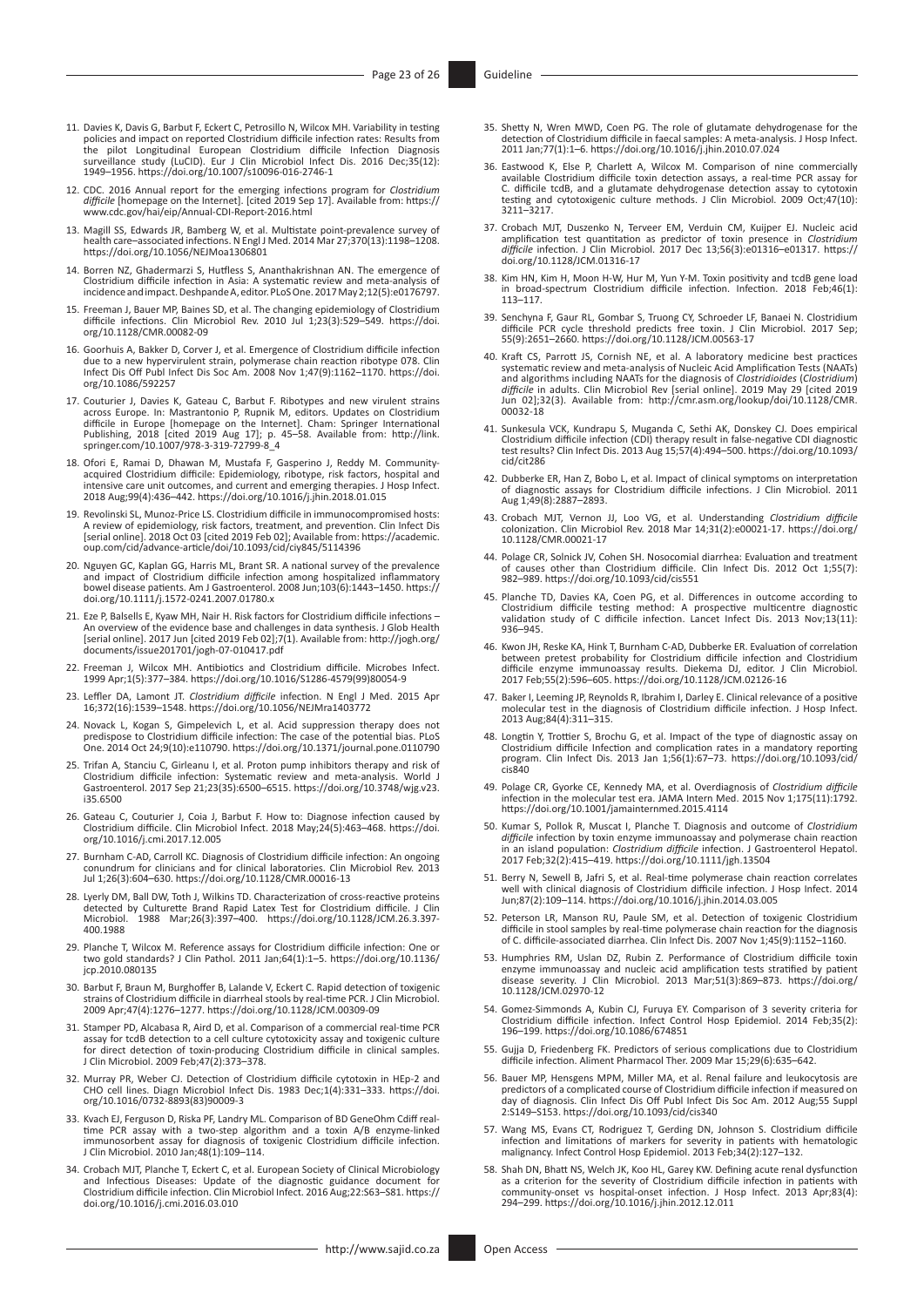- <span id="page-23-0"></span>[59.](#page-6-0) Krutova M, Kinross P, Barbut F, et al. How to: Surveillance of Clostridium difficile infections. Clin Microbiol Infect. 2018 May;24(5):469–475.
- <span id="page-23-1"></span>[60.](#page-6-1) Ofosu A. Clostridium difficile infection: A review of current and emerging therapies. Ann Gastroenterol. 2016 Jun;29(2):147–154. [https://doi.org/10.20524/](https://doi.org/10.20524/aog.2016.0006) [aog.2016.0006](https://doi.org/10.20524/aog.2016.0006)
- <span id="page-23-2"></span>[61.](#page-6-2) Kamboj M, Khosa P, Kaltsas A, Babady NE, Son C, Sepkowitz KA. Relapse versus reinfection: Surveillance of Clostridium difficile infection. Clin Infect Dis Off Publ Infect Dis Soc Am. 2011 Nov;53(10):1003–1006.
- <span id="page-23-3"></span>[62.](#page-6-3) Figueroa I, Johnson S, Sambol SP, Goldstein EJC, Citron DM, Gerding DN. Relapse versus reinfection: Recurrent Clostridium difficile infection following treatment with fidaxomicin or vancomycin. Clin Infect Dis Off Publ Infect Dis Soc Am. 2012 Aug;55 Suppl 2:S104–S109. <https://doi.org/10.1093/cid/cis357>
- <span id="page-23-4"></span>[63.](#page-6-4) Deshpande A, Pasupuleti V, Thota P, et al. Risk Factors for recurrent Clostridium difficile infection: A systematic review and meta-analysis. Infect Control Hosp Epidemiol. 2015 Apr;36(04):452–460. <https://doi.org/10.1017/ice.2014.88>
- <span id="page-23-5"></span>[64.](#page-6-5) Razik R, Rumman A, Bahreini Z, McGeer A, Nguyen GC. Recurrence of Clostridium difficile infection in patients with inflammatory bowel disease: The RECIDIVISM study. Am J Gastroenterol. 2016 Aug;111(8):1141–1146.
- <span id="page-23-6"></span>[65.](#page-6-6) Aichinger E, Schleck CD, Harmsen WS, Nyre LM, Patel R. Nonutility of repeat laboratory testing for detection of Clostridium difficile by use of PCR or enzyme immunoassay. J Clin Microbiol. 2008 Nov;46(11):3795–3797. ht [1128/JCM.00684-08](https://doi.org/10.1128/JCM.00684-08)
- <span id="page-23-7"></span>[66.](#page-6-7) Khanna S, Pardi DS, Rosenblatt JE, Patel R, Kammer PP, Baddour LM. An evaluation of repeat stool testing for Clostridium difficile infection by polymerase chain reaction. J Clin Gastroenterol. 2012 Dec;46(10):846–849. [https://doi.org/10.1097/](https://doi.org/10.1097/MCG.0b013e3182432273) [MCG.0b013e3182432273](https://doi.org/10.1097/MCG.0b013e3182432273)
- <span id="page-23-8"></span>[67.](#page-6-7) Luo RF, Banaei N. Is repeat PCR needed for diagnosis of Clostridium difficile infection? J Clin Microbiol. 2010 Oct;48(10):3738–3741.
- <span id="page-23-9"></span>[68.](#page-6-8) Johnson S, Homann SR, Bettin KM, et al. Treatment of asymptomatic Clostridium difficile carriers (fecal excretors) with vancomycin or metronidazole. A randomized,<br>placebo-controlled trial. Ann Intern Med. 1992 Aug 15;117(4):297–302. [https://](https://doi.org/10.7326/0003-4819-117-4-297) [doi.org/10.7326/0003-4819-117-4-297](https://doi.org/10.7326/0003-4819-117-4-297)
- <span id="page-23-10"></span>[69.](#page-6-9) Wadhwa A, Al Nahhas MF, Dierkhising RA, et al. High risk of post-infectious irritable bowel syndrome in patients with Clostridium difficile infection. Aliment Pharmacol Ther. 2016;44(6):576–582.
- <span id="page-23-11"></span>[70.](#page-6-10) McFarland LV, Elmer GW, Surawicz CM. Breaking the cycle: Treatment strategies for 163 cases of recurrent Clostridium difficile disease. Am J Gastroenterol. 2002 Jul;97(7):1769–1775.<https://doi.org/10.1111/j.1572-0241.2002.05839.x>
- <span id="page-23-12"></span>[71.](#page-6-11) Abujamel T, Cadnum JL, Jury LA, et al. Defining the vulnerable period for re-establishment of Clostridium difficile colonization after treatment of C. difficile infection with oral vancomycin or metronidazole. PLoS One. 2013;8 (10):e76269.
- <span id="page-23-13"></span>[72.](#page-7-0) Mullane KM, Miller MA, Weiss K, et al. Efficacy of Fidaxomicin Versus Vancomycin as Therapy for Clostridium difficile Infection in Individuals Taking Concomitant Antibiotics for Other Concurrent Infections. Clin Infect Dis. 2011 Sep 1;53(5): 440–447. <https://doi.org/10.1093/cid/cir404>
- <span id="page-23-14"></span>[73.](#page-7-1) Debast SB, Bauer MP, Kuijper EJ. European Society of Clinical Microbiology and Infectious Diseases: Update of the treatment guidance document for Clostridium difficile infection. Clin Microbiol Infect. 2014 Mar;20:1–26.
- <span id="page-23-15"></span>[74.](#page-7-2) Cohen SH, Gerding DN, Johnson S, et al. Clinical practice guidelines for Clostridium difficile infection in adults: 2010 update by the Society for Healthcare Epidemiology of America (SHEA) and the Infectious Diseases Society of America (IDSA). Infect Control Hosp Epidemiol. 2010 May;31(05):431–455. [https://doi.org/10.1086/](https://doi.org/10.1086/651706) [651706](https://doi.org/10.1086/651706)
- <span id="page-23-16"></span>[75.](#page-7-3) Johnson S, Louie TJ, Gerding DN, et al. Vancomycin, metronidazole, or tolevamer for Clostridium difficile infection: Results from two multinational, randomized, controlled trials. Clin Infect Dis. 2014 Aug 1;59(3):345–354.
- <span id="page-23-17"></span>[76.](#page-7-3) Zar FA, Bakkanagari SR, Moorthi KMLST, Davis MB. A Comparison of Vancomycin and Metronidazole for the Treatment of Clostridium difficile-Associated Diarrhea, Stratified by Disease Severity. Clin Infect Dis. 2007 Aug 1;45(3):302–307. [https://](https://doi.org/10.1086/519265) [doi.org/10.1086/519265](https://doi.org/10.1086/519265)
- <span id="page-23-18"></span>[77.](#page-7-4) Siegfried J, Dubrovskaya Y, Flagiello T, et al. Initial therapy for mild to moderate<br>Clostridium difficile infection: Exploring the role of oral metronidazole<br>versus vancomycin in 168 hospitalized patients. Infect Dis Jul;24(4):210–216.
- <span id="page-23-19"></span>[78.](#page-7-5) Cornely OA, Crook DW, Esposito R, et al. Fidaxomicin versus vancomycin for<br>infection with Clostridium difficile in Europe, Canada, and the USA: A double-<br>blind, non-inferiority, randomised controlled trial. Lancet Infe
- <span id="page-23-20"></span>[79.](#page-7-6) Al Momani LA, Abughanimeh O, Boonpheng B, Gabriel JG, Young M. Fidaxomicin vs vancomycin for the treatment of a first episode of Clostridium difficile infection: A meta-analysis and systematic review. Cureus. 2018 Jun 11;10(6):e2778.
- <span id="page-23-21"></span>[80.](#page-7-7) Venugopal AA, Riederer K, Patel SM, et al. Lack of association of outcomes with<br>treatment duration and microbiologic susceptibility data in Clostridium difficile<br>infections in a non-NAP1/BI/027 setting. Scand J Infect 243–249.
- <span id="page-23-22"></span>[81.](#page-7-8) Fekety R, Silva J, Kauffman C, Buggy B, Deery HG. Treatment of antibiotic-associated Clostridium difficile colitis with oral vancomycin: Comparison of two dosage regimens. Am J Med. 1989 Jan;86(1):15–19. [https://doi.org/10.1016/0002-](https://doi.org/10.1016/0002-9343(89)90223-4) [9343\(89\)90223-4](https://doi.org/10.1016/0002-9343(89)90223-4)
- <span id="page-23-23"></span>[82.](#page-7-9) Pettit NN, DePestel DD, Fohl AL, Eyler R, Carver PL. Risk factors for systemic vancomycin exposure following administration of oral vancomycin for the treatment of Clostridium difficile infection. Pharmacother J Hum Ph Ther. 2015 Feb;35(2):119–126.
- <span id="page-23-24"></span>[83.](#page-8-0) Rokas KEE, Johnson JW, Beardsley JR, Ohl CA, Luther VP, Williamson JC. The<br>addition of intravenous metronidazole to oral vancomycin is associated with<br>improved mortality in critically ill patients with Clostridium diff Infect Dis Off Publ Infect Dis Soc Am. 2015 Sep 15;61(6):934–941. [https://doi.](https://doi.org/10.1093/cid/civ409) [org/10.1093/cid/civ409](https://doi.org/10.1093/cid/civ409)
- <span id="page-23-25"></span>[84.](#page-8-1) Di Bella S, Nisii C, Petrosillo N. Is tigecycline a suitable option for Clostridium difficile infection? Evidence from the literature. Int J Antimicrob Agents. 2015 Jul;46(1):8–12.
- <span id="page-23-26"></span>[85.](#page-8-2) Gergely Szabo B, Kadar B, Szidonia Lenart K, et al. Use of intravenous tigecycline in<br>patients with severe Clostridium difficile infection: A retrospective observational<br>/cohort study. Clin Microbiol Infect. 2016 Dec;2 [10.1016/j.cmi.2016.08.017](https://doi.org/10.1016/j.cmi.2016.08.017)
- <span id="page-23-27"></span>[86.](#page-8-3) Bishop EJ, Tiruvoipati R, Metcalfe J, Marshall C, Botha J, Kelley PG. The outcome of patients with severe and severe-complicated Clostridium difficile infection treated with tigecycline combination therapy: A retrospec <https://doi.org/10.1111/imj.13742>
- <span id="page-23-28"></span>[87.](#page-8-3) LaSalvia MT, Branch-Elliman W, Snyder GM, et al. Does adjunctive tigecycline improve outcomes in severe-complicated, nonoperative clostridium difficile infection? Open Forum Infect Dis [serial online]. 2017 Jan 01 [cit [ofid/ofw264/2846143](https://academic.oup.com/ofid/article/doi/10.1093/ofid/ofw264/2846143)
- <span id="page-23-29"></span>[88.](#page-8-3) Manea E, Sojo-Dorado J, Jipa RE, Benea SN, Rodríguez-Baño J, Hristea A. The role of tigecycline in the management of Clostridium difficile infection: A retrospective cohort study. Clin Microbiol Infect. 2018 Feb;24(2):180–184. [https://doi.org/](https://doi.org/10.1016/j.cmi.2017.06.005) [10.1016/j.cmi.2017.06.005](https://doi.org/10.1016/j.cmi.2017.06.005)
- <span id="page-23-30"></span>[89.](#page-8-4) Louie TJ, Miller MA, Mullane KM, et al. Fidaxomicin versus vancomycin for Clostridium difficile infection. N Engl J Med. 2011 Feb 3;364(5):422–431. [https://](https://doi.org/10.1056/NEJMoa0910812) [doi.org/10.1056/NEJMoa0910812](https://doi.org/10.1056/NEJMoa0910812)
- <span id="page-23-31"></span>[90.](#page-8-5) Cornely OA, Miller MA, Louie TJ, Crook DW, Gorbach SL. Treatment of first recurrence of Clostridium difficile infection: Fidaxomicin versus vancomycin. Clin Infect Dis Off Publ Infect Dis Soc Am. 2012 Aug;55 Suppl 2:S154–S161. [https://doi.](https://doi.org/10.1093/cid/cis462) [org/10.1093/cid/cis462](https://doi.org/10.1093/cid/cis462)
- <span id="page-23-32"></span>[91.](#page-8-6) Spiceland CM, Khanna S, Pardi DS. Outcomes with fidaxomicin therapy in Clostridium difficile infection. J Clin Gastroenterol. 2018;52(2):151–154. [https://](https://doi.org/10.1097/MCG.0000000000000769) [doi.org/10.1097/MCG.0000000000000769](https://doi.org/10.1097/MCG.0000000000000769)
- <span id="page-23-33"></span>[92.](#page-8-7) Hota SS, Sales V, Tomlinson G, et al. Oral vancomycin followed by fecal transplantation versus tapering oral vancomycin treatment for recurrent<br>*Clostridium difficile* infection: An open-label, randomized controlled trial. Clin<br>Infect Dis. 2017 Feb 1;64(3):265–271. https://doi.org/10.1093/cid/
- <span id="page-23-34"></span>[93.](#page-8-7) Sirbu BD, Soriano MM, Manzo C, Lum J, Gerding DN, Johnson S. Vancomycin taper and pulse regimen with careful follow-up for patients with recurrent Clostridium difficile infection. Clin Infect Dis. 2017 Oct 15;65(8):1396–1399. [https://doi.](https://doi.org/10.1093/cid/cix529) [org/10.1093/cid/cix529](https://doi.org/10.1093/cid/cix529)
- <span id="page-23-35"></span>[94.](#page-8-7) Tan X, Johnson S. Fecal microbiota transplantation (FMT) for C. difficile infection, just say 'No'. Anaerobe. 2019 Aug;102092.
- <span id="page-23-36"></span>[95.](#page-8-8) Singh T, Bedi P, Bumrah K, Singh J, Rai M, Seelam S. Updates in treatment of recurrent *Clostridium difficile* infection. J Clin Med Res. 2019;11(7):465–471. <https://doi.org/10.14740/jocmr3854>
- <span id="page-23-37"></span>[96.](#page-9-0) Wilcox MH, Gerding DN, Poxton IR, et al. Bezlotoxumab for prevention of recurrent *Clostridium difficile* infection. N Engl J Med. 2017 Jan 26;376(4):305–317. <https://doi.org/10.1056/NEJMoa1602615>
- <span id="page-23-38"></span>[97.](#page-9-1) ▼ Bezlotoxumab for prevention of recurrence of Clostridium difficile infection.<br>Drug Ther Bull. 2018 May;56(5):57–60.
- <span id="page-23-39"></span>[98.](#page-9-2) Johnson S, Gerding DN. Bezlotoxumab. Clin Infect Dis. 2019 Feb 1;68(4):699–704. <https://doi.org/10.1093/cid/ciy577>
- <span id="page-23-40"></span>[99.](#page-9-3) Kelly CP, Wilcox MH, Glerup H, et al. Bezlotoxumab for Clostridium difficile infection complicating inflammatory bowel disease. Gastroenterology. 2018 Oct;155(4):1270–1271.<https://doi.org/10.1053/j.gastro.2018.06.080>
- <span id="page-23-41"></span>[100.](#page-9-4) Mullane K. Efficacy of bezlotoxumab in the prevention of Clostridium difficile recurrence in patients receiving concomitant antibiotics. Poster presented at: ID Week; 2016 Oct; New Orleans, LA.
- <span id="page-23-42"></span>[101.](#page-9-5) Cornely OA. Impact of bezlotoxumab on outcomes associated with Clostridium difficile infection in MODIFY l/ll participants with haematologic malignancy. Poster presented at: ECCMID; 2018 Apr; Madrid.
- <span id="page-23-43"></span>[102.](#page-9-6) Golan Y. Bezlotoxumab for prevention of Clostridium difficile infection recurrence: Outcomes in patients with renal impairment. Poster presented at: ID Week; 2017 Oct; San Diego, CA.
- <span id="page-23-44"></span>[103.](#page-9-7) Van Nood E, Vrieze A, Nieuwdorp M, et al. Duodenal infusion of donor feces for recurrent *Clostridium difficile*. N Engl J Med. 2013 Jan 31;368(5):407–415. <https://doi.org/10.1056/NEJMoa1205037>
- <span id="page-23-45"></span>[104.](#page-9-8) Tanaka T, Kato H, Fujimoto T. Successful fecal microbiota transplantation as<br>an initial therapy for Clostridium difficile infection on an outpatient basis.<br>Intern Med Tokyo Jpn. 2016;55(8):999-1000. https://doi.org/10 [internalmedicine.55.5701](https://doi.org/10.2169/internalmedicine.55.5701)
- <span id="page-23-46"></span>[105.](#page-9-9) Camacho-Ortiz A, Gutiérrez-Delgado EM, Garcia-Mazcorro JF, et al. Randomized<br>clinical trial to evaluate the effect of fecal microbiota transplant for initial<br>Clostridium difficile infection in intestinal microbiome. P 12(12):e0189768.
- <span id="page-23-47"></span>[106.](#page-10-0) Cammarota G, Masucci L, Ianiro G, et al. Randomised clinical trial: Faecal microbiota transplantation by colonoscopy vs. vancomycin for the treatment of recurrent Clostridium difficile infection. Aliment Pharmacol Ther. 2015 May;41(9):835–843. <https://doi.org/10.1111/apt.13144>
- <span id="page-23-48"></span>[107.](#page-10-1) Drekonja D, Reich J, Gezahegn S, et al. Fecal microbiota transplantation for Clostridium difficile infection: A systematic review. Ann Intern Med. 2015 May 5;162(9):630–638. <https://doi.org/10.7326/M14-2693>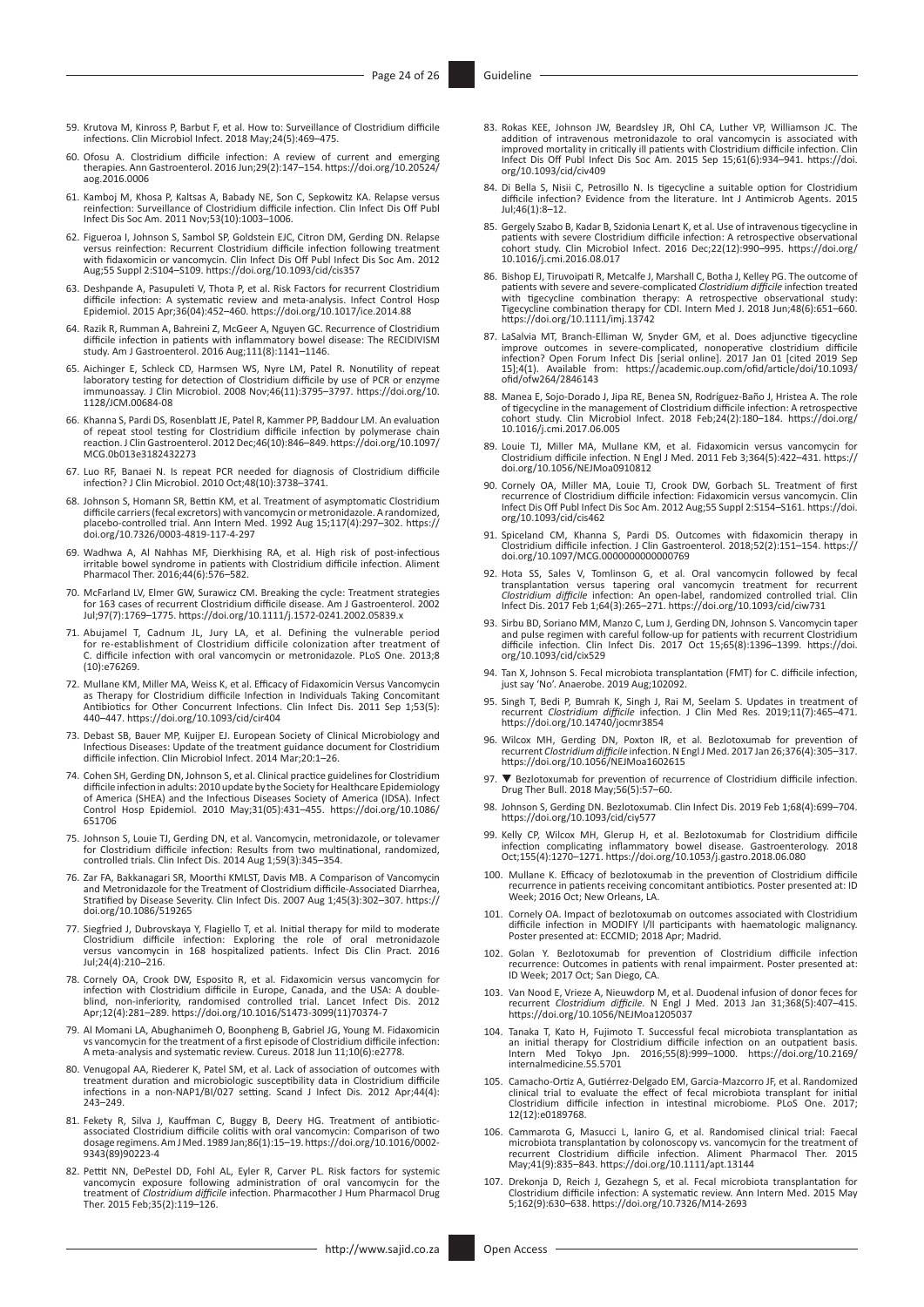- <span id="page-24-0"></span>[108.](#page-10-2) Kassam Z, Lee CH, Yuan Y, Hunt RH. Fecal microbiota transplantation for Clostridium difficile infection: Systematic review and meta-analysis. Am J Gastroenterol. 2013 Apr;108(4):500–508.<https://doi.org/10.1038/ajg.2013.59>
- <span id="page-24-1"></span>[109.](#page-10-3) Lee CH, Steiner T, Petrof EO, et al. Frozen vs fresh fecal microbiota transplantation and clinical resolution of diarrhea in patients with recurrent *Clostridium difficile* infection: A randomized clinical trial. JAMA. 2016 Jan 12;315(2):142.
- <span id="page-24-2"></span>[110.](#page-10-4) Cammarota G, Ianiro G, Tilg H, et al. European consensus conference on faecal microbiota transplantation in clinical practice. Gut. 2017 Apr;66(4):569–580. <https://doi.org/10.1136/gutjnl-2016-313017>
- <span id="page-24-3"></span>[111.](#page-10-5) Quraishi MN, Widlak M, Bhala N, et al. Systematic review with meta-analysis: The efficacy of faecal microbiota transplantation for the treatment of recurrent and refractory *Clostridium difficile* infection. Aliment Pharmacol Ther. 2017 Sep;46(5):479–493. <https://doi.org/10.1111/apt.14201>
- <span id="page-24-4"></span>[112.](#page-10-6) Hui W, Li T, Liu W, Zhou C, Gao F. Fecal microbiota transplantation for treatment of recurrent C. difficile infection: An updated randomized controlled trial meta-analysis. PLoS One. 2019 Jan 23;14(1):e0210016. [https://doi.org/10.1371/](https://doi.org/10.1371/journal.pone.0210016) [journal.pone.0210016](https://doi.org/10.1371/journal.pone.0210016)
- <span id="page-24-5"></span>[113.](#page-10-7) Tariq R, Pardi DS, Bartlett MG, Khanna S. Low cure rates in controlled trials of fecal microbiota transplantation for recurrent Clostridium difficile infection: A systematic review and meta-analysis. Clin Infect Dis Off Publ Infect Dis Soc Am. 2019 Apr 8;68(8):1351–1358.<https://doi.org/10.1093/cid/ciy721>
- <span id="page-24-6"></span>[114.](#page-10-8) Hefazi M, Patnaik MM, Hogan WJ, Litzow MR, Pardi DS, Khanna S. Safety and efficacy of fecal microbiota transplant for recurrent Clostridium difficile infection in patients with cancer treated with cytotoxic chemotherapy: A single-institution retrospective case series. Mayo Clin Proc. 2017;92(11):1617–1624. [https://doi.](https://doi.org/10.1016/j.mayocp.2017.08.016) [org/10.1016/j.mayocp.2017.08.016](https://doi.org/10.1016/j.mayocp.2017.08.016)
- <span id="page-24-7"></span>[115.](#page-10-8) Elopre L, Rodriguez M. Fecal microbiota therapy for recurrent Clostridium<br>difficile infection in HIV-infected persons. Ann Intern Med. 2013 May<br>21;158(10):779.<https://doi.org/10.7326/0003-4819-158-10-201305210-00021>
- <span id="page-24-8"></span>[116.](#page-10-8) Shogbesan O, Poudel DR, Victor S, et al. A systematic review of the efficacy and safety of fecal microbiota transplant for *Clostridium difficile* infection in immunocompromised patients. Can J Gastroenterol Hepatol. 2018 Sep 2; 2018:1–10.
- <span id="page-24-9"></span>[117.](#page-10-9) Collini PJ, Kuijper E, Dockrell DH. Clostridium difficile infection in patients with HIV/AIDS. Curr HIV/AIDS Rep. 2013 Sep;10(3):273–282. [https://doi.org/10.1007/](https://doi.org/10.1007/s11904-013-0162-z) [s11904-013-0162-z](https://doi.org/10.1007/s11904-013-0162-z)
- <span id="page-24-10"></span>[118.](#page-10-10) Bossuyt P, Verhaegen J, Van Assche G, Rutgeerts P, Vermeire S. Increasing<br>incidence of Clostridium difficile-associated diarrhea in inflammatory bowel<br>disease. J Crohns Colitis. 2009 Feb;3(1):4–7. https://doi.org/10.1 [2008.09.003](https://doi.org/10.1016/j.crohns.2008.09.003)
- <span id="page-24-11"></span>[119.](#page-10-11) Ananthakrishnan AN, McGinley EL, Binion DG. Excess hospitalisation burden<br>associated with Clostridium difficile in patients with inflammatory bowel<br>disease. Gut. 2008 Feb 1;57(2):205–210. https://doi.org/10.1136/gut.2 [128231](https://doi.org/10.1136/gut.2007.128231)
- <span id="page-24-12"></span>[120.](#page-10-11) Negrón ME, Rezaie A, Barkema HW, et al. Ulcerative colitis patients with Clostridium difficile are at increased risk of death, colectomy, and postoperative complications: A population-based inception cohort study. Am J Gastroenterol. 2016;111(5):691–704.<https://doi.org/10.1038/ajg.2016.106>
- <span id="page-24-13"></span>[121.](#page-10-11) Saffouri G, Gupta A, Loftus EV, Baddour LM, Pardi DS, Khanna S. The incidence and outcomes from *Clostridium difficile* infection in hospitalized adults with inflammatory bowel disease. Scand J Gastroenterol. 2017 Nov 2;52(11):1240–1247.
- <span id="page-24-14"></span>[122.](#page-11-0) Tremaine WJ. Inflammatory bowel disease and Clostridium difficile–associated diarrhea: A growing problem. Clin Gastroenterol Hepatol. 2007 Mar;5(3): 310–311. <https://doi.org/10.1016/j.cgh.2006.12.030>
- <span id="page-24-15"></span>[123.](#page-11-1) Nitzan O, Elias M, Chazan B, Raz R, Saliba W. Clostridium difficile and inflammatory bowel disease: Role in pathogenesis and implications in treatment. World J Gastroenterol. 2013 Nov 21;19(43):7577–7585.
- <span id="page-24-16"></span>[124.](#page-11-2) Kuijper EJ, Coignard B, Tüll P, et al. Emergence of Clostridium difficile-associated disease in North America and Europe. Clin Microbiol Infect Off Publ Eur Soc Clin Microbiol Infect Dis. 2006 Oct;12 Suppl 6:2–18.
- <span id="page-24-17"></span>[125.](#page-11-3) Yanai H, Nguyen GC, Yun L, et al. Practice of gastroenterologists in treating flaring inflammatory bowel disease patients with clostridium difficile: Antibiotics alone or combined antibiotics/immunomodulators? Inflamm Bowel Dis. 2011 Jul;17(7):1540–1546. <https://doi.org/10.1002/ibd.21514>
- <span id="page-24-18"></span>[126.](#page-11-4) D'Aoust J, Battat R, Bessissow T. Management of inflammatory bowel disease with *Clostridium difficile* infection. World J Gastroenterol. 2017;23(27):4986.
- <span id="page-24-19"></span>[127.](#page-11-5) Rajabally N, Kullin B, Ebrahim K, et al. A comparison of Clostridium difficile diagnostic methods for identification of local strains in a South African centre. J Med Microbiol. 2016 Apr 1;65(4):320–327.
- <span id="page-24-20"></span>[128.](#page-11-6) Clayton EM, Rea MC, Shanahan F, et al. The vexed relationship between Clostridium difficile and inflammatory bowel disease: An assessment of carriage in an outpatient setting among patients in remission. Am J Gastroenterol. 2009 May;104(5):1162–1169.<https://doi.org/10.1038/ajg.2009.4>
- <span id="page-24-21"></span>[129.](#page-11-7) Chen T, Zhou Q, Zhang D, et al. Effect of faecal microbiota transplantation for treatment of Clostridium difficile infection in patients with inflammatory bowel disease: A systematic review and meta-analysis of cohort studies. J Crohns Colitis. 2018 May 25;12(6):710–717. <https://doi.org/10.1093/ecco-jcc/jjy031>
- <span id="page-24-22"></span>[130.](#page-11-8) Fischer M, Kao D, Kelly C, et al. Fecal microbiota transplantation is safe and efficacious for recurrent or refractory Clostridium difficile infection in patients with inflammatory bowel disease. Inflamm Bowel Dis. 2016;22(10):2402–2409. <https://doi.org/10.1097/MIB.0000000000000908>
- <span id="page-24-23"></span>[131.](#page-11-8) Meighani A, Hart BR, Bourgi K, Miller N, John A, Ramesh M. Outcomes of fecal microbiota transplantation for Clostridium difficile infection in patients with inflammatory bowel disease. Dig Dis Sci. 2017;62(10):2870–2875.
- <span id="page-24-24"></span>[132.](#page-12-0) Khanna S, Baddour LM, Huskins WC, et al. The epidemiology of Clostridium difficile infection in children: A population-based study. Clin Infect Dis. 2013 May 15;56(10):1401–1406.<https://doi.org/10.1093/cid/cit075>
- <span id="page-24-25"></span>[133.](#page-12-1) Tamma PD, Sandora TJ. Clostridium difficile infection in children: Current state and unanswered questions. J Pediatr Infect Dis Soc. 2012 Sep;1(3):230–243. <https://doi.org/10.1097/INF.0b013e3182352e2c>
- <span id="page-24-26"></span>[134.](#page-12-2) Kim J, Shaklee JF, Smathers S, et al. Risk factors and outcomes associated with severe clostridium difficile infection in children. Pediatr Infect Dis J. 2012 Feb; 31(2):134–138.
- <span id="page-24-27"></span>[135.](#page-12-2) American Academy of Pediatrics. Red book 2012 report of the committee on infectious diseases. 29th ed. pp. 1–1096.
- <span id="page-24-28"></span>[136.](#page-12-3) Wood A, Wassil K, Edwards E. Oral absorption of enteral vancomycin in a child with Clostridium difficile colitis and renal impairment. J Pediatr Pharmacol Ther. 2013 Oct;18(4):315–317.
- <span id="page-24-29"></span>[137.](#page-13-0) Hourigan SK, Oliva-Hemker M. Fecal microbiota transplantation in children: A brief review. Pediatr Res. 2016;80(1):2–6.<https://doi.org/10.1038/pr.2016.48>
- <span id="page-24-30"></span>[138.](#page-13-1) Davidovics ZH, Michail S, Nicholson MR, et al. Fecal microbiota transplantation for recurrent Clostridium difficile infection and other conditions in children: A joint position paper from the North American Society for Pediatric Gastroenterology, Hepatology, and Nutrition and the European Society for Pediatric Gastroenterology, Hepatology, and Nutrition. J Pediatr Gastroenterol Nutr. 2019 Jan;68(1):130–143.<https://doi.org/10.1097/MPG.0000000000002205>
- <span id="page-24-31"></span>[139.](#page-13-2) Wolf J. Safety and efficacy of fidaxomicin and vancomycin in pediatric patients with Clostridium difficile infection: Phase lll, multicenter, investigator-blind, randomized, parallel group (SUNSHINE) study. Poster presented at: ID Week; 2018 Oct; San Diego, CA.
- <span id="page-24-32"></span>[140.](#page-13-3) Pechal A, Lin K, Allen S, Reveles K. National age group trends in Clostridium difficile infection incidence and health outcomes in United States Community Hospitals. BMC Infect Dis [serial online]. 2016 Dec [cited 2019 Jul 21];16(1). Available from: [http://bmcinfectdis.biomedcentral.com/articles/10.1186/s128](http://bmcinfectdis.biomedcentral.com/articles/10.1186/s12879-016-2027-8) [79-016-2027-8](http://bmcinfectdis.biomedcentral.com/articles/10.1186/s12879-016-2027-8)
- <span id="page-24-33"></span>[141.](#page-13-4) Pepin J. Clostridium difficile-associated diarrhea in a region of Quebec from 1991 to 2003: A changing pattern of disease severity. Can Med Assoc J. 2004 Aug 31;171(5):466–472.<https://doi.org/10.1503/cmaj.1041104>
- <span id="page-24-34"></span>[142.](#page-13-4) Pepin J, Saheb N, Coulombe M-A, et al. Emergence of fluoroquinolones as the predominant risk factor for Clostridium difficile-associated diarrhea: A cohort study during an epidemic in Quebec. Clin Infect Dis. 2005 Nov 1;41(9):1254–1260.
- <span id="page-24-35"></span>[143.](#page-13-5) Keeley AJ, Beeching NJ, Stott KE, Roberts P, Watson AJ, Beadsworth MB.<br>Clostridium difficile: A healthcare-associated infection of unknown significance<br>in adults in sub-Saharan Africa. Malawi Med J J Med Assoc Malawi.
- <span id="page-24-36"></span>[144.](#page-13-6) Balassiano IT, Yates EA, Domingues RMCP, Ferreira EO. Clostridium difficile: A problem of concern in developed countries and still a mystery in Latin America. J Med Microbiol. 2012 Feb 1;61(2):169–179.
- <span id="page-24-37"></span>[145.](#page-13-7) Kullin B, Wojno J, Abratt V, Reid SJ. Toxin A-negative toxin B-positive ribotype 017 Clostridium difficile is the dominant strain type in patients with diarrhoea attending tuberculosis hospitals in Cape Town, South Africa. Eur J Clin Microbiol Infect Dis Off Publ Eur Soc Clin Microbiol. 2017 Jan;36(1):163–175.
- <span id="page-24-38"></span>[146.](#page-14-0) Van Dorp SM, Kinross P, Gastmeier P, et al. Standardised surveillance of *Clostridium difficile* infection in European acute care hospitals: A pilot study, 2013. Eurosurveillance [serial online]. 2016 Jul 21 [cited 2019 Jul 21];21(29). Available from: <http://www.eurosurveillance.org/ViewArticle.aspx?ArticleId=22540>
- <span id="page-24-39"></span>[147.](#page-14-0) CDC. Multidrug-Resistant Organism & *Clostridioides difficile* Infection (MDRO/ CDI) module 2019 [homepage on the Internet]. [cited 2019 Jul 16]. Available from: [https://www.cdc.gov/nhsn/pdfs/pscmanual/12pscmdro\\_cdadcurrent.pdf](https://www.cdc.gov/nhsn/pdfs/pscmanual/12pscmdro_cdadcurrent.pdf)
- <span id="page-24-40"></span>[148.](#page-14-1) Allegranzi B, Nejad SB, Combescure C, et al. Burden of endemic health-careassociated infection in developing countries: Systematic review and meta-<br>associated infection in developing countries: Systematic review andys [6736\(10\)61458-4](https://doi.org/10.1016/S0140-6736(10)61458-4)
- <span id="page-24-41"></span>[149.](#page-14-2) Lowman W. Active surveillance of hospital-acquired infections in South Africa: Implementation, impact and challenges. S Afr Med J. 2016 Apr 7;106(5):489.
- <span id="page-24-42"></span>[150.](#page-14-3) Dubberke ER, Butler AM, Hota B, et al. Multicenter study of the impact of<br>community-onset Clostridium difficile infection on surveillance for C. difficile<br>infection. Infect Control Hosp Epidemiol. 2009 Jun;30(6):518-5 [org/10.1086/597380](https://doi.org/10.1086/597380)
- <span id="page-24-43"></span>[151.](#page-14-4) National Department of Health. Standard operating procedures: Reporting of Notifiable Medical Conditions (NMC) [homepage on the Internet]. 2018 [cited 2019 Jul 16]. Available from: [http://www.nicd.ac.za/wp-content/](http://www.nicd.ac.za/wp-content/uploads/2017/06/SOP-Notifiable-Medical-Conditions_-notification-procedures_v2Jan2018final-Copy.pdf)<br>up
- <span id="page-24-44"></span>[152.](#page-15-0) Widmer AF, Frei R, Erb S, et al. Transmissibility of *Clostridium difficile* without contact isolation: Results from a prospective observational study with 451 patients. Clin Infect Dis. 2017;64(4):393–400.
- <span id="page-24-45"></span>[153.](#page-15-1) Durovic A, Widmer AF, Tschudin-Sutter S. New insights into transmission of Clostridium difficile infection – Narrative review. Clin Microbiol Infect. 2018 May;24(5):483–492. <https://doi.org/10.1016/j.cmi.2018.01.027>
- <span id="page-24-46"></span>[154.](#page-16-0) Tschudin-Sutter S, Kuijper EJ, Durovic A, et al. Guidance document for prevention of Clostridium difficile infection in acute healthcare settings. Clin Microbiol Infect. 2018 Oct;24(10):1051–1054.
- <span id="page-24-47"></span>[155.](#page-16-1) Vonberg R-P, Kuijper EJ, Wilcox MH, et al. Infection control measures to limit the spread of Clostridium difficile. Clin Microbiol Infect. 2008 May;14:2–20. [https://](https://doi.org/10.1111/j.1469-0691.2008.01992.x) [doi.org/10.1111/j.1469-0691.2008.01992.x](https://doi.org/10.1111/j.1469-0691.2008.01992.x)
- <span id="page-24-48"></span>[156.](#page-16-2) Surawicz CM, Brandt LJ, Binion DG, et al. Guidelines for diagnosis, treatment, and prevention of Clostridium difficile infections. Am J Gastroenterol. 2013 Apr;108(4):478–498.<https://doi.org/10.1038/ajg.2013.4>